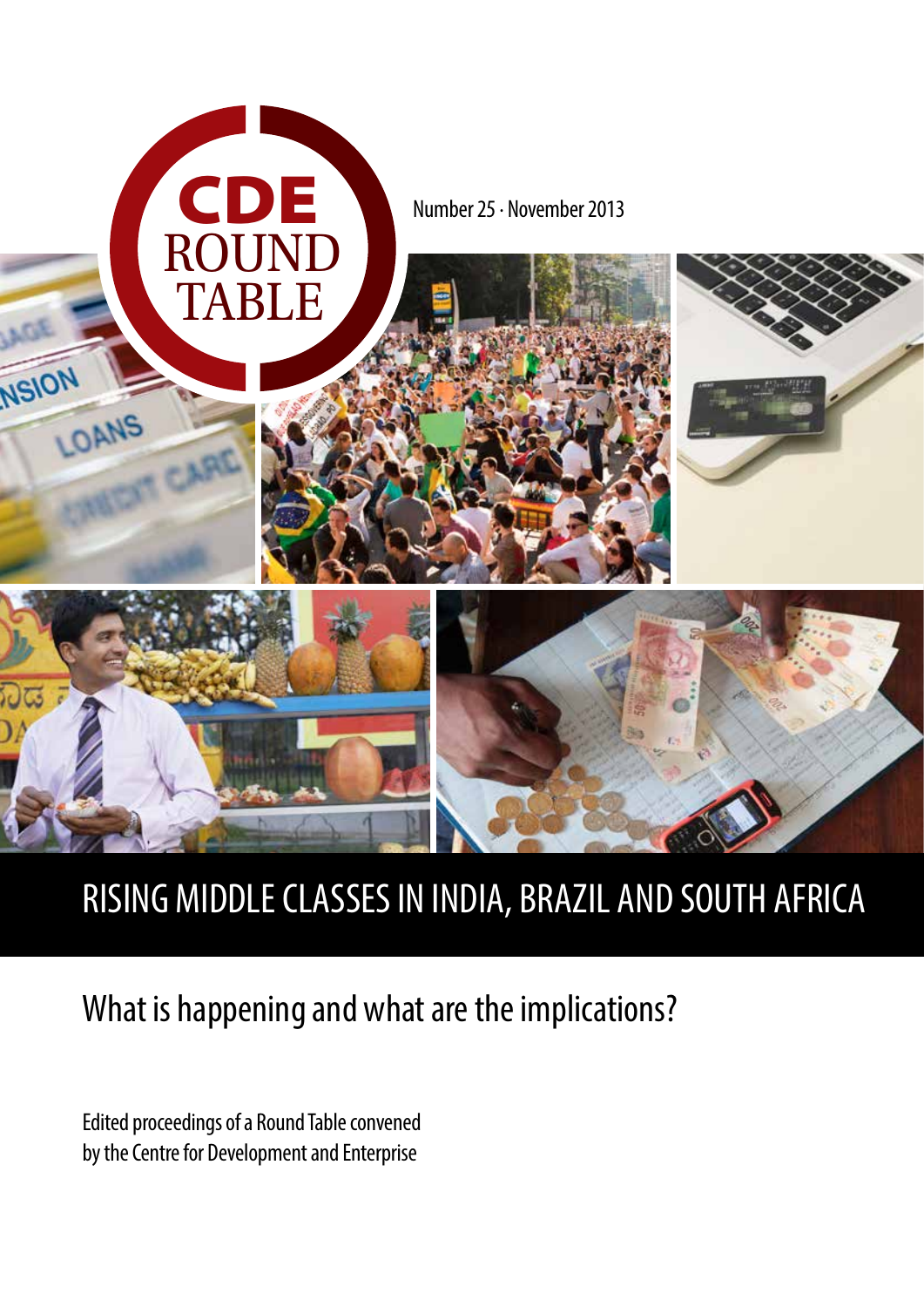The Centre for Development and Enterprise is a leading South African development think tank, focussing on vital national development issues and their relationship to economic growth and democratic consolidation. Through examining South African realities and international experience, CDE formulates practical policy proposals for addressing major social and economic challenges. It has a special interest in the role of business and markets in development.

Series editor: Ann Bernstein

This report is based on number of background reports written for INCLUDE and a workshop held in São Paulo, and co-hosted by the Instituto Fernando Henrique Cardoso in October 2012.

This synthesis report was written by Ann Bernstein, Stefan Schirmer and Marius Roodt.

This document is available from CDE, and can be downloaded from www.cde.org.za.

Published in November 2013 by The Centre for Development and Enterprise

5 Eton Road, Parktown, Johannesburg 2193, South Africa

P O Box 1936, Johannesburg 2000, South Africa

Tel +27 11 482 5140 • Fax +27 11 482 5089 • info@cde.org.za • www.cde.org.za

© The Centre for Development and Enterprise

All rights reserved. This publication may not be reproduced, stored, or transmitted without the express permission of the publisher. It may be quoted, and short extracts used, provided the source is fully acknowledged.

ISBN: 978-1-920653-17-0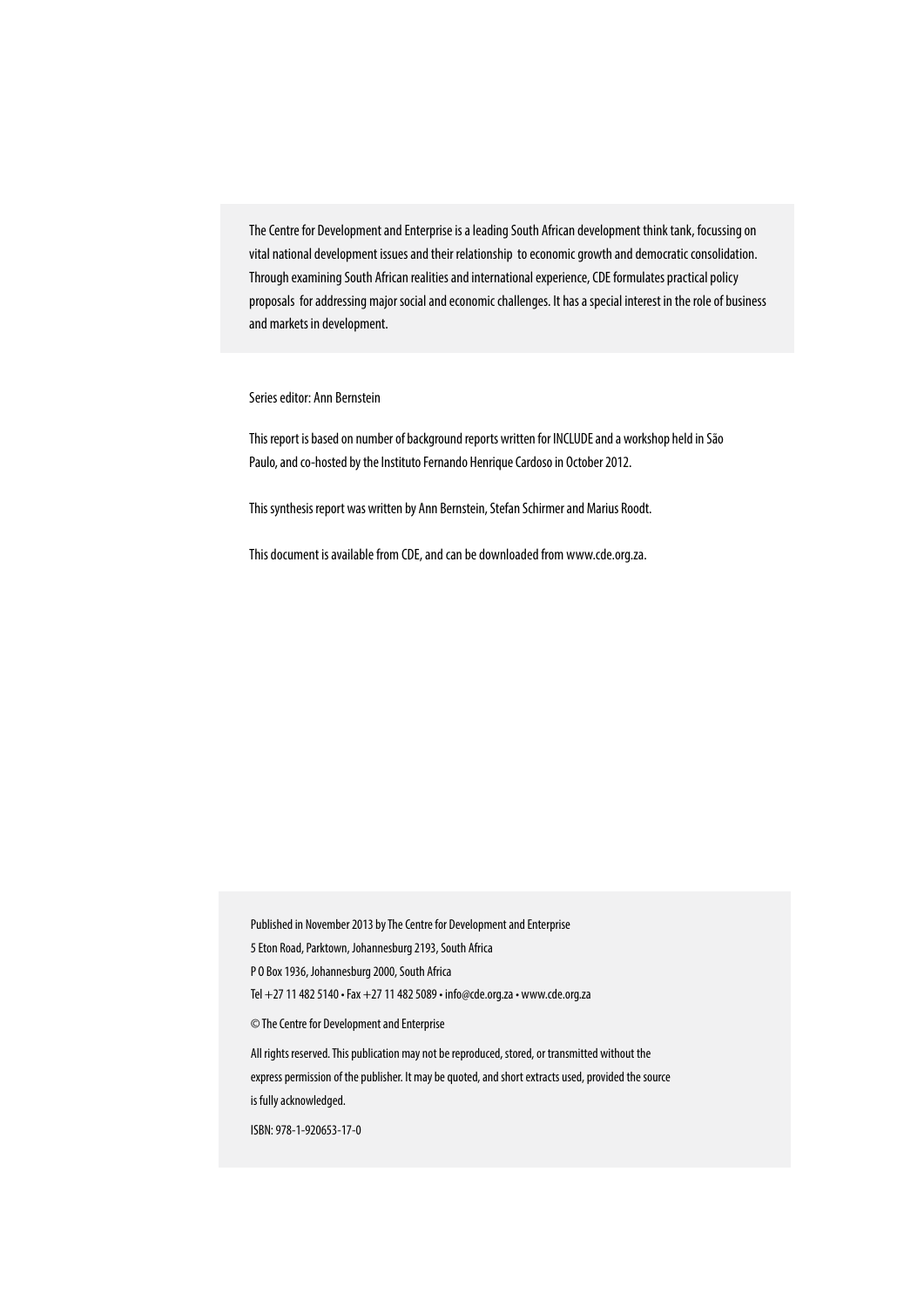# **Contents**

| <b>Executive Summary</b>        | $\overline{2}$  |
|---------------------------------|-----------------|
| Participants                    | 8               |
| Introduction                    | 9               |
| <b>Opening Remarks</b>          | 10 <sup>°</sup> |
| <b>Middle Classes In Brazil</b> | 12              |
| Middle Classes In India         | 23              |
| Middle Classes In South Africa  | 28              |
| <b>Summary And Key Insights</b> | 38              |
| <b>Concluding Remarks</b>       | 43              |
| <b>Endnotes</b>                 | 48              |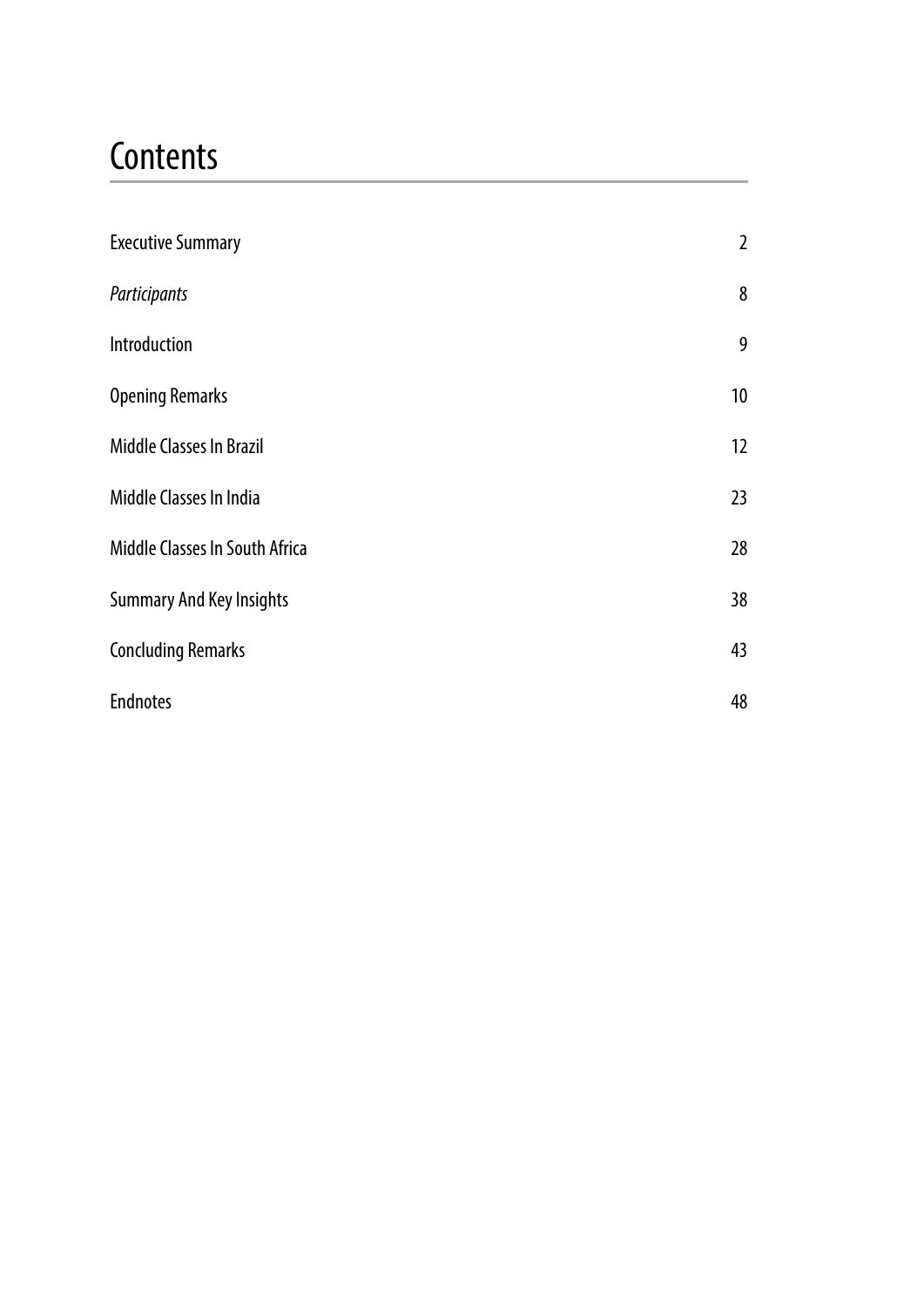# **EXECUTIVE SUMMARY**

The rise of the middle class in emerging democracies is an important global issue. An expanding and large middle class is vital for inclusion and stability, especially in developing countries with many poor and excluded people. However, comparative research on this phenomenon from within developing countries has been rare. To address this gap, think tanks from India, Brazil and South Africa held a workshop late in 2012, hosted by the Instituto Fernando Henrique Cardoso (iFHC) in São Paulo, in partnership with the Centre for Development and Enterprise (CDE), Johannesburg, and the New Delhi-based Centre for Policy Research (CPR).

#### **Middle Class Trends in Brazil**

Studies of the Brazilian middle class largely employ a definition developed by the federal government's Secretariat for Strategic Affairs, which classifies people as middle class if they have the relatively low household income of between US\$161 and US\$564 per month. The growth of this 'new middle class' is one of Brazil's most impressive achievements. Between 2001 and 2011 the proportion of people that could be classified as middle class grew from 35 per cent to nearly 50 per cent. In 2011 Brazil's population was almost 197 million, so the middle class now consists of nearly 98 million people.

Other important trends identified at the workshop were:

- The middle class will make up 57 per cent of the population by 2022. However, growth of the class will slow as middle class people advance to the upper class.
- Black Brazilians account for 80 per cent of new entrants into the class. People from rural areas, from the relatively impoverished north-east, workers in the informal sector and domestic servants are a growing proportion of the middle class.
- Between 2001 and 2011 the household income of people classified as extremely poor grew by an average of 14 per cent per annum. Incomes for people living in households classified as upper class grew by only 2 per cent over the period.
- Brazil's falling fertility rate is now 1,9 lower than that of France. Smaller families with multiple incomes make households better off, which allows them to rise into the middle class.

#### **Key Insights about Brazilian Middle Classes**

In contrast to commentators who claim that Brazil's successes in reducing poverty and inequality are the result of government income-transfer programmes, Brazilian economists have shown that this is far from the case. While the modest transfers have played some role in lifting people into higher income categories at the lower end of the spectrum, the impact of economic growth and access to employment has been far more important.

Inequality has fallen and the middle class has grown primarily because a period of solid – although not spectacular – economic growth generated income-earning opportunities that poor people with rising education levels could access. In the first decade of this century Brazil's economy grew, on average, at 3,6 per cent annually. As a result the number of unemployed fell and the productivity of many workers rose. Both processes allowed real incomes to rise and lifted almost 40 million people out of poverty.

Brazilian experts, including ex-president Cardoso, admit however that they have not been able to identify all the factors that contributed to Brazil's impressive successes in the 2000s. An important factor, clearly, was the ability to take advantage of the commodity boom, especially rising demand for commodity exports from China. Possible additional factors include accountable, relatively effective local government, high urbanisation (over 85 per cent) and employers' ability to work around complex labour market regulations.

An additional note of caution raised by Brazilian experts was the need to be careful when generalising about this 'middle class', especially in terms of its impact on politics. Diverse ranges and sources of income and a variety of identities stand in the way of this group constituting a coherent class in the strict sense. In addition, sociologist Bernardo Sorj pointed out that 'a person who receives a salary from the state will have different demands and expectations than somebody who receives a salary from a private entity'.

Despite these complexities, there was broad agreement that the rise of this 'new middle class' is an important change. Such a large proportion of people consuming more and developing aspirations will have profound consequences. It was noted, with some irony, that the ruling Workers Party has presided over a situation where almost all workers are now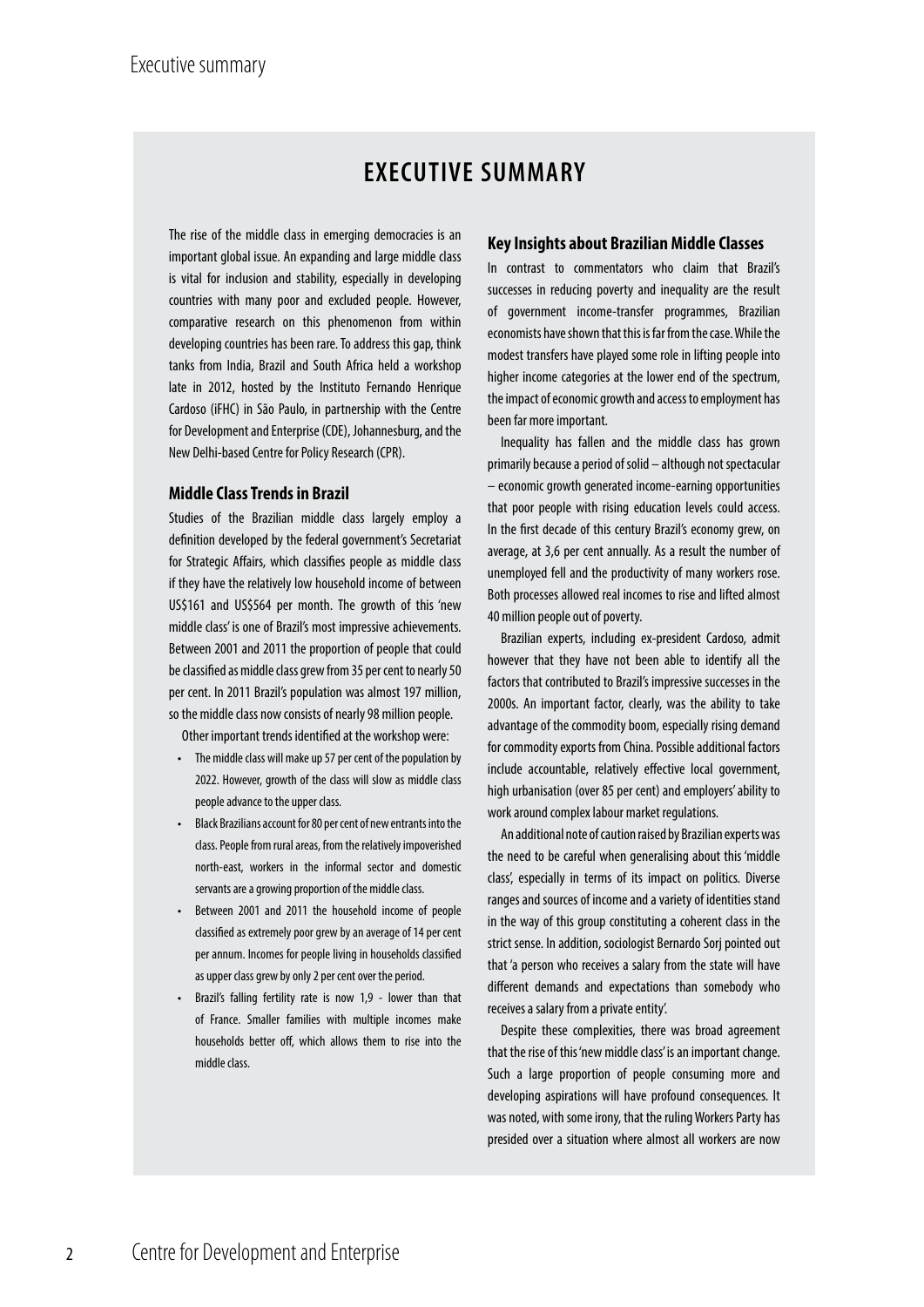classified as middle class. As a result, there is no longer an official working class in Brazil.

#### **Middle Class Trends in India**

The subcontinent is characterised by considerable regional variation. India has achieved significantly higher growth rates than Brazil and South Africa recently, but with a population of 1,2 billion it is much poorer than the other two. Per capita income is US\$3 627, compared to South Africa's US\$10 960 and Brazil's US\$11 640.

An innovative way of analysing the middle class has identified two categories, local and global, allowing analysts to assess the rate at which people are moving out of lower income quintiles, while also permitting an evaluation of the much smaller income group near the upper end who have standards of living and aspirations comparable with middle classes in richer countries.

The 'local middle class' consists of urban Indians earning between 75 and 150 per cent of the median income. In 2005 median annual household income was US\$652 and median per capita income US\$125. The local middle class makes up 40 per cent of the urban population and consists of about 150 million people. The 'global middle class' is defined as people in households that consume between US\$10 and US\$100 per person per day. About 12,5 per cent of the urban population fits into this category, or about

50 million people. Together the two classes comprise some 200 million people, just under a fifth of the population.

Additional points raised about these two middle classes were:

- Access to higher education is the key to becoming a member of the global middle class. People in this class are largely English-speaking and mainly upper caste. They are heavily concentrated in two states, Delhi and Maharashtra.
- The local middle class is more diverse and widely spread. It is split along language, ethnic and caste lines.
- Average household size for local middle class Indians is 4,3 compared to 3,6 for global middle class Indians.
- Members of the global middle class spend five times more than local middle class Indians on education and shelter.
- The proportion of the local middle class working in the informal sector is 70 per cent. For the global middle class the proportion is still very high, at 40 per cent.

#### **Key Insights about Indian Middle Classes**

Both middle classes have played a muted political role in recent times. The local middle class focuses on making a living and feels relatively disconnected from the political process. They are self-reliant but would greatly benefit from better government services. The global middle class, many of whom work in government, have opted for private services and therefore do not devote much energy into pressurising government for better service delivery.

In India, as elsewhere, the idea of the middle class is tied up with a universalising, inclusive vision that anyone who achieves a certain education and income can become part of this class. Seeing themselves in meritocratic terms helps middle class Indians justify their higher incomes. At the same time, issues of ethnicity and caste continue to divide Indians, even within the middle classes. These divisions can be exacerbated by affirmative action policies.

A positive element of the inclusiveness of society can be found in the ability of the poor to settle and ply their trades across Indian cities without too many restrictions. This avoids a contest between urban insiders and outsiders, which could explain why urban violence is much more muted than in countries like Brazil.

#### **Middle Class Trends in South Africa**

There are several definitions of 'middle class' in South Africa. For instance, economist Justin Visagie defines the 'literal middle' as households with monthly incomes between US\$190 and US\$570, which adds up to 4,2 million households and constitutes 30,9 per cent of the total population. 'Global middle class' households are defined as those with after-tax monthly incomes of between US\$700 and US\$5 000. There were 4,1 million such households in 2008, making up 29,9 per cent of the total.

Other approaches include:

- The South African Advertising Research Foundation, using Living Standards Measures (LSMs), finds that 23,5 per cent (about 12,2 million people) of South Africans were middle class in 2010.
- In 2006 some 42 per cent (19,9 million) of South Africans selfidentified as middle class, according to the global World Values Survey.
- About 14 per cent, or 7,2 million, South Africans were middle class in 2012, according to the UCT Unilever Institute of Strategic Marketing.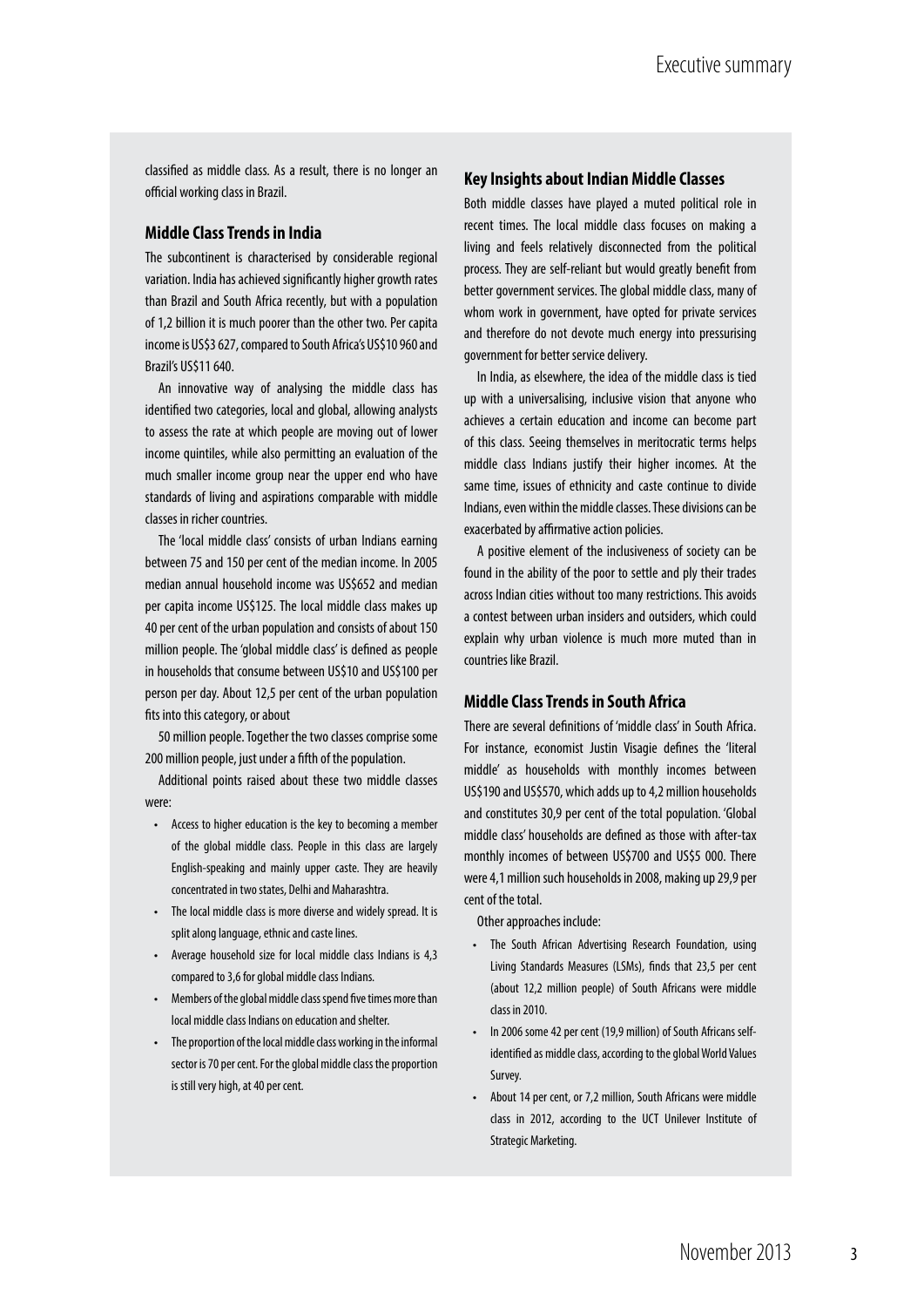Other points relating in particular to the black middle class from the Unilever study are:

- The black middle class more than doubled between 2004 and 2012, from 1,7 million to 4,2 million individuals.
- The average monthly income for a black middle class household in 2012 was R21 000, compared to R25 000 for a white middle class household.
- The annual spending power of the black middle class is R420 billion, compared to R320 billion for the white middle class.

#### **Key Insights about South African Middle Classes**

Important changes have taken place in the size and character of South Africa's middle class. However, by contrast with Brazil, the unemployed and the poor are not able to move up the income ladder into the middle class in large numbers. While benefiting from some transfers and public services, they lack access to good infrastructure, job opportunities, decent health care and especially good quality schooling. The dire state of the education system prevents capable children from poor households moving into middle class trades and professions.

Under apartheid in the 1980s, despite heavy constraints on upward mobility, employment growth promoted the black middle class. By contrast, the extremely high unemployment of the democratic era has been a major constraint. As a result, the principal vehicle for advancement has been access to good schools and universities and economic opportunities as well as affirmative action and black economic empowerment policies. As in India and in other countries with similar situations, such as Malaysia, affirmative action policies may have had the unintended consequence of fuelling racial or ethnic tensions. On the other hand, despite often complaining about affirmative action, the white middle class has been able to maintain and even advance its position due to a period of solid growth at a time when South Africa has faced a serious skills shortage.

Whites, coloureds, and Indians (the 'minority groups') have increasingly abandoned the ANC at the polls. Interestingly, the black (African) middle class is beginning slowly to do the same. In the words of a university-based pollster, Dave Everatt, "Post-apartheid voting certainties are fading rapidly…it is apparent that there is a complex and fraught relationship between the ruling party and the black middle class". In many respects the ANC has been a party of and for the middle class,

without admitting it and without the middle class entirely appreciating the fact. Thus, despite the ongoing importance of racial identities, a potential middle class alliance appears to be slowly emerging, largely driven by a set of shared grievances, at the heart of which is a growing perception of the ANC as increasingly inept, corrupt and nepotistic.

#### **Comparative insights and concluding remarks**

Global experts, especially those associated with the World Bank, the Washington-based Centre for Global Development and the Brookings Institution, are doing important work in defining and plotting the rise of a middle class in developing regions. They have focused largely on developing accurate, consistent measurements of middle class income trends across a range of countries, and they then tend to read off mainly economic and possible political consequences from these measurements.

What is striking about the conversation concerning 'the middle class' among experts and analysts who live in India, Brazil and South Africa is the concern to unpack and understand what is actually happening within their own countries. There is understandably far less interest in global comparability and incomes alone and much more in plotting the diversity within the broad 'middle class' category and analysing the varying implications of their rise.

Across the three countries, three major development challenges were identified in which middle classes were seen to play a pivotal role:

- Growing a large and dynamic internal consumer market;
- Reducing inequality and building a more stable social order; and
- Strengthening the state's accountability and capacity to deliver.

#### *Middle Classes as Consumers*

A major reason to promote middle class growth is its impact on local consumption. With higher incomes and a sense of being upwardly mobile, new middle classes develop wider aspirations, can more readily access credit, and become consumers of durables and services that they could not previously afford. These developments have important implications for economic growth.

In Brazil, the phenomenal growth of the new middle class appears to be associated with a greater propensity to buy durable goods. Brazil's economists are hopeful that this large group of new consumers holds a key to future economic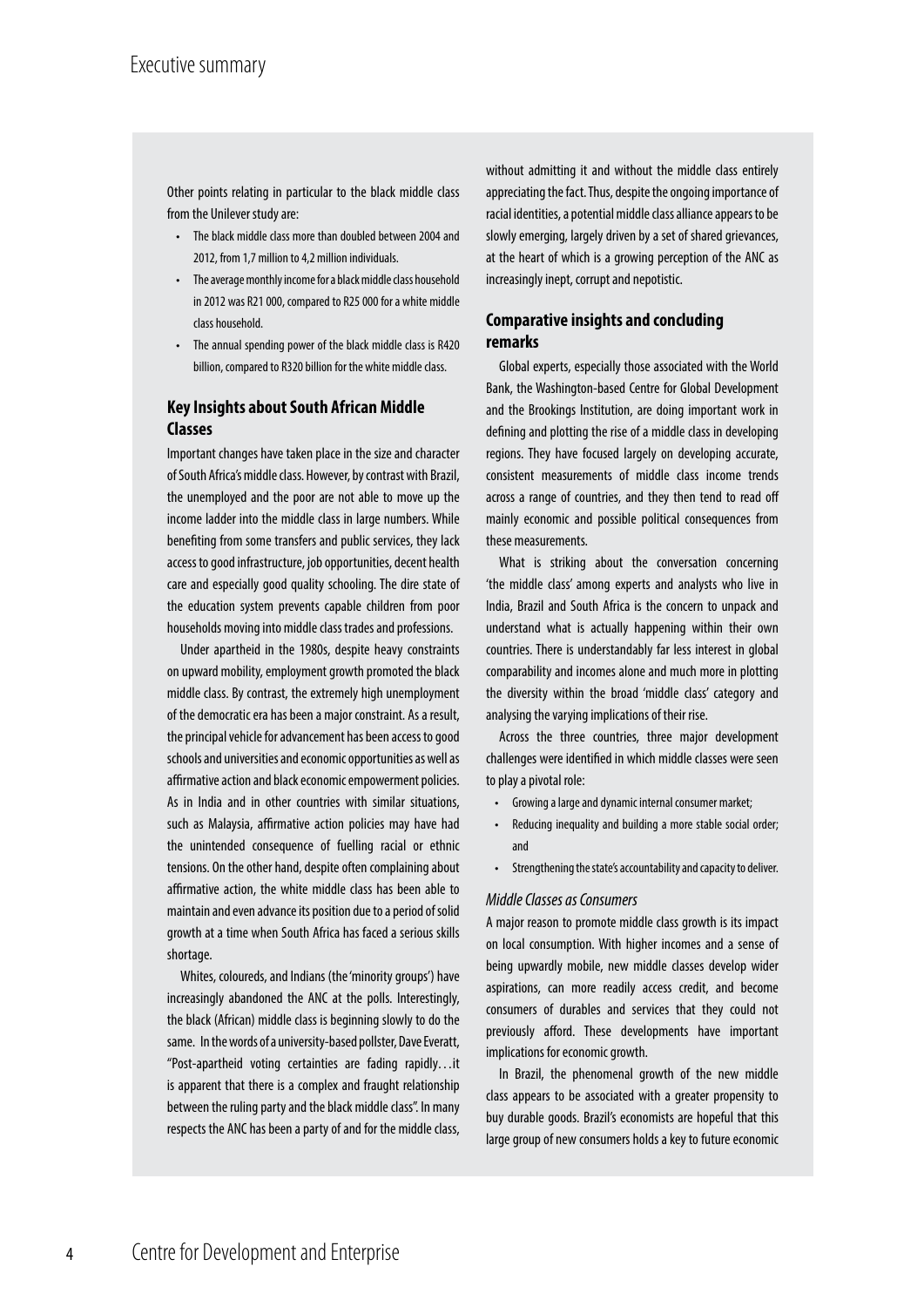growth. The shift to internal consumption is particularly important at a time when the commodity boom which underpinned so much of Brazil's recent growth has dissipated. Brazil cannot count on China to the same extent, so needs to re-orient production towards a large and growing internal market.

The challenge is the extent to which this group has financed consumption via loans. There have been dramatic improvements in the accessibility and affordability of loans for the poor but, as economic conditions tighten, many at the bottom of the middle class income group are finding it harder to meet their debt obligations. Household debt, 20,2 per cent of disposable income in 2005, rose to 41,3 per cent in 2011. This is feeding a growing sense of discontent.

In India, despite relative poverty and the small proportion of the population who form part of the 'global middle class', scale and economic potential create massive opportunities for market expansion. If a recent McKinsey study is to be believed, and assuming that India can overcome current growth challenges, income levels will almost triple over the next two decades, and India will climb from the 12th-largest consumer market to the 5th-largest by 2025. The study claims that by 2025 over 23 million Indians — more than the current population of Australia — will number among its wealthiest citizens. Consequently, demand for luxury goods could reach US\$14,73 billion by 2015, from an estimated US\$8,21 billion in 2013.

By contrast, a mere 7,2 million South Africans earn between US\$1 493 and US\$5 333 a month. South Africa has a relatively small population (52 million), with a large proportion living in poverty. While the rising consumption habits of this burgeoning group have a noticeable and important impact on the economy, the internal market remains restricted and tiny by comparison with India and Brazil. This makes it imperative for South African companies to seek markets outside the country (especially in the rest of Africa), which will not only expand the size of operations, but lead to economies of scale. This, in turn, will serve to lower companies' cost structures and make them more competitive internationally.

#### *Middle Classes and Social Stability*

Expanding the number of middle income earners in developing countries should be regarded as an integral part of promoting inclusive growth and strengthening social stability. A society without a middle class is likely to create stark and glaring differences between rich and poor. A significant and

growing middle income group can serve as a buffer between rich and poor, as well as providing evidence to poorer citizens that social mobility is possible.

Brazil's middle class growth is part of a broader process that has brought down inequality and reduced poverty. In 2001 more than half the Brazilian population (53,7 per cent) was poor; by 2011 only 35,6 per cent remained below the poverty line. During the same time, inequality (as measured by the Gini coefficient) fell from 0.572 to 0.511, a significant change. Boosting the proportion of Brazilians in middle income categories, lifting large numbers of people out of poverty, and making the distribution of income more equal has demonstrated that all Brazilians can benefit from growth and modernisation. This has the potential to reduce feelings of exclusion, to eradicate clear distinctions between a group of economic winners and a group of losers, and to make Brazil a more stable country.

In South Africa the middle class is growing (between 2005 and 2010 by just under 4 per cent per annum) and becoming more racially balanced. More than 50 per cent of the middle class is black. This is a considerable achievement but it is not enough.

The major challenge is that poverty remains too high. Poverty has been reduced, but in 2011 nearly 38 per cent of the population lived below a poverty line of US\$172 per person, per month. People in middle class professions tend to be among the top income earners. Those who earn incomes in the middle of the income distribution are actually quite poor (earning at best US\$120 per person per month). The global middle class constitutes a small elite, and there is an insufficient buffer between them and the poor. This presents a challenge for social stability.

#### *Middle Classes and Democracy*

Middle classes are frequently associated with demands for more representative governments, greater rule of law and expanding freedoms. As a recent optimistic observer said of African middle classes:

'They are your enlightened voters, they will support policies, and not just vote in terms of an emotional affiliation. They are the drivers of democracy.'

Rising incomes are associated with growing support for democracy. Higher incomes enable people to move beyond survival and have the time to get involved in protests or movements for better services. A rising middle class will therefore get more involved in political and social life. How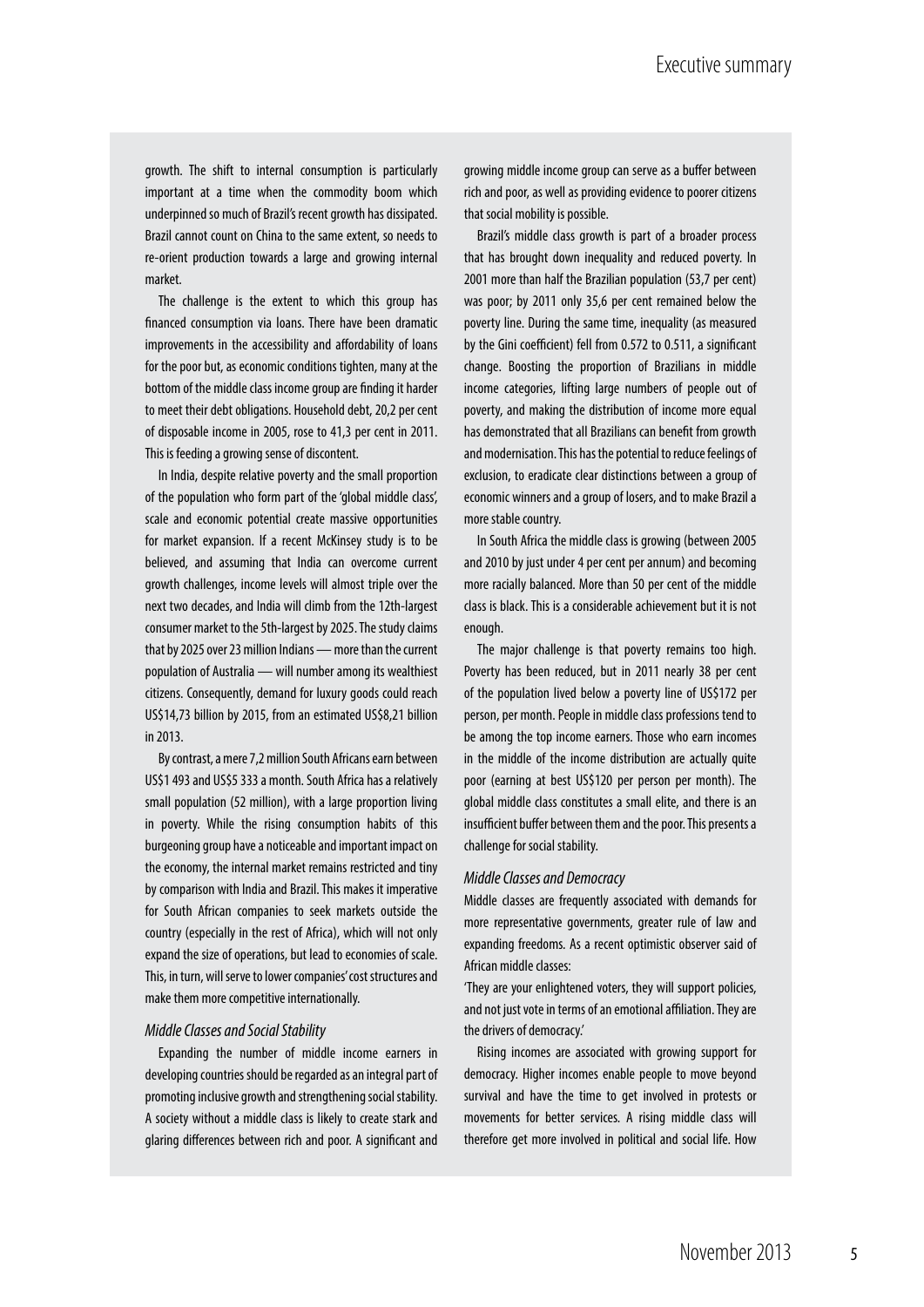governments manage this in democracies will be an important aspect of consolidation and stability.

However, we must be careful about assuming that all middle classes will automatically demand democratic reforms in the same way. To make sense of the ways in which middle classes are impacting on democracy in India, Brazil, and South Africa, it is important to understand how middle class people relate to the state. Do they rely on it for employment, economic support or services, and the enforcement of laws? Or have they become more self-reliant, relying predominantly on private provision of security, health, and education? The middle classes most likely to impact positively on the state are those based in the private sector with the independence and motivation to demand better public services and less corruption. Middle classes that are wholly dependent on the redistribution of state resources are unlikely to wage effective battles for greater democracy and accountability, higher economic growth, and value for money in state expenditure.

Nevertheless, in all three countries there are signs that middle classes are exerting political pressure to make the state more accountable and efficient. In Brazil, protests that broke out in June 2013 were, at least initially, dominated by middle class Brazilians demanding better public services, and less corruption. In India, middle classes have become increasingly mobilised in relation especially to corruption and sexual violence. In South Africa, while middle class politics is still somewhat muted, there are signs that 'greater voice' is being exercised. This can be seen in the opposition to the bungling of e-tolling, the growth of non-governmental anti-corruption organisations and the growing number of independent voices outside the ANC fold. The 2014 elections could deliver some interesting new trends as increasing numbers of black middle class voters seek alternatives to the ruling ANC.

#### **Final thoughts**

Middle classes in developing countries are difficult to pin down. The category has numerous dimensions and care must be taken before we assume economic and political outcomes merely from income levels. However, promoting middle class growth should be an important goal for emerging democracies. The experiences of both India and Brazil, while complex and not yet fully understood, point to the importance of economic growth and the creation of new economic opportunities as the best way to achieve this.

Middle class growth is therefore an important policy

objective with potentially a series of interlinked benefits: the reduction of poverty, a more inclusive and stable society, and growing pressure on the state to be more efficient and accountable. For this middle class growth to produce maximum benefits, however, it needs to emerge out of a dynamic development process in which opportunities are expanding and accessible to those who find themselves outside the middle class.

Generating such opportunities depends on a number of critical elements.

Firstly, economic growth must be a priority for governments. High growth is the only effective way to meet the challenges that developing countries confront. By substantially and consistently increasing the size of their economies, developing countries build up resources that they can invest in services, infrastructure, and education, while also expanding the range and quality of economic opportunities. Redistribution of income tends not to form the basis of middle class growth as it is not sustainable; has only limited benefits unless accompanied by the expansion of economic opportunities; and makes beneficiaries reliant on the state.

Secondly, it is vital to remove barriers to the expansion of opportunities for people stuck in poverty. For example, laws preventing the expansion of relatively low wage, unskilled jobs are inappropriate for countries with many unskilled people unemployed or outside the job market. The nature of economic growth (i.e. whether it is labour absorbing and driven by the private or the public sector) is therefore important. In these three developing countries, and many others, absorbing more and more people into the formal economy is vital. In addition, it is important to encourage people to move out of rural areas into effectively managed cities.

Thirdly, the state must ensure the supply of essential services, healthcare, and quality education to the poor. Good quality services strengthen the capabilities of poor people and their ability to pull themselves up into the middle class.

In laying the groundwork for effective, ongoing middle class growth, all three countries need to find ways of re-stimulating the growth of their economies in the current difficult global environment. To do this, governments need to implement reforms that will open up their economies to new sources of entrepreneurship and innovation.

The fight against poverty, achieving inclusive growth, the reduction of inequality, and building a stable society will all emerge from pursuing one goal: growing the middle class.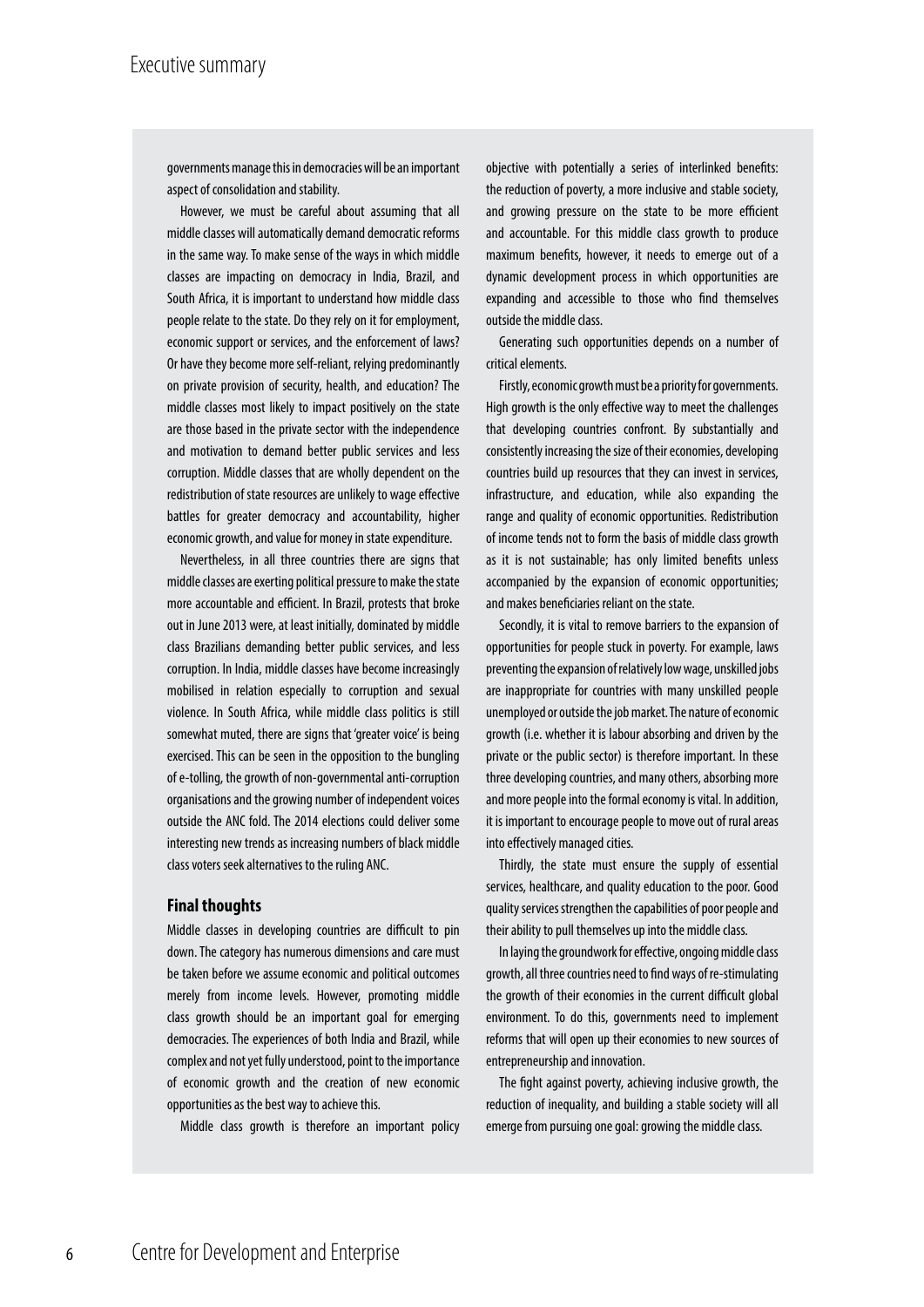Prioritising this goal brings about a shift in how countries think about development challenges. Rather than just measuring poverty and then finding ways to increase incomes above a poverty line, a more dynamic focus on assessing progress towards middle class status needs a detailed understanding of what holds people back. Once these barriers are identified, remedies are needed to create an environment which generates accessible opportunities that poorer people are able and willing to pursue. Additional interventions should

ensure that all have access to the quality education and health services they need to make them, and their children, more productive and entrepreneurial, allowing them to progress up the income ladder into the middle class.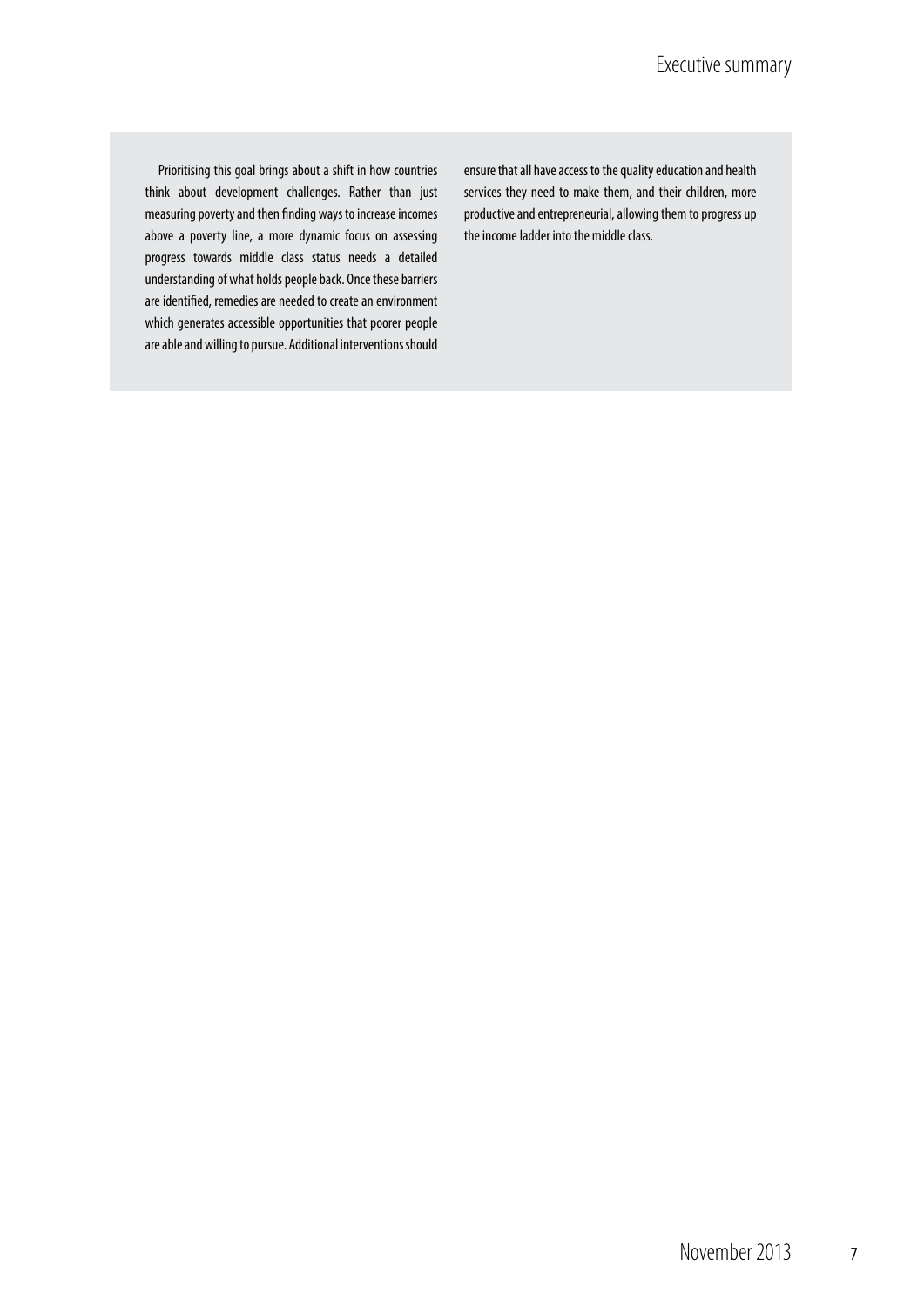### **PARTICIPANTS**

**Rodrigo Brandão**, Assistant to the executive director, Instituto Fernando Henrique Cardoso, São Paulo, Brazil

**Rubens Barbosa**, Senior director, Albright Stonebridge Group, São Paulo, Brazil

**Ann Bernstein**, Executive Director, Centre for Development and Enterprise, South Africa

**Kim Bettcher**, Senior Knowledge Manager, Centre for International Private Enterprise, Washington DC, USA

**Mauricio Blanco**, Research, Institute for the Study of Work and Society, Rio de Janeiro, Brazil

**Federico Bonaglia**, Head: Policy Dialogue, Organisation for Economic Co-operation and Development, Paris, France

**Fernando Henrique Cardoso**, former President of the Federative Republic of Brazil and President of iFHC

**Maria Castro**, Executive director, State System for Data Analysis – SEADE, São Paulo, Brazil

**Ricardo Paes de Barros**, Executive Secretary, Secretariat for Strategic Affairs, Brasilia, Brazil

**Professor Andre Portela de Souza**, Department of Economics, Getulio Vargas Foundation, São Paulo, Brazil

**Laurie Dippenaar**, Chairman, Centre for Development and Enterprise, South Africa

**Peter Draper**, Programme director, Centre for Development and Enterprise, South Africa

**Prof David Everatt**, Executive director, Gauteng City-Region Observatory, South Africa

**Sergio Fausto**, Executive director, Instituto Fernando Henrique Cardoso, São Paulo, Brazil

**Eduardo Graeff**, Former Secretary-general in the Brazilian Presidency, Brazil

**Professor Patrick Heller**, Department of International Studies, Brown University, Providence, Rhode Island, USA and Senior Visiting Fellow at the Centre for Policy Research, New Delhi, India

**Bolivar Lamounier,** Director and co-founder, Augurium Consultancy, São Paulo (Previously Professor of Political Studies, Catholic University of São Paulo)

**Zeina Latiff**, Chief Economist: Latin America, RBS Global Banking, São Paulo, Brazil

**Marcos Lisboa**, Executive officer, Itaú Unibanco, São Paulo, Brazil

**Professor Jose de Souza Martins**, Department of Sociology, University of São Paulo, São Paulo, Brazil

**Pratap Bhanu Mehta**, President, Centre for Policy Research, New Delhi, India

**Fabio Mittelstaedt**, Senior manager, Accenture, São Paulo, Brazil

**Lumkile Mondi**, Chief Economist and Head of Research, Industrial Development Corporation, South Africa

**Partha Mukhopadhyay**, Senior Research Fellow, Centre for Policy Research, New Delhi, India

**Leandro Piquet**, Associate Professor, University of São Paulo, São Paulo, Brazil

**Sipho Pityana**, Executive director, Isingwe Capital, South Africa

**Professor Gilda Portugal**, Department of Social Sciences, University of Campinas, Campinas, Brazil

**Professor Stefan Schirmer**, Associate Professor, Division of Economics, University of the Witwatersrand, South Africa

**Daniel Schmidt**, Vice President, Bradley Foundation, Milwaukee, USA

**Professor Charles Simkins**, Head of School of Commerce, Philosophy, and Applied Ethics, St Augustine's College, South Africa

**Lourdes Sola**, Board member, Centre for Public Policy, University of São Paulo, São Paulo, Brazil

**Mike Spicer**, Vice-President, Business Leadership South Africa, South Africa

**GV Srinivas**, Consul-general of India, São Paulo, Brazil

**Manuel Thedim**, Director, Institute for the Study of Work and Society, Rio de Janeiro, Brazil

**Harolda Torres**, Researcher, Brazilian Centre for Analysis and Planning – CEBRAP, São Paulo, Brazil

**Gerardo Traslosheros**, Consul-General of Mexico, São Paulo, Brazil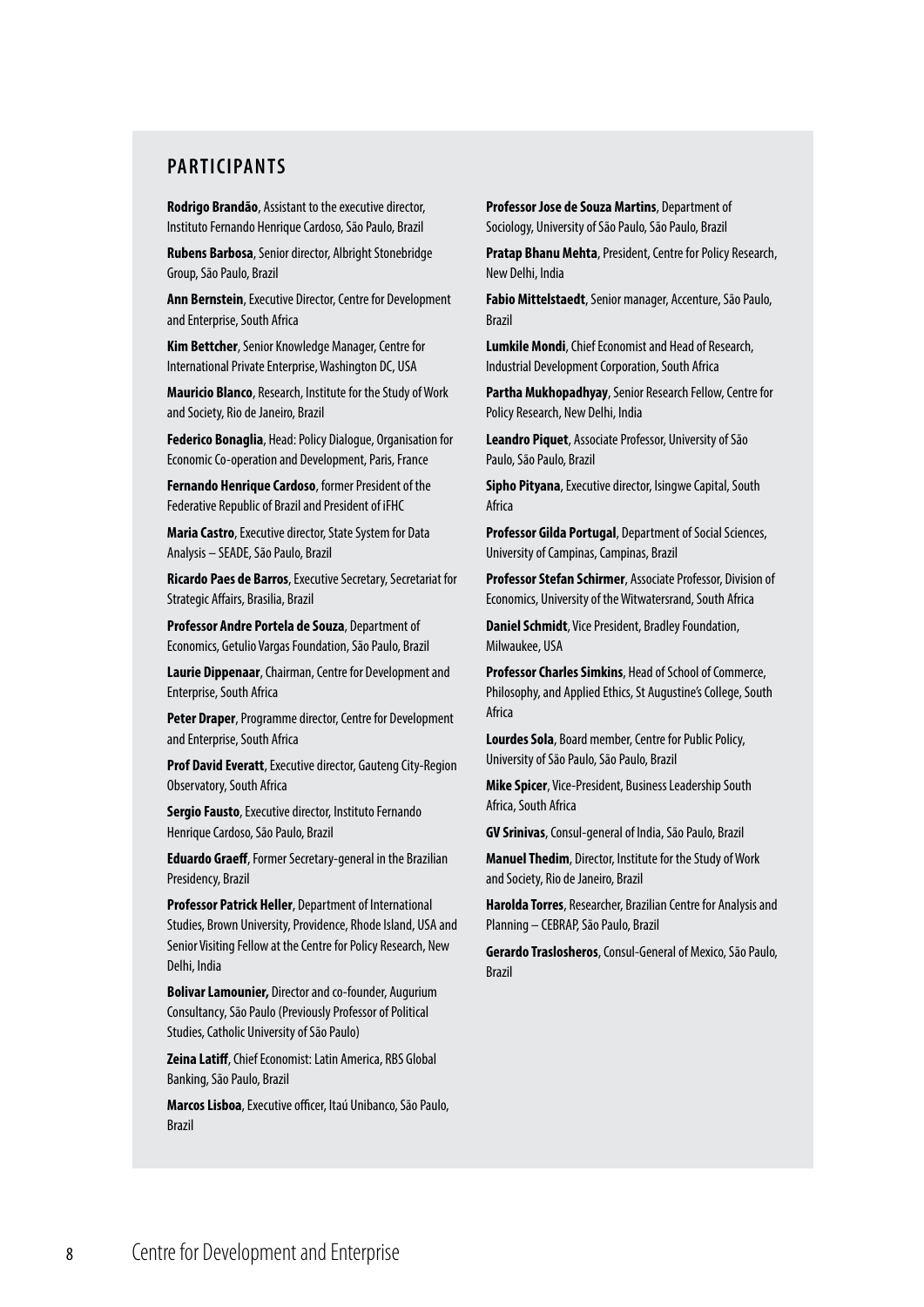# INTRODUCTION

*The middle class is a category that is more sociological than logical (Shashi Tharoor, Indian member of parliament and columnist).*<sup>1</sup>

This report summarises a Round Table on the rise of the middle class in India, Brazil, and South Africa, the third in a series of events hosted by the think tank consortium INCLUDE, which consists of prominent think tanks from three developing countries: India, Brazil, and South Africa. The consortium aims to provide an independent perspective on growth and development, casting greater light on how these three countries are seeking to achieve sustained and inclusive growth in dynamic, democratic contexts. (See box next page with information on the three think tanks).

The Round Table, in São Paulo, Brazil, in October 2012, brought together top Brazilians to present their research and insights. The Indian and South African delegations, which included senior academics, business leaders, and heads of leading think tanks, reacted to these findings and presented evidence on the rise of the middle class in their own countries.

The Brazilian middle class has grown spectacularly over the past 10 to 15 years. Academics and government agencies have made a substantial effort to map and understand these important changes. They are leading the field in the developing world. In India and South Africa interest in the middle class is on the rise, and globally there is a concern to better understand the rising democracies of emerging economies. The questions that interest those who focus on the anaemic global economy are: can these new middle class consumers provide a new impetus for growth; and to what extent will they provide stability and support for democracy in the developing world?

These are important questions within the three countries, but to understand clearly the many-faceted relationship between the middle class and the promotion of inclusive growth leads to a number of in-depth questions:

- How should we define the middle class in a way useful for the realities and challenges developing countries confront?
- What kinds of middle classes are emerging in India, Brazil, and South Africa? Do they depend on state jobs, tenders, patronage, and subsidies or are they independent professionals, managers, and entrepreneurs?
- Do members of the middle class approve of state capitalism or prefer more market-oriented approaches to development?
- How rapidly is the middle class really growing and to what can this growth be attributed? Is it the result of economic growth, and market forces in the economy, or redistribution and other government policies?
- Is the middle class starting to organise and find its voice? What is its political role? Are middle class members loyal to a particular party, perhaps because of historical reasons? Or are they more likely to vote for a party that best represents their new interests? Are they inclined to support democracy?
- How do the middle classes in the three countries perceive themselves and are they self-conscious about their status and roles?

Answers to some of these questions emerged relatively clearly, while others require further research and reflection.

A society without a middle class is likely to be highly unequal, consisting of the rich, little in between, and then the poor and the destitute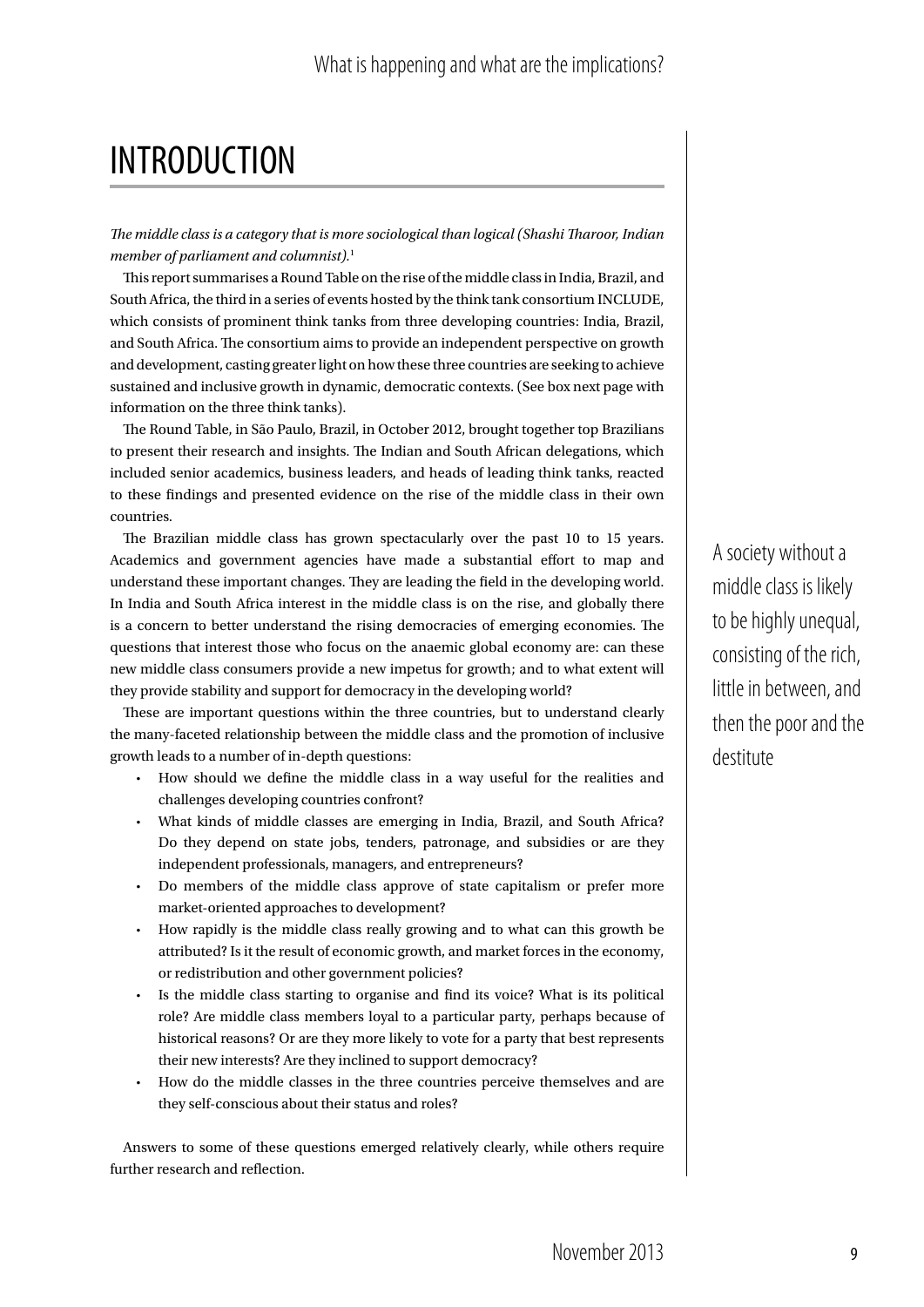The aim of the workshop was to start a conversation about middle classes in emerging democracies. By learning from India, Brazil, and South Africa we can get a better sense of which processes and policies have most effectively promoted middle class growth, the most sustainable ways to lift people out of poverty and into the middle class, and under what circumstances middle classes are most likely to promote democracy and inclusive growth.

# OPENING REMARKS

# Ann Bernstein

#### *Executive Director, Centre for Development and Enterprise, South Africa*

The middle class is vital for inclusiveness. A society without a middle class is likely to be highly unequal, consisting of the rich, little in between, and then the poor and the destitute. Making sure that a large proportion of the population earns an income that places them between the very rich and the very poor will make societies more prosperous, more equal and more stable. Growing the middle class should be regarded as a workable and sustainable way to reduce poverty and income inequality across the globe.

Within the next 20 to 30 years it is estimated that a world that has been predominantly poor will be mostly middle class. Many people have great expectations about this emerging income group. Some believe that the middle class will become the dominant force in establishing and consolidating democracy, and protect and strengthen marketbased economic systems. The World Bank and others also believe that the emerging middle class in developing countries represents a massive source of new consumption, which could be the engine of growth for the ailing global economy.

How should the middle class be defined? For many its essential characteristic is a reasonable amount of discretionary income – perhaps a third, after spending on food and shelter. Financing such consumption requires a steady job, either in the formal or informal sector. Justin Lin, the first Chinese chief economist at the World Bank, said that he believed being part of the middle class involved aspiring for something better and having the means to pursue it.<sup>2</sup> A number of commentators assume that along with these economic criteria comes a new set of attitudes that reflect the change in status that leaving poverty implies. These values or approaches include a work ethic, ambition to get ahead, and a hunger for education.

 It is estimated that a world that has been predominantly poor will be mostly middle class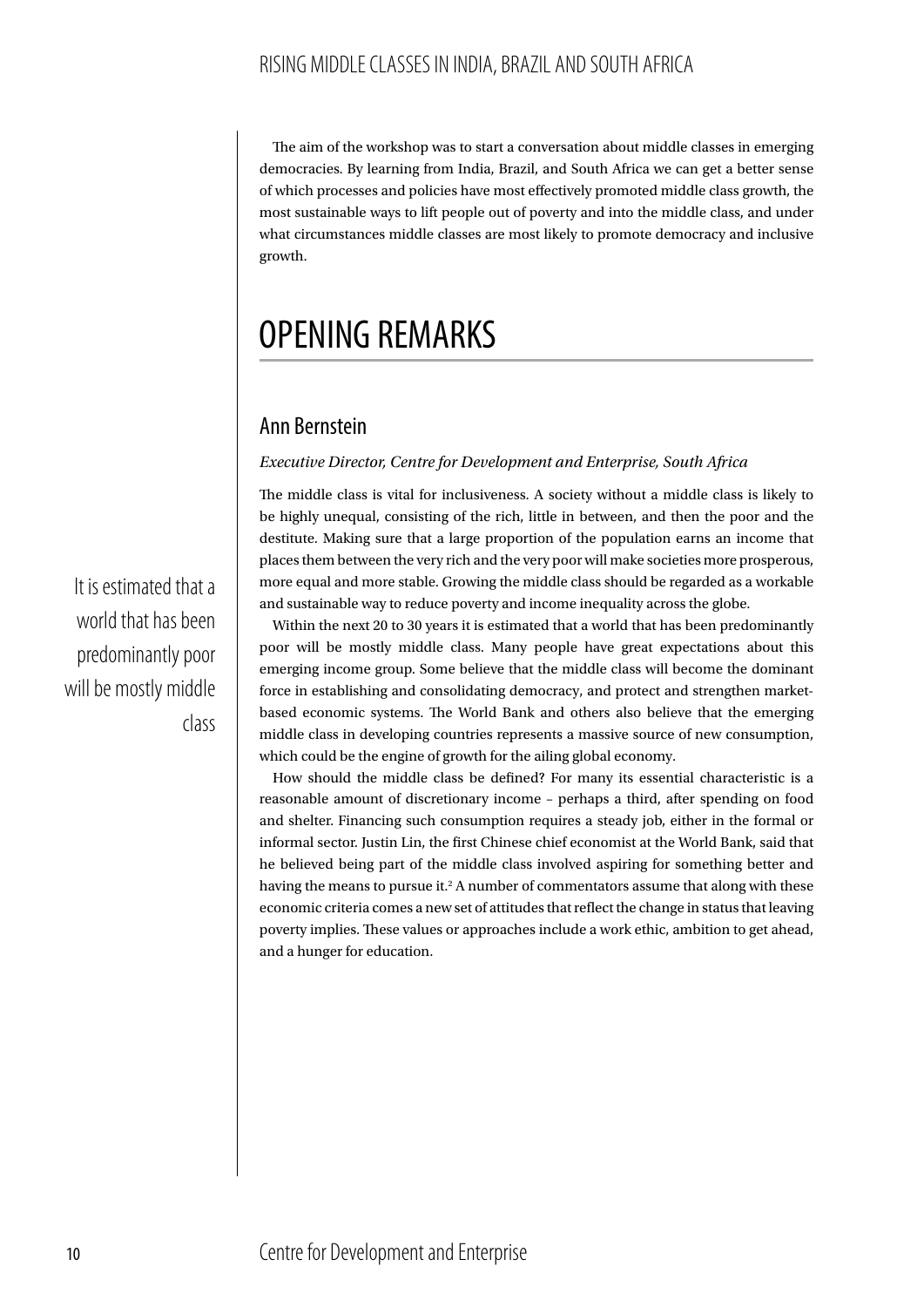### **INDIA, BRAZIL, SOUTH AFRICA: THREE PROMINENT THINK TANKS**

**India:** The Centre for Policy Research (CPR) is an autonomous, non-profit, non-partisan research organisation and a leader in Indian public policy research. CPR's major strategic objectives are to investigate policy issues facing the Indian polity, economy, and society; build a comprehensive body of policy-relevant knowledge; and provide policy alternatives. To achieve these goals, CPR works in close co-operation with policymakers, academic policy researchers and the media. It also manages several special-interest research initiatives. One is the Accountability Initiative which tracks and provides reliable and accessible information about the implementation of service delivery programmes. It also seeks to inform the accountability debate, thereby strengthening accountable governance and citizens' engagement in India's governance processes.

**Brazil:** The Instituto Fernando Henrique Cardoso (iFHC) was founded in May 2004 by former president Fernando Henrique Cardoso. Bringing together politicians, intellectuals, civil society and young people, it aims to produce and disseminate knowledge about the challenges of development and democracy. iFHC formulates policy proposals and encourages discussion and debate between intellectuals and policymaking bodies. The research focus is on geopolitical transformations, media and power and technological change, the legal framework and political changes, threats to democracy, and uses and abuses of civil society. The Institute does not limit its focus to economic issues, but is more concerned with political and socio-cultural dynamics. It receives public and private funds, and has been involved in projects in co-operation with the Federal Government of Brazil.

**South Africa:** The Centre for Development and Enterprise (CDE) is an independent policy research and advocacy organis ation, widely recognised as 'South Africa's most respected policy centre for social and economic development' (Financial Times). CDE undertakes research on key development issues and their relationship with economic growth and democratic consolidation. With core funding from South African companies, CDE has a special focus on the role of business and markets in development. Comprehensive assessment of South African realities and international experience enables CDE to formulate practical policy proposals that outline the ways in which middle-income developing countries can tackle social and economic challenges. With more than 17 years experience in sound methodological research and innovative policy analysis, CDE has rapidly gained recognition as an authoritative voice in policy debates, has a remarkable ability to capture media attention and is read and heard at the highest levels of government, as well as internationally.

**CDE 2013**

Developing countries can be seen as having two middle classes. The first is the old or traditional middle class, which by any standard across the globe could be defined as relatively affluent. It was once said that this group typically earns an income somewhere between that of an average Italian and an average Brazilian, a perspective probably outdated as a result of both countries' shifting fortunes.

This global class also tends to have a cosmopolitan orientation and more in common with other global members of their class than with the poor of their own country. The second, more numerous, class consists of people who are middle class by the standards of the developing world and not of rich industrialised countries. This group is growing very fast and will soon be a majority of the developing world's population.

To be more technical or precise about defining the middle class one can pursue either a relative or an absolute approach. The relative definition is achieved by taking the income distribution of a given country and then defining the middle range as the middle class. This could, for example, be the group between the top 20 and the bottom 20 per cent of income earners. There will be much variety between countries in terms of this definition. The second approach, often favoured by those who sit in the capitals of the developed Being part of the middle class involved aspiring for something better and having the means to pursue it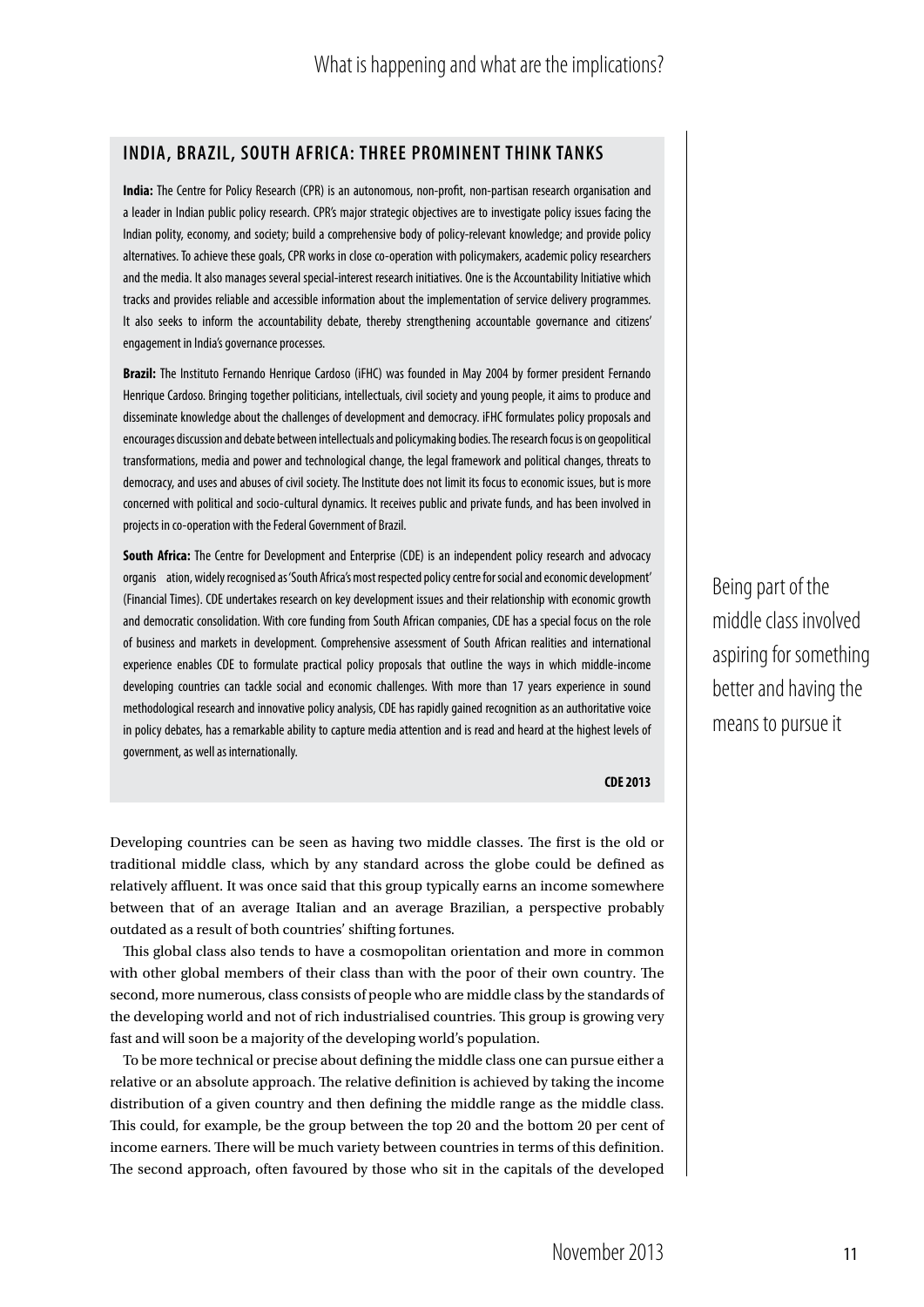world and have to generalise about the planet, is to define the middle class in terms of a level of income. A popular measure is that the middle class are households which have a daily expenditure of between US\$10–US\$100 per person. If one had to use that definition there are 32 million middle-class people in the whole of sub-Saharan Africa, which is rather different from the vast numbers some consulting firms have recently proposed.<sup>3</sup>

The debate about the rising middle classes of the developing world has been dominated by economists, who tend to see the issue in terms of incomes and consumption. Historical, sociological and political perspectives have been missing. In terms of all the vital and interesting questions – the nature and definition of what exactly is happening, self-perception, causes of growth, role in politics, stability, economic growth – the debate about the size, nature and consequences of the rise of the middle class in developing countries could be considerably enhanced by thinking about the issues in a more comprehensive way.

This workshop will try to examine many of these issues in each country. By bringing together the trends, the causes and the political effects of middle classes in India, Brazil, and South Africa this, report sheds new light on how these countries are developing and the impact they may have on the global environment.

We start with the contributions of seven Brazilian commentators, led by former president Fernando Henrique Cardoso, on the rise and political impact of the new Brazilian middle class. This topic has been the subject of in-depth investigation in Brazil, a process that the federal government has supported directly.

# MIDDLE CLASSES IN BRAZIL

## Fernando Henrique Cardoso

#### *Former President of the Federal Republic of Brazil*

Society today is very different from the one that existed when I began my career as a sociologist. Society used to be closed and rigid, and many millions of Brazilians existed on its margins. They hardly participated in the political process, they were poor, and they were neglected by government.This lack of inclusiveness created strong social tensions. The last decades have witnessed a great transformation. People on the margins have become part of Brazilian politics and central to the economy. They make up the new middle class.

This is not a middle class in traditional terms. The old middle class largely consisted of state employees and liberal professionals. They were well educated, and education was the key to their status. The new middle class is made up of people from many social backgrounds, who have accessed various forms of education, social networks, and clubs. They are moving into the middle class by dint of their higher incomes and expanding propensity to consume.

Why did this tremendous change take place? The restoration of democracy was the first step. In the 1970s Brazil had an average economic growth rate of 7 per cent, but the broad population did not really benefit. The government largely ignored the poor.

The Constitution of 1988 changed that by entrenching rights, such as free education for all, health care, land reform, and so on. When I came into government in 1982, some 25

People on the margins have become part of Brazilian politics and central to the economy. They make up the new middle class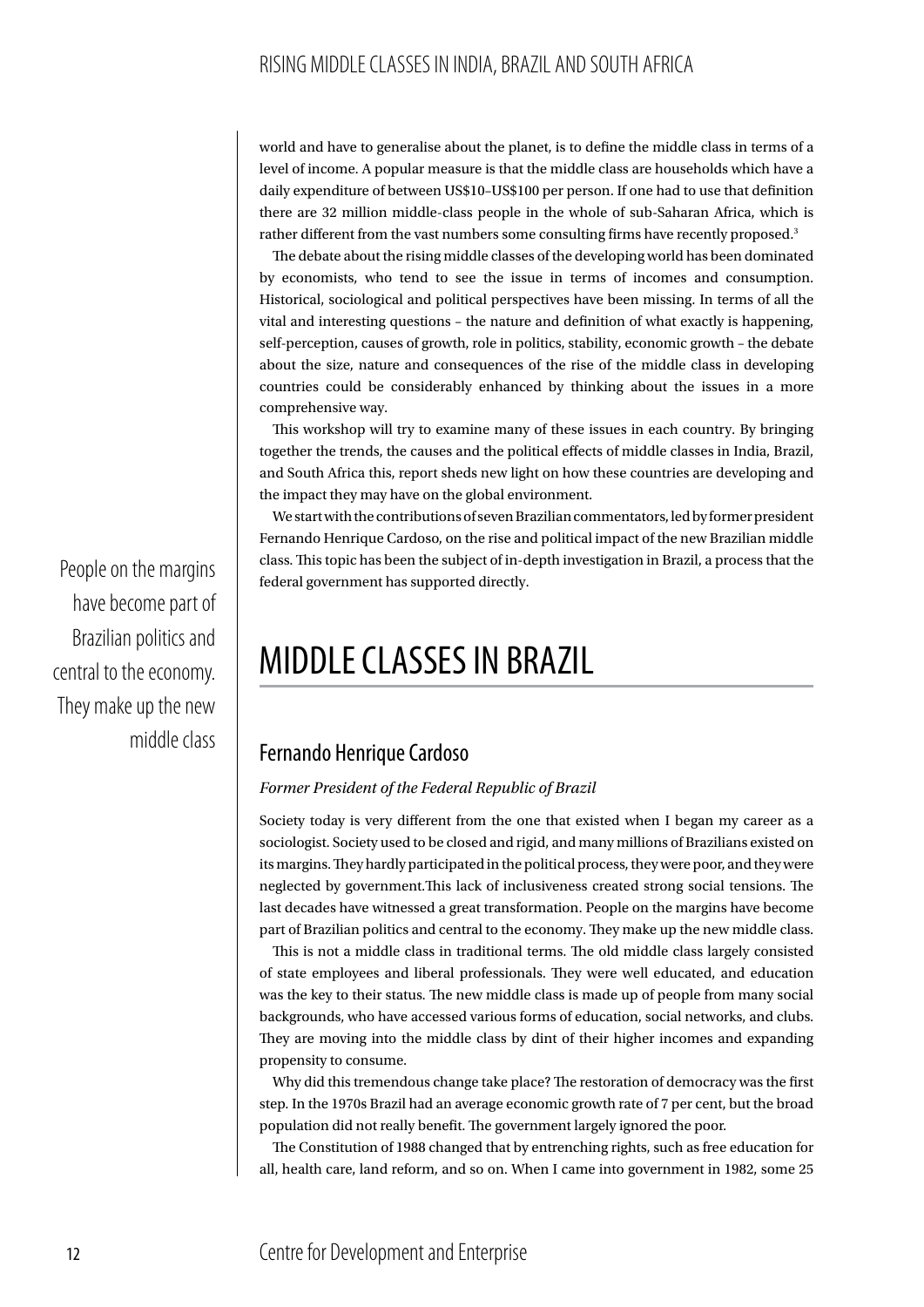per cent of black Brazilians were not in school. Nowadays nearly 100 per cent of Brazilians are in the education system. This happened in a short time, through the extension of basic schooling.

Cash transfers have also played a role, and have a long history in Latin America. I started the process of making it more organised, and linking it to education. President Lula expanded the various programmes. There have also been regular increases in the minimum wage since 1994, which has probably more than doubled in real terms. These social programmes linked up with improvements in education, the rapid expansion of the labour market, the formalisation of contracts, and the extension of credit. All these factors working together, as well as additional factors that we do not yet fully understand, explain Brazil's success.

This is the situation now. The new middle class represents a shift to high levels of mobility and a more egalitarian society.

# Andre Portela de Souza

#### *Professor, Getúlio Vargas Foundation*

The growth of the middle class is associated with the phenomenal reduction in poverty and inequality in the first decade of the 21st century. As large numbers of people moved out of poverty, they moved into middle class income categories. And, as the middle income group became a large component of Brazil's income distribution, so inequality fell.

The Secretary of Strategic Affairs has created a classification system in which households are classified into low, middle, and high income groups. These are defined as follows:

| Category                | Per capita household income, in<br>2011 Brazilian reals (R\$) | <b>Overall income</b><br>category |
|-------------------------|---------------------------------------------------------------|-----------------------------------|
| Extremely poor          | Up to R\$91 (US\$45)                                          |                                   |
| Poor                    | R\$91(US\$45) - R\$182 (US\$90)                               | Low income                        |
| Vulnerable              | R\$182(US\$90) - R\$327 (US\$161)                             |                                   |
| Lower-middle class      | R\$327 (US\$161)- R\$496 (US\$244)                            |                                   |
| Middle-middle class     | R\$496 (US\$244) - R\$720 (US\$355)                           | Middle income                     |
| Upper-middle class      | R\$720(US\$355) - R\$1 145 (US\$564)                          |                                   |
| High-income/upper class | R\$1 145 (US\$564) and higher                                 | High income                       |

Source: Presentation by Professor Andre Portela de Souza, The Rising Middle Class in Brazil, 9 October 2012 **CDE 2013**

The middle class is therefore defined as those with household incomes of between R\$327 and R\$1 145 per month (between US\$161 and US\$564).

The positive trends in income distribution can be seen in the diagram below. Between 2001 and 2011, a growing proportion of the population became part of the middle and upper classes, while the vulnerable, poor, and extremely poor shrank in relative terms.

The new middle class represents a shift to high levels of mobility and a more egalitarian society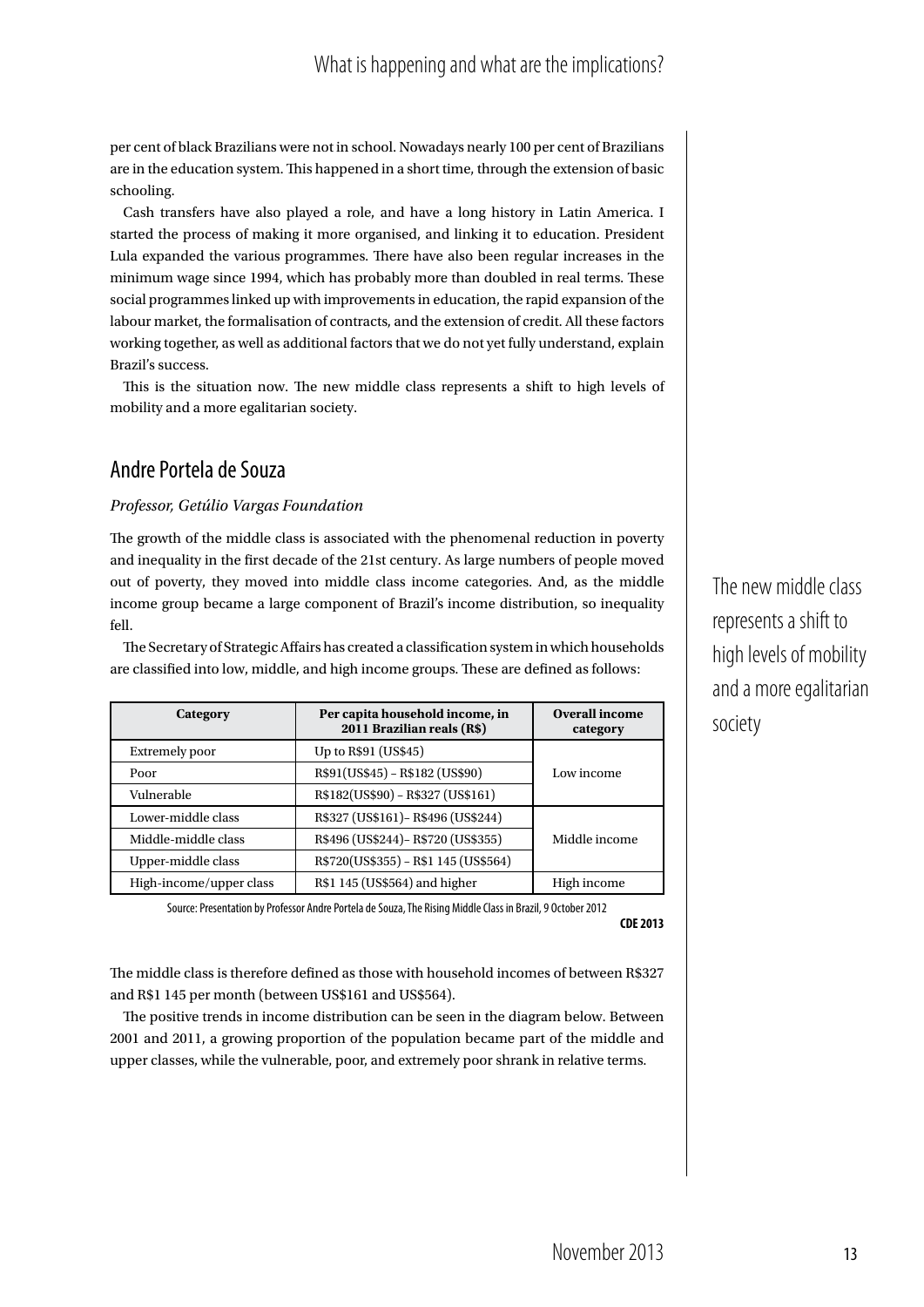

Source: Presentation by Professor Andre Portela de Souza, The Rising Middle Class in Brazil, 9 October 2012, derived from data from Pesquisa Nacional por Amostra de Domicilios (National Research on Households) from the Brazilianstatistical agency, the Brazilian Institute for Geography and Statistics (IBGE).

**CDE 2013**

The declines for the extremely poor have been particularly dramatic. The proportion of extremely poor fell from 14,1 per cent in 2001 to 5,9 per cent in 2011. The overall proportion of people classified as poor in 2001 was 53,7 per cent. This fell to 35,6 per cent in 2011. Over the same period the proportion that could be classified as middle class grew from 35 per cent to nearly half the total (48,9 per cent). The population is approximately 200 million, so this is equivalent to 40 million people moving up into the middle class.

The demographics of the middle class have changed dramatically. In 1992 the middle class was predominantly white, at 68 per cent. This fell to 64 per cent in 2001 and 51 per cent in 2011. There have also been interesting changes in the middle class with regard to education. In 1992 only 19 per cent had between 9 and 11 years of schooling. This grew to 24 per cent in 2001, and 31 per cent in 2011.

In 1992, only 25 per cent of middle class Brazilians had a telephone (landline or mobile). This jumped to 71 per cent in 2001, and in 2011 9 out of 10 people in the middle class had a landline or mobile telephone.<sup>4</sup> Between 1992 and 2011 the proportion of people who had a refrigerator went from 87 per cent to 97 per cent. Home ownership figures stayed fairly stable, going from 70 per cent in 1992 to 75 per cent in 2011.

Why has there been this explosion in the middle class?

Statistically, we can isolate two broad processes. The first is economic growth, which makes more income available within the economy and allows people to move out of poverty into the middle class. The second is the redistribution of income, which means that some existing income is made available to poorer groups, allowing them to change their income status.

It turns out that 43 per cent of the additional income that lifted Brazilians out of the extremely poor classification was generated by economic growth. The redistribution of income which accounts for the other 57 per cent was clearly important. However, without economic growth, Brazil's poverty reduction achievements would have been significantly less impressive.

When we examine households in higher income brackets, the importance of economic growth quickly rises. Seventy six per cent of the income that lifted Brazilians into the upper middle and higher income groups (i.e. the households that moved out of the categories below R\$720 per month) can be attributed to economic growth. We can conclude that

Economic growth has been the primary cause of increases in income and social mobility in Brazil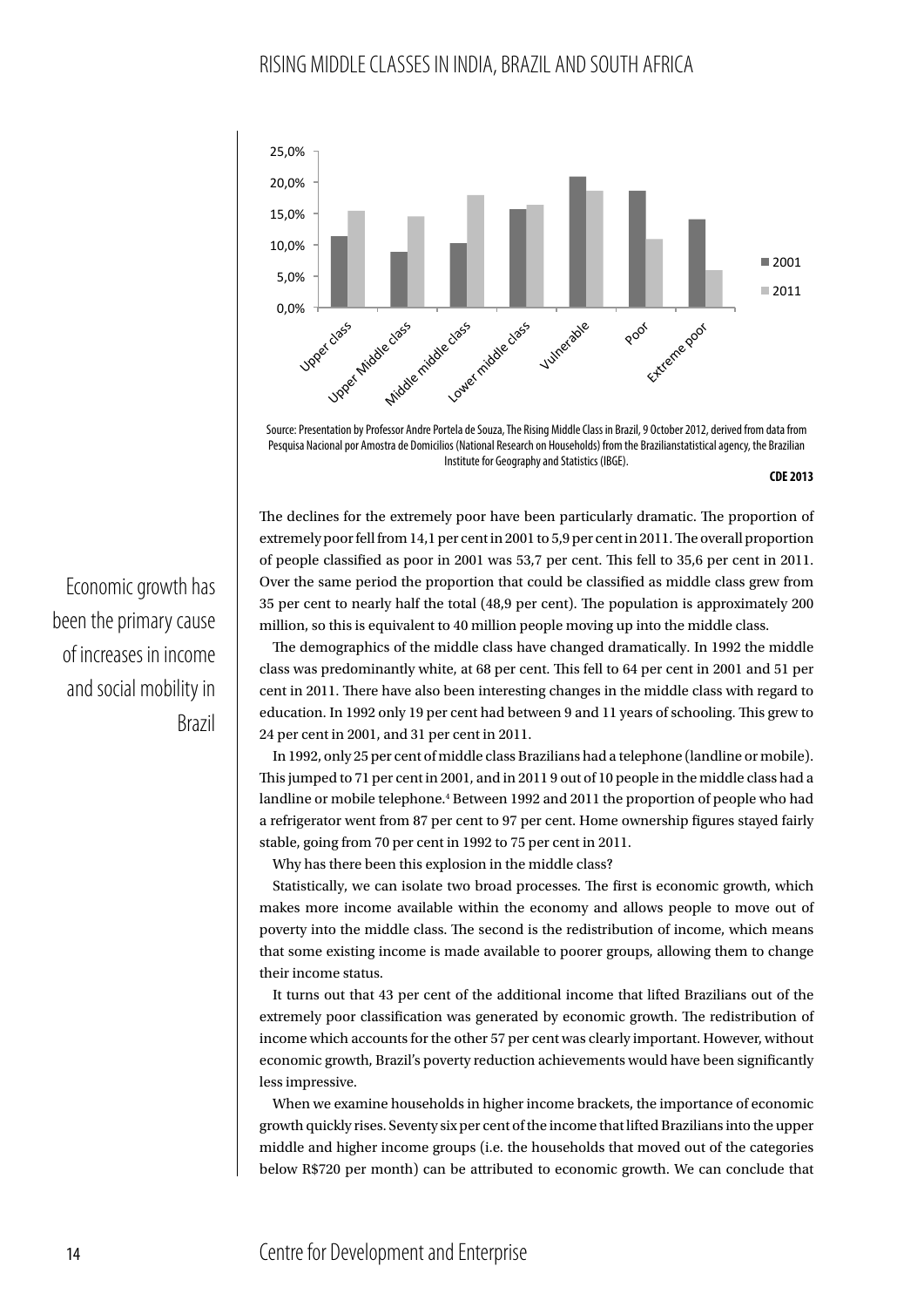economic growth has been the primary cause of increases in income and social mobility in Brazil.

The average annual per capita household income growth rate between 2001 and 2011 was highest for households classified as 'extremely poor'. Rates of income growth were lower the higher the income of the household. For example, households classified as extremely poor saw their incomes increase by a spectacular 14 per cent per annum on average, while upper-class households achieved only 2 per cent. Such divergent growth rates have had dramatic impacts on both poverty and inequality.



**Annual average growth rates of household incomes, 2001 – 2011**

Source: Presentation by Professor Andre Portela de Souza, The Rising Middle Class in Brazil, 9 October 2012, derived from data from Pesquisa Nacional por Amostra de Domicilios (National Research on Households) from the Brazilian statistical agency, the Brazilian Institute for Geography and Statistics (IBGE).

**CDE 2013**

The growth of the middle class can also largely be explained by the increase in jobs in the formal private sector. Between 1995 and 2011 the proportion of people employed in the formal private sector increased from about 30 per cent to just under 40 per cent, while the proportion employed in the informal sector went from about 35 per cent to 25 per cent. The proportions of self-employed people and people employed as public servants stayed relatively stable, at about 30 per cent and 5 per cent respectively. A large component of middle class growth can thus be explained by changes in occupational categories.

If the Brazilian middle class was its own country it would be the twelfth most populous in the world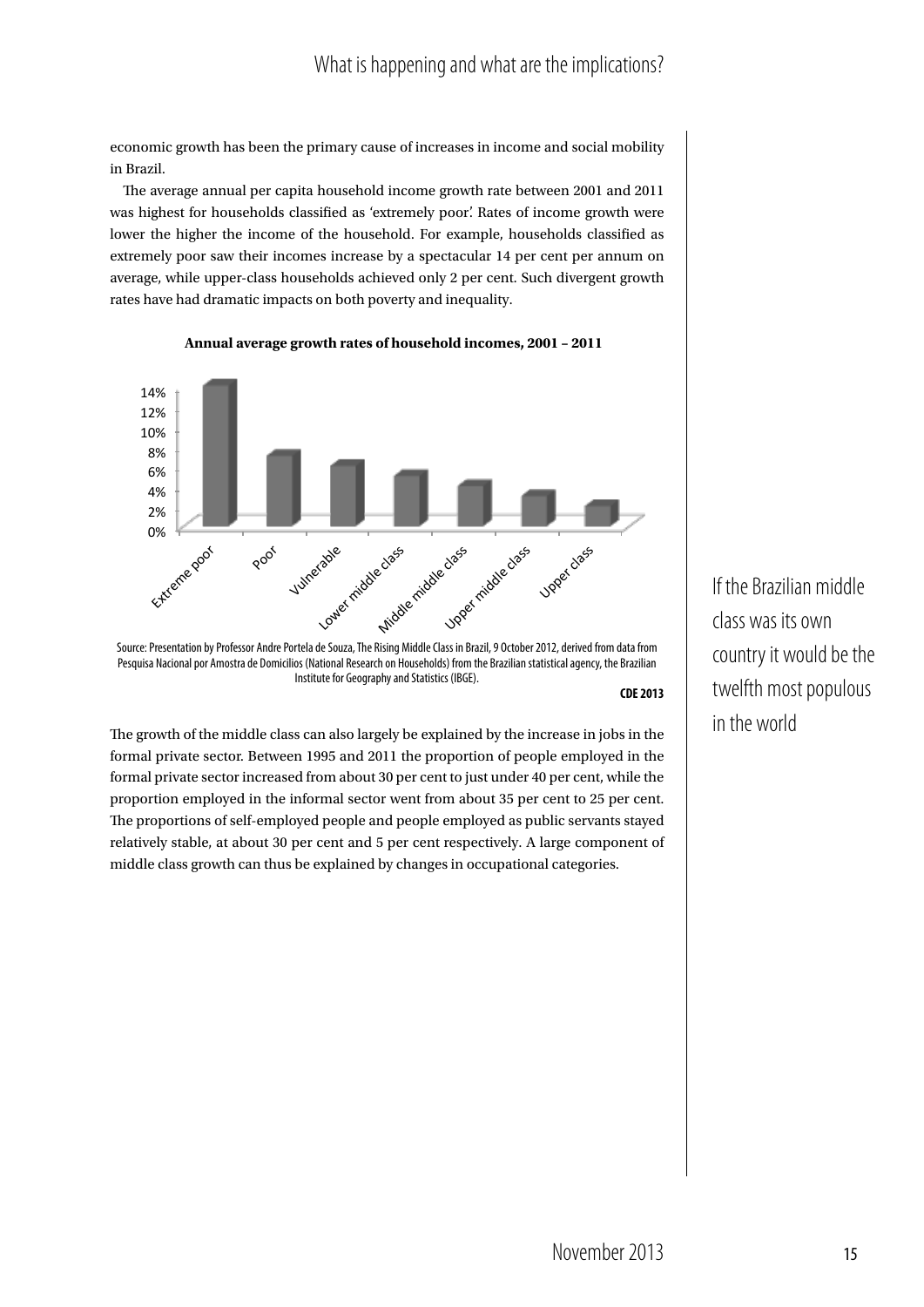

Source: Presentation by Professor Andre Portela de Souza, The Rising Middle Class in Brazil, 9 October 2012, derived from data from Pesquisa Nacional por Amostra de Domicilios (National Research on Households) from the Brazilian statistical agency, the Brazilian Institute for Geography and Statistics (IBGE).

**CDE 2013**

The proportion of formal workers with more than ten years of schooling also increased relatively significantly between 2001 and 2011. In 2001 the proportion of formal workers with 10 years of schooling was 30 per cent, rising to 40 per cent in 2011. The proportion of formal workers with 15 years of schooling or more in 2001 was also 30 per cent, and this had risen to 35 per cent in 2011.

We can thus deduce that the increase in the middle class has much to do with economic growth, while the increase in the productivity of workers who moved into formal or more skill intensive employment must be linked to the increases in education depicted above.

### Ricardo Paes de Barros

*Executive Secretary, Secretariat for Strategic Affairs, Presidency of the Republic of Brazil*

During the past 25 years Brazil focussed on reducing poverty and, as a result, gathered a great deal of knowledge about poor Brazilians. The new middle class has emerged so rapidly that few studies on this new phenomenon exist. To remedy this, the government has mandated a group of academics to define the middle class in Brazil – allowing us to document their rise and visualise the tremendous social changes that have taken place.

The first problem is to identify criteria that result in identifiable groups with a degree of internal consistency while also being distinct from one another. This is not as easy as it sounds. For example, if we use the ways in which people generate income as the basis, we could say that richer Brazilians depend on rents and income from assets; poor Brazilians depend on government transfers; while the middle class relies on labour income. However, in Brazil most government transfers apart from Bolsa Família are equivalent to the minimum wage. This means that people who receive government transfers are in the middle of the income distribution. Linking classes to income sources is thus problematic.

A better formula may be that used by the World Bank, in which people are classed according to their expectations of income in the next five years. Three groups can be developed: those who have a high probability of staying or becoming poor would be

The increase in the middle class has much to do with economic growth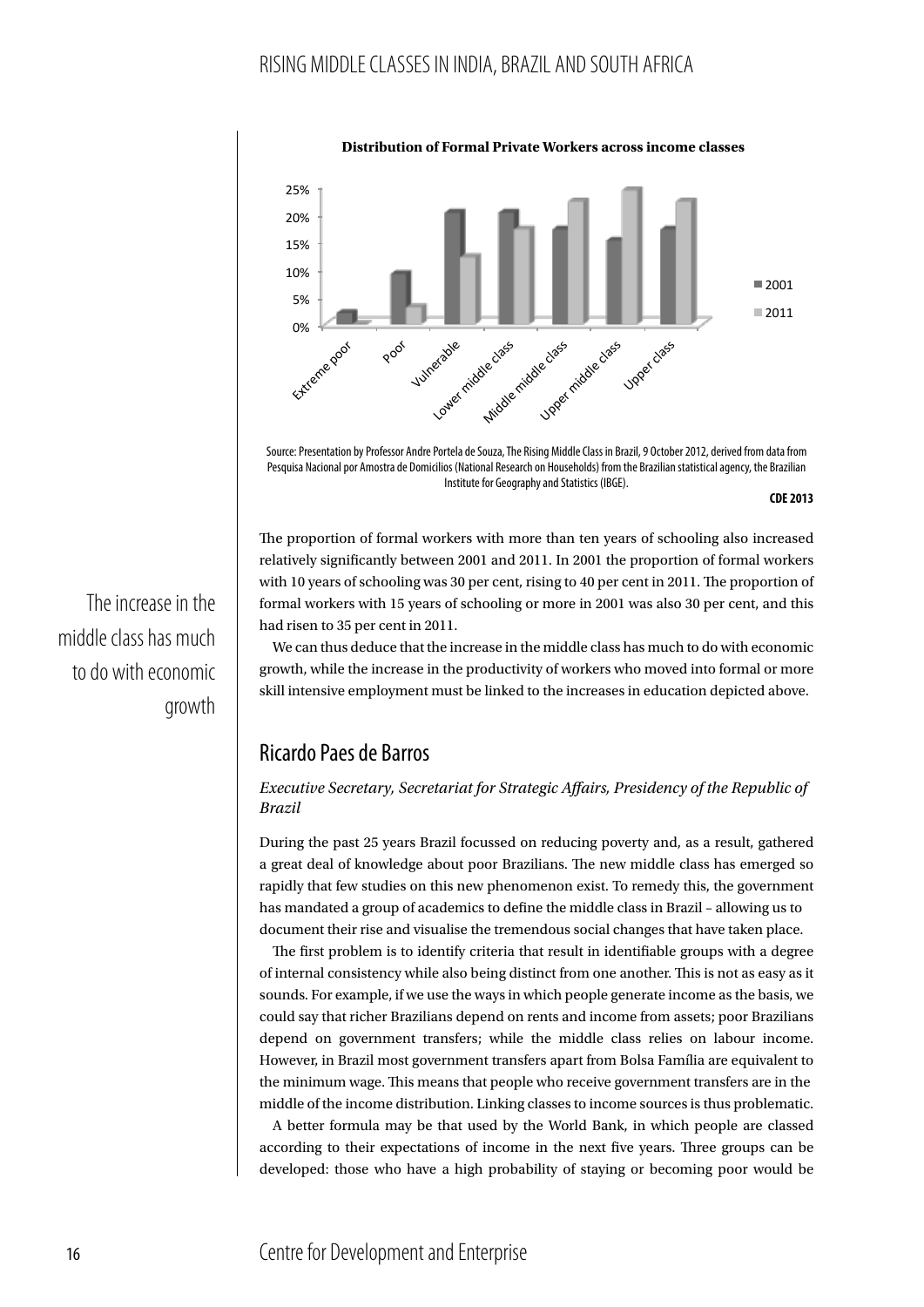considered lower class; those with zero chance of becoming impoverished are considered upper class; while those with only a small chance of staying or becoming poor are considered middle class. This results in a middle class with a per capita income of between R\$291 and R\$1 000 per month (between US\$143 to US\$492),<sup>5</sup> a group that makes up 50 per cent of the Brazilian population. There was some controversy in Brazil regarding this definition, with people saying that those earning R\$300 per month should be considered poor, rather than middle class. However, if we had to apply this definition globally 54 per cent of the world's population would not be middle class, and only 18 per cent would be considered upper class. The World Bank approach therefore seems relatively well grounded.

A phenomenon sometimes ignored is the extent to which people exit the middle class at the top end.The upper class grew from 13 per cent of the population in 2002 to 20 per cent in 2012. This means that, holding everything else constant, there was a drop of 6 percentage points in the middle class proportion of the population. With 21 per cent of the population moving up from the lower class into middle class, the total increase was therefore about 15 percentage points, once we subtract those who exited into the upper class.

If the Brazilian middle class was its own country it would be the twelfth most populous in the world, with slightly fewer people than Mexico. Part of the increase can be explained by population growth, but the majority is due to new entrants from lower income groups. Of the 100 million middle class Brazilians, nearly 40 per cent are relatively new entrants.

Looking at the projected 10-year growth of the middle class, there are a number of interesting phenomena. It is necessary to use a relative boundary, as with fixed boundaries the middle class will effectively shrink, as more people move into higher income categories.

We estimate that the Brazilian middle class will expand to 57 per cent of the population in 2022, from 53 per cent in 2012. Some 10 per cent will leave the middle class and become upper class, while 14 per cent will leave the lower class for the middle class. Entry into the middle class will be slower but escape will be quicker.

The middle class is now very diverse. For example, 80 per cent of new entrants are black. People from rural areas, from the relatively impoverished north-east region of Brazil, those that work in the informal sector, and domestic servants all make up a larger proportion of the middle class than ever before.

The emergence of this new middle class is due to new and more productive forms of work, rather than government transfers. Two-thirds of the wage gap between the middle class and the lower classes is due to labour productivity. People became members of the middle class because they could work better, possibly because they found better jobs and became more educated. In addition, three-quarters of the gap in income between the middle class and the upper class is related to labour income. The key to moving people out of the lower class into the middle and upper classes is to increase productivity further. This can be done by making better jobs available and by further increasing workers' education levels.

The emergence of this new middle class is due to new and more productive forms of work, rather than government transfers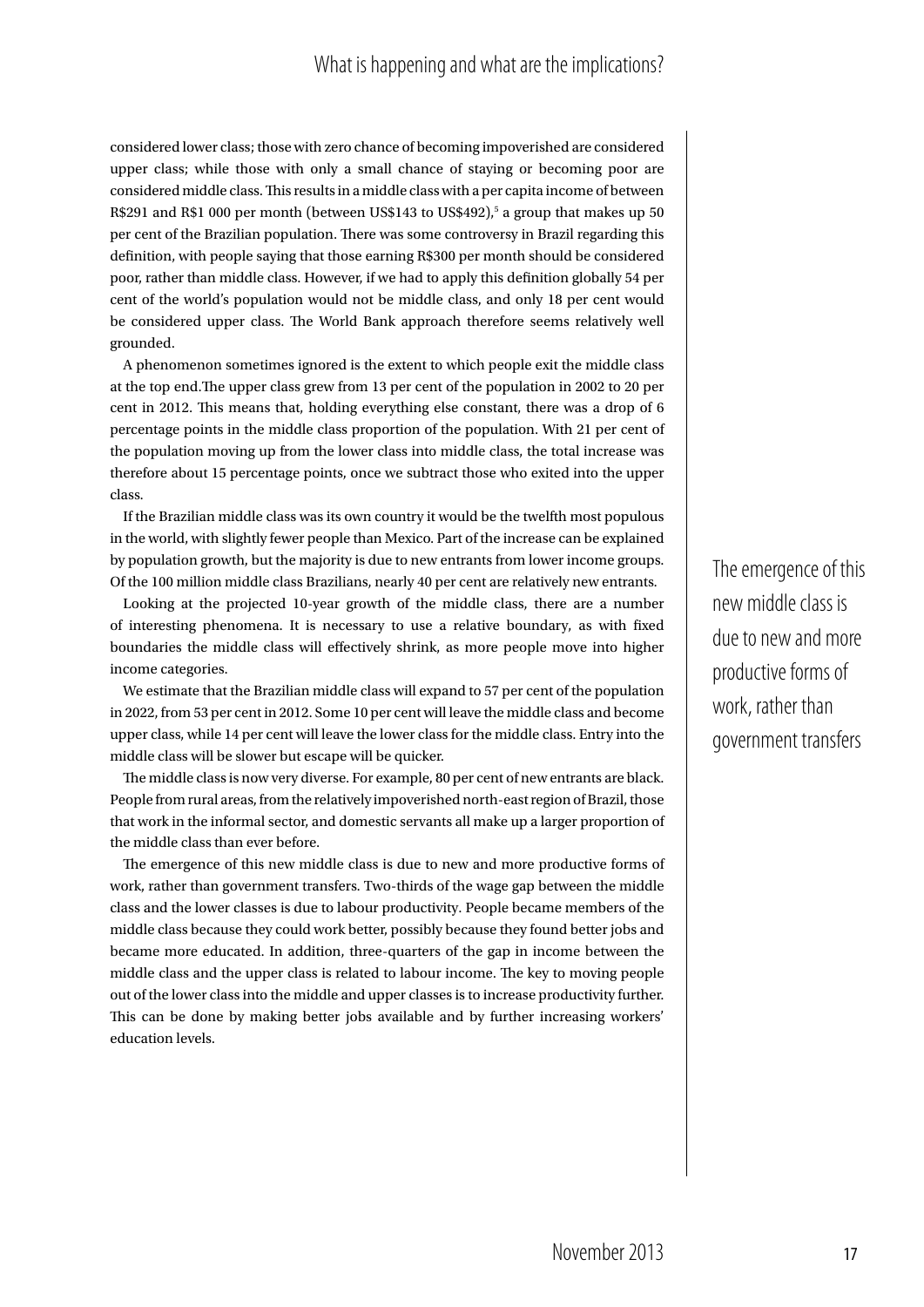## Marcos Lisboa

#### *Vice-President, Itaú Unibanco*

Another way to assess the impact of redistributive policies on the rise of the middle class, as well as the related fall in inequality, is to analyse the impact of government policies on the Gini coefficient, which measures the degree of inequality in a country, with 0 denoting perfect equality and 1 the most extreme inequality.

To understand the extent to which government policies influence this indicator we first looked at income distribution before transfers from the state. In developed countries such as the United Kingdom, the Netherlands, France, and Germany, before transfers like pensions, social grants, and government services are disbursed, Gini is close to 0,5. Taking state transfers into account, Gini falls to 0,35. The state has thus managed to reduce inequality significantly by taxing working people and transferring this money to the poorest and most in need. Even the provision of good public schools is a function of this.

In Brazil, the same exercise leads to very different results. The Gini coefficient starts at 0,59 without state transfers. After state transfers, it falls, but only to about 0,55.

The reason transfers have such a small effect is that the middle class and even richer people receive substantial benefits from the state, notably generous public sector pensions. To retire on full pay most civil servants need only contribute for 15 years and keep going until 65 for men and 60 for women. In addition, after 35 years paying in, a man of any age can retire on a smaller, though still generous, pension. A woman must pay in for just 30 years.<sup>6</sup>

Another state transfer that benefits the rich more than the poor is public universities. They are free and generally very good, but have high entrance requirements. It is mostly those who attended good primary and high schools – mainly the middle and upper classes – who are able to attend these institutions. The first step in combating inequality should be to focus resources on alleviating extreme poverty. This focus started with President Cardoso and continued under President Lula. The government transfers that emerged are, however, not very large. For example, in the Bolsa Família programme benefits vary from R\$29 to R\$218, per month or US\$16 to US\$118 at Purchasing Power Parity conversion rates. Total benefits amount to between slightly more than 0,4 per cent of Brazil's GDP and slightly less than 0,7 per cent.

This can be important to very poor families and helps get children into education, but Bolsa Família has only a small impact on reducing inequality. The reduction in inequality must therefore be due to how Brazilians have taken advantage of the growth opportunities manifest in the previous decade. Furthermore, the sustained reform programme that began in the early 1990s was why Brazilians were able to exploit these growth opportunities. Critical reforms included the Real Plan, which stabilised the currency, and the Law of Fiscal Responsibility, which changed the way monetary and fiscal policy is conducted. Through these interventions, decade-old problems like state debt and rampant inflation were solved.

Along with these macro-reforms, a number of micro-reforms were implemented that slowly changed the country. These partly emerged out of the Constitution of 1988, which decentralised a number of functions to municipal level. These included fiscal responsibility as well as education and health. Other economic reforms made it easier to import capital goods and encouraged competition. The importation of capital goods had a beneficial effect on productivity, as workers began to use better tools and technology. Other reforms enacted in the late 1990s and the early part of the last decade enabled the

The new Brazilian middle class is primarily defined by consumption habits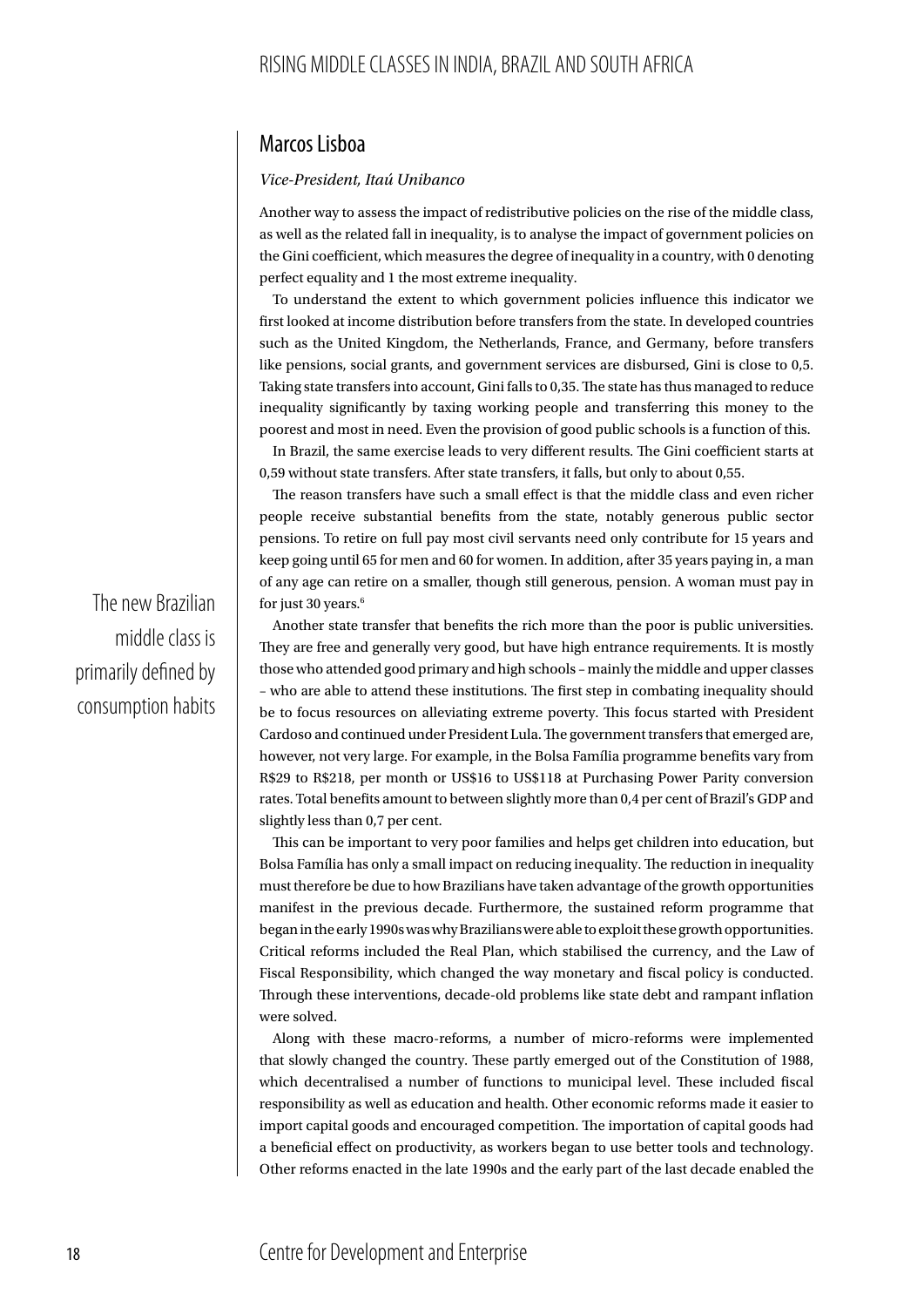private sector to do more business, families to borrow more money at lower interest rates, and markets to deepen.

The tax reforms of 2002 and 2003 were also important. Previously tax was paid on nearly every step of the production process. This made products with a long manufacturing line expensive and goods with shorter production lines cheaper. It also meant that many manufacturers preferred to remain in the informal sector where they could avoid these taxes. The policy also encouraged companies to stay small. If they became too big they would attract the attention of regulators and officials.

The new tax laws removed these perverse incentives by taxing only added value. Incentives to remain in the informal sector were reduced and a number of sectors paid taxes only at the end of the productivity chain. This also created incentives for capital markets to grow, which lowered the cost of borrowing. Companies thus grew because they could access capital, which simultaneously deepened financial markets and increased productivity.

Another issue that prevented people from taking advantage of opportunities was the high cost of personal loans. People used to pay up to 80 per cent a month when they borrowed for a refrigerator. Default rates were high. In 2003 this changed. If somebody had to repay a loan they did not have to go into the bank anymore, banks would take money directly off the creditor's wages. This substantially lowered risk and collection costs, which allowed interest rates to fall from 80 to 3 per cent. This promoted consumption, which led to additional production, investment and jobs. In this improving, expanding economic environment people see benefits in becoming part of formal capital, labour, and credit markets, which, as we have seen, leads to further growth and productivity improvements.

These improvements tend particularly to benefit low-income groups. In this environment a natural eduction in inequality and rapid growth of the middle class were inevitable.

### Haroldo Torres

#### *Researcher, CEBRAP*

A neglected cause of the rising middle class is the extent to which women have entered the labour market. Many families enter the middle class because a woman starts working and the extra income lifts the family into the middle class. At the same time, women are having fewer children, which reduces the number of dependents that family incomes have to support and raises per capita income. The growth in the middle class is due not merely to rising incomes, but also demographic shifts that lead to higher incomes within new family structures.

It is clear that the Gini coefficient for individuals is going down much more slowly than it is for families. Brazil's fertility rate is now 1.9 - which is lower than that of France. Smaller families with multiple incomes lead to increased consumption and prosperity.

Many families enter the middle class because a woman starts working and the extra income lifts the family into the middle class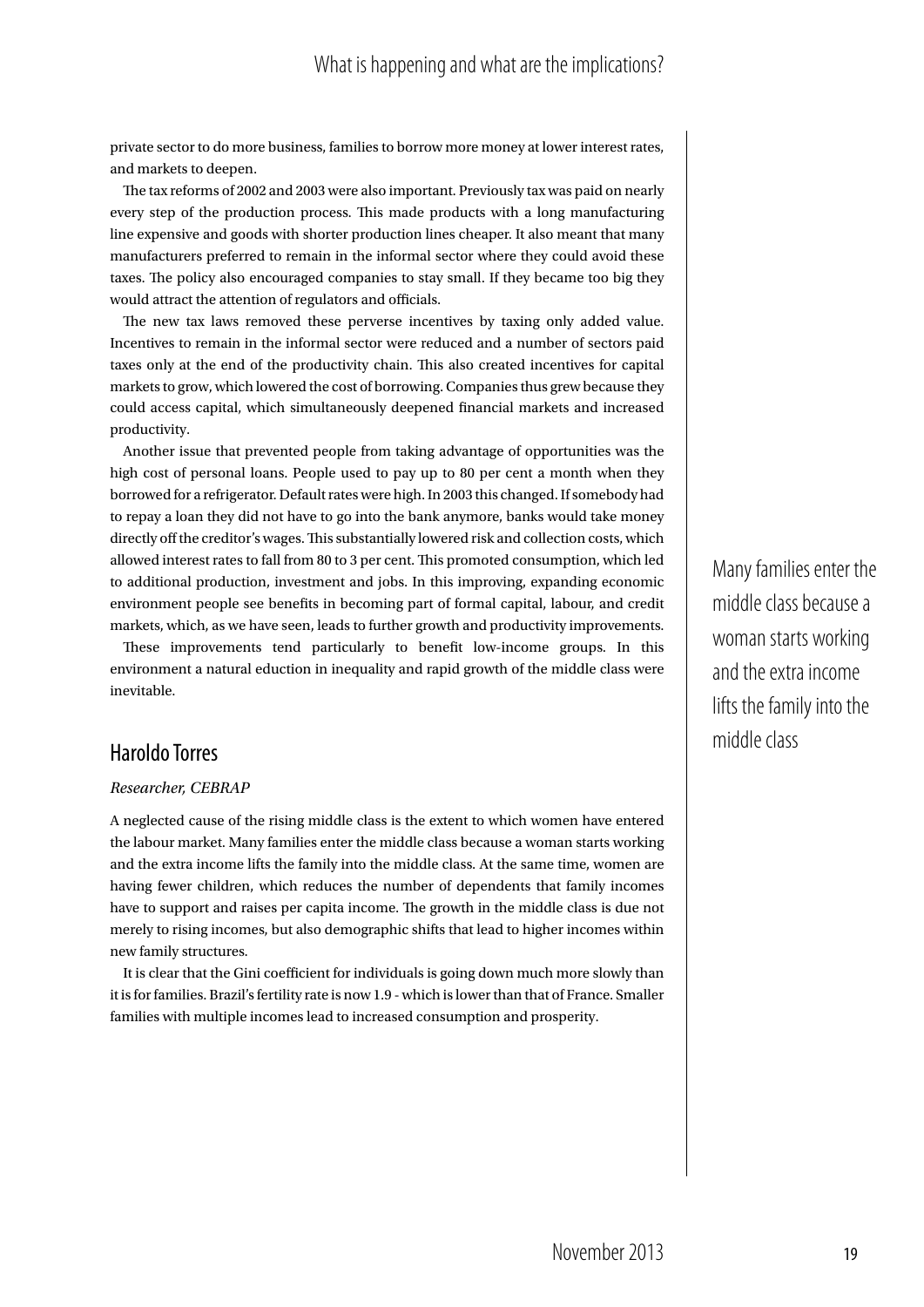## Bolivar Lamounier

#### *Director and co-founder of the Augurium Consultancy (Previously Professor, Catholic University of São Paulo)*

While the idea that the middle class is vital for political stability and democracy dates back to Aristotle, many over the years have disagreed. For example, sociologists in 20th-century Latin America argued that the middle class – which they defined as urban, educated people – would, by their very presence, destabilise a system run by oligarchical and conservative elites. In this case, destabilisation should probably be seen as a positive force, though.

Another argument is that in Europe during the 20th century inter-war period, small business owners, the 'petit bourgeoisie', were sandwiched between big business and labour unions. This led them to feel insecure, which, coupled with the worldwide depression, led them to support Fascism. Here the middle class, or at least elements of it, had a decidedly negative impact.

A similar but broader argument emphasises the general insecurity that members of the lower middle class experience. They fear falling back down into the poorer classes. As a result they have a tendency to undermine progress and democracy as they support social movements that promise to use undemocratic means to protect people's status and reduce their insecurity.

What is the relevance of these ideas for the current Brazilian situation?

The petit bourgeoisie is very small in Brazil. Small business owners make up a tiny proportion of the new middle class. Middle class growth is driven primarily by expanding labour markets and formalisation. The emerging middle class is a new social phenomenon: a middle class heavily dominated by workers. This throws doubt on the relevance of past middle class politics for understanding the current situation.

It also raises questions about the definition of the middle class that Brazilians apply.

The term 'class' was originally used to depict a group of people who held a common position within the economic structure and had developed a conscious sense of themselves, as a class. This definition does not apply to the Brazilians who have been identified as a new middle class. People who make up this group are too diverse in terms of sources of income, range of incomes, and self-perception to constitute a coherent class in the strict sense.

The way Brazilians think about the middle class has changed dramatically. In the 1950s, the middle class was thought of as a relatively small group, isolated from the large majority of low income earners. More than anything else, being in the middle class was regarded as a matter of status. If one wanted to move out of the lower and into the middle class one had pull off the difficult feat of changing one's standing in society.

Further, when people used to talk about the middle class rising, they understood this to have clearly defined and easy to understand political effects. People were usually referring to specific occupational groups – military officers, doctors, lawyers – asserting their political interests. A middle class defined in terms of status or occupation is a very different phenomenon to one defined in terms of consumption.

The new Brazilian middle class is primarily defined by consumption habits. The expansion of credit allows a growing number of people to buy refrigerators, televisions, cars, and other goods, which allows them to reach middle class consumption standards. So, when Brazilians now talk about 50 per cent of the population rising into the middle class, this means that people are consuming more and developing the ambitions that

The emerging middle class is a new social phenomenon: a middle class heavily dominated by workers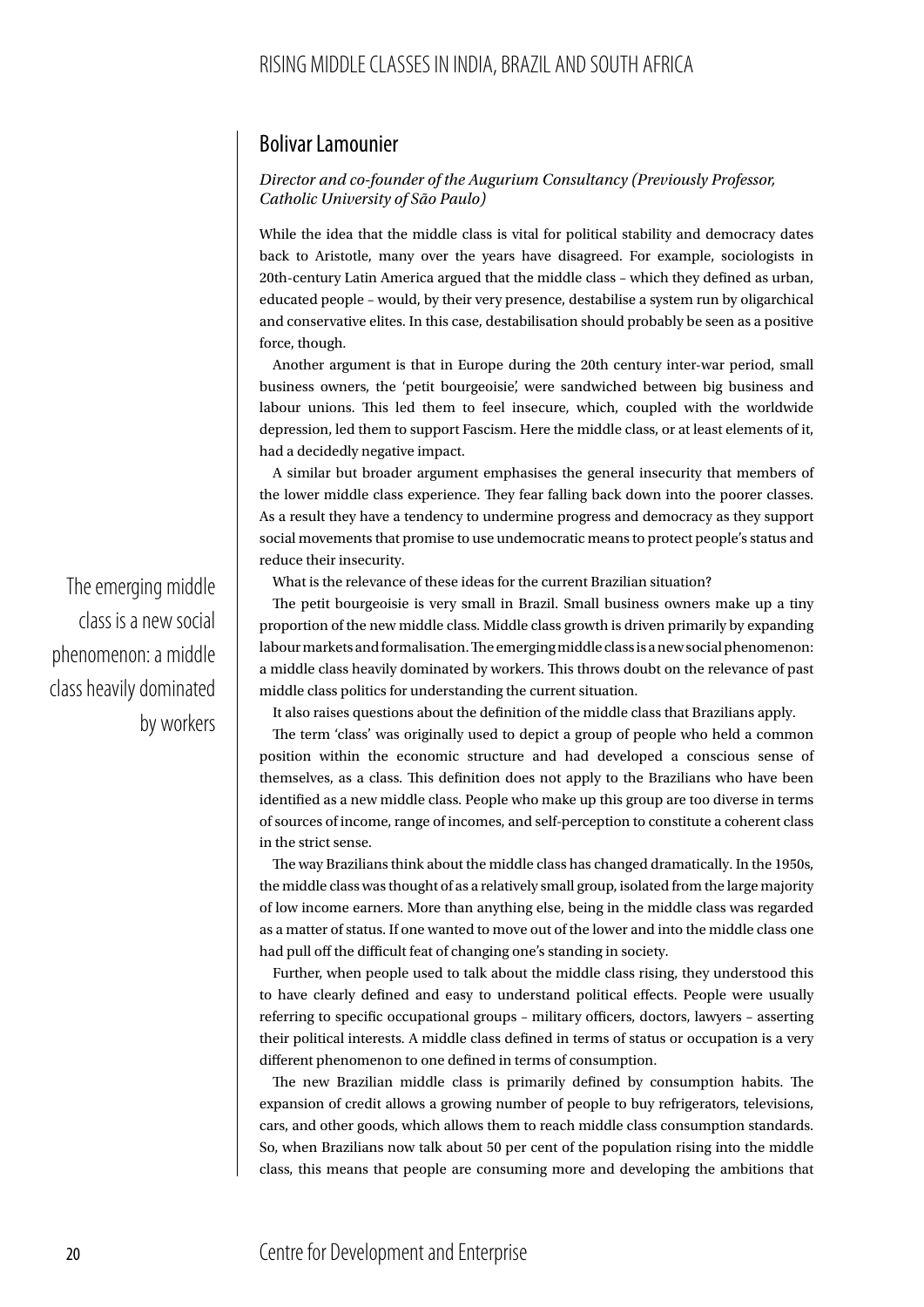their higher incomes allow them to entertain. The political effects of these changes are very difficult to gauge.

In addition, in this age of television, voting patterns have become more difficult to predict. Voters' behaviour can now be placed into a number of categories, determined by how people receive and interpret information about the candidates and parties, but it is often difficult to link these voting categories to class positions.

For example, in the previous election voters were evenly split – regardless of class – on whether privatisation was desirable and whether private enterprise could do as good a job of running things as the government. However, when it came to deciding whether people were getting a good deal for the taxes they paid, people with higher incomes were far more critical than those with lower incomes. The variable behind this is information. People in the middle and lower classes were progressively less critical of government services and, while services may have improved slightly, I believe this must partly be explained by their lack of access to information. There were also interesting patterns with regard to questions about public universities. Nearly all respondents agreed these should provide free tuition, but when asked whether those who could afford it should pay, the results were interesting. Just over half of respondents, and similar proportions of the various classes and income groups, agreed that those who could afford to should pay.

Certain values and beliefs clearly cut across social classes. Views on punishment relating to crime are no longer related to class, which is different from the inter-war years in 20th-century Europe, when middle class citizens were mostly in favour of highly punitive forms of punishment. The fluidity of class categories makes it unlikely that recent entrants into the middle class will share the ideas and values of more established members of this class. Unlike Europe, Brazil does not have rigid and stable class lines. This makes the political orientation and impact of the growing middle class difficult to predict.

We need more information to get a better sense of how members of the middle class understand their own situation, and whether they are developing feelings of solidarity with other members of the class. The concept of class implies that there are 'lines' dividing people, with some groups and people being below or above this line. This is hard to identify in reality, especially when one is talking about a process of rapid social change.

What the rise of the middle class represents more than anything else is immense numbers of people, previously excluded from the basics of modern consumption, becoming suddenly included. What has caused this immense change? A combination of a stable macro-economic environment, a growing economy, an expanding labour market, and social policies have helped some of the poorest Brazilians take advantage of new economic opportunities.

One of the most striking findings from a survey that I undertook in 2010 with the late Amaury de Souza was that, despite the bite of the recession, people exhibited a remarkable determination to keep on improving and to move up the social ladder. Brazilians appear to be more ambitious than ever before. In addition, while the education levels of many of those on the lowest rungs of the middle class were often extremely low, they all expressed a strong determination to give their children a better education.

Recent elections have been decided by the broad appeal of ideas rather than narrow class interests. For example, President Cardoso was elected in the first round of the vote in 1994 because of his strong focus on inflation. This appealed to Brazilians across income categories and Cardoso won in almost every state.

In São Paulo a political separation between the more 'popular' and more 'elite' parties has long existed. There is a sense that certain groups feel bound to one or the other

Unlike Europe, Brazil does not have rigid and stable class lines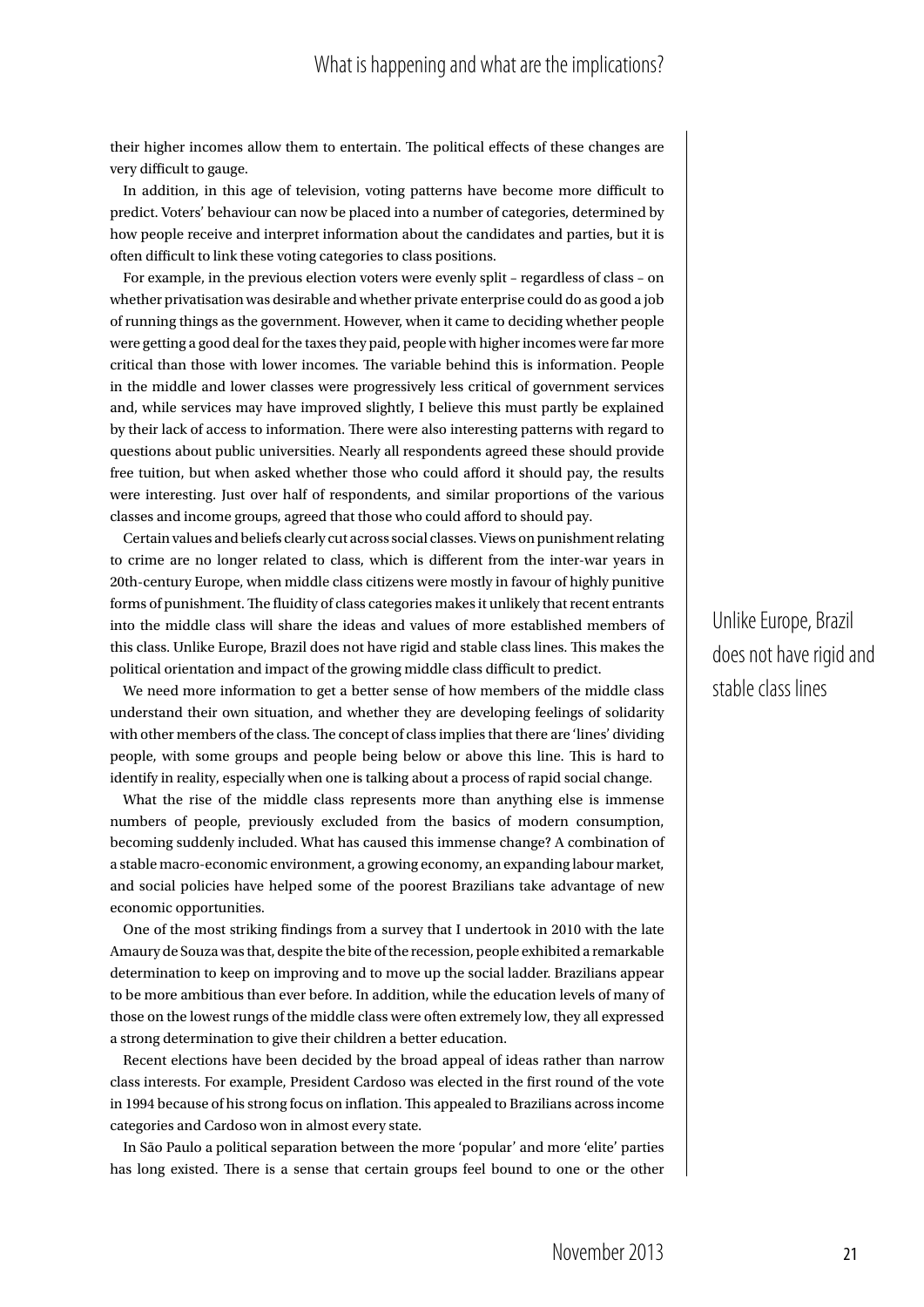party, but, although research to back this up must still be done, I feel that the situation is changing. People are becoming more conscious of the value of money, of the cost of goods, how much tax they pay, and what they get in return. I think a process of politicisation is under way, and that as people move up the social ladder they are increasingly ready to participate in the political process to defend and promote their economic interests.

The current politics of Brazil is in many ways unique, at least for Latin America. The ruling Workers' Party has populist dimensions, but, despite its name, can be distinguished from other populist movements – such as Argentina's Peronists – by the fact that it is much more focussed on the excluded poor than on the organised working class. Lula was a worker from the poverty stricken north-east region. The policy programme he put in place has been, it would appear from its results, more determined by his geographical than his class origins.

## Bernardo Sorj

#### *Director of the Edelstein Centre for Social Research and of the Plataforma Democrática Project*

The income categories we use in Brazil to define the middle class produce some perverse results. More than a third of the people classified as middle class do not have adequate sanitation or garbage collection. More than half do not send their children to private schools or have health insurance, which have traditionally been symbols of middle class status.

Even a small proportion of those who fall into what is defined as the upper class have no access to sewage services. If a person lives in a neighbourhood that has no refuse collection, no sewage services, and no running water, but is defined as upper class, one suspects that income classifications and common sense are diverging dramatically. This suggests that we need to revise concepts that prevent us from grasping what is happening in social life.

Before we settle on classifying the middle class only on the basis of income we should get a better understanding of how people live and define themselves, and what their demands and expectations are. People who have no sewage or refuse collection will probably have specific demands, regardless of how they are defined by academics.

History has shown that, contrary to views of the world that dominated the 20th century, a homogeneous bourgeoisie and homogeneous working class do not exist. Economic groups are much more fragmented than was believed. We should thus be careful not to allow current preconceptions to cloud our analysis and judgment.

We cannot deny that the 'new middle class' reflects changes in the social order. Society has become more egalitarian, at least in terms of expectations. People do not want to feel excluded; they want to participate and be consumers. Previously patterns of consumption for the working, middle and upper classes were very different. Now they are broadly similar. We must bear in mind, however, that while there is a growing homogeneity with regard to consumption, there are many differences between people within the broad concept of middle classes. To accommodate the various types of access to public services more advanced typologies need to be developed.

Understanding the impact of different levels of education is also fundamental. In research I undertook within a favela I found that people with relatively high levels of education used the internet in the same way as people who could be classified as upper

More than a third of the people classified as middle class do not have adequate sanitation or garbage collection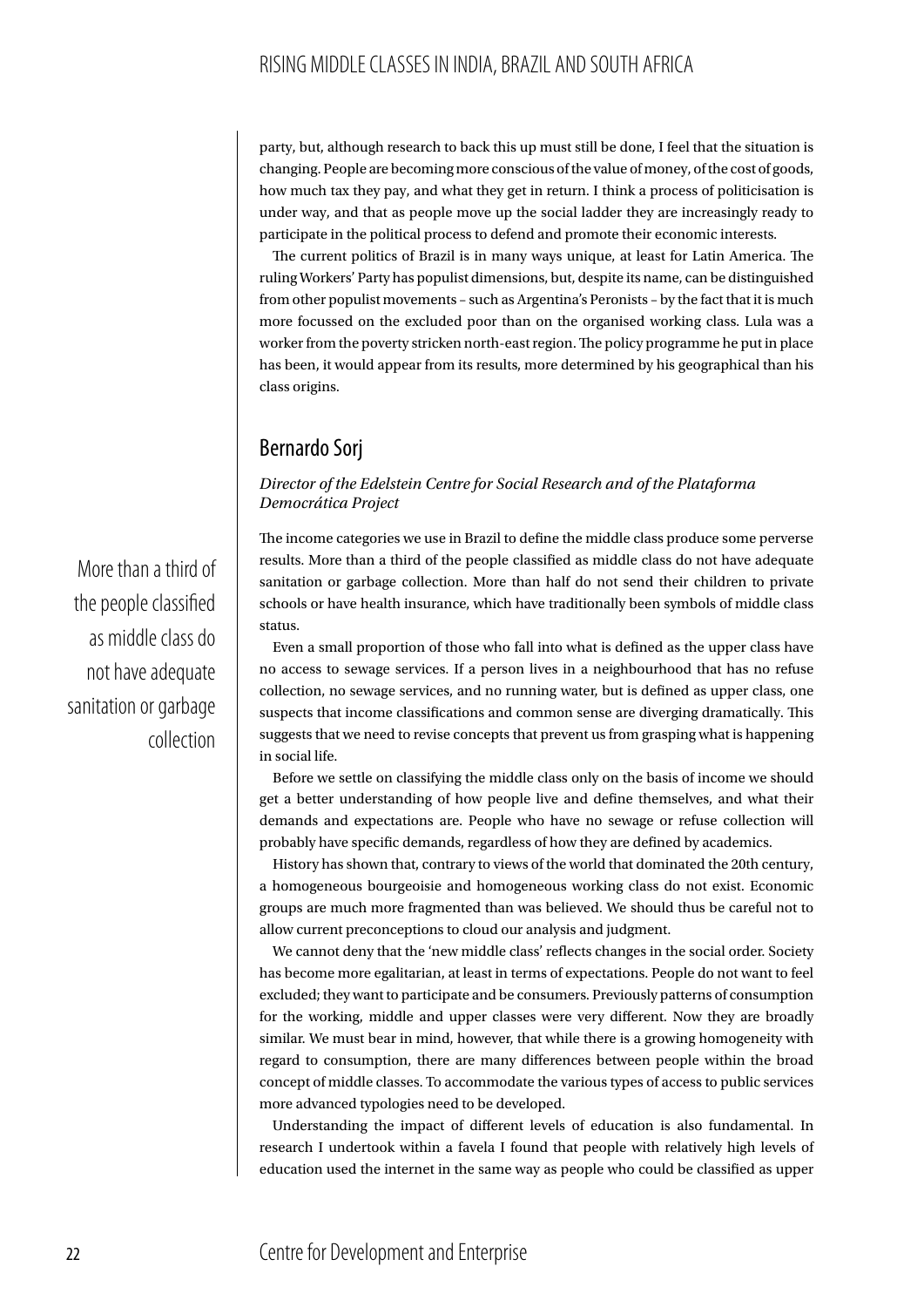## What is happening and what are the implications?

class. In relation to the capacity to absorb and use information, education is more important than income – education should be part of a typology of social stratification.

Within the middle class there is also an important difference between those working in the public and private sectors. A person who receives a salary from the state will have different demands and expectations to somebody who receives a salary from a private entity. The former have employment stability and tend to support a larger state, while the latter are more sensitive to taxes and the job market. It must be remembered that in Latin America in general and in Brazil in particular the public sector employs 20 to 25 per cent of the middle class.

Twenty years ago we did not understand why workers in the US chose to define themselves as middle class, but in Brazil this is now becoming normal. The Brazilian Workers Party, the largest party in the governing coalition, now presents itself as the party of the middle classes. This can be seen in the emphasis that the Department of Strategic Affairs places on classifying the middle classes. According to the new classifications, the working class has effectively disappeared. People are now either poor or part of the middle class. Conceptual discussions cannot be dissociated from political debates and the ideals of society. To be part of the public discussion and have a partisan position is fair, but social analysts must distinguish between political agendas and solid research.

# MIDDLE CLASSES IN INDIA

The Indian discussion kicked off with a presentation by Partha Mukhopadhyay and Patrick Heller on two ways to define the middle class, providing support to the notion that it is helpful to distinguish between local and global middle classes in developing countries. This was followed by a discussion by Pratap Bhanu Mehta on the political roles that these two middle classes play. In a number of instances the Indian discussion reacted to and was inspired by the extensive work that has been undertaken in Brazil.

## Partha Mukhopadhyay

*Senior Research Fellow, Centre for Policy Research,* India;

## Patrick Heller

#### *Professor of International Studies, Brown University*

In India there are essentially two middle classes. The first can be called the local middle class; the other the global middle class. The 'local' constitutes the middle income group within India. People earning between 75 and 150 per cent of the median Indian income make up this class. The classification is limited to urban Indians. About 380 million Indians live in urban areas. People who earn between 75 and 150 per cent of the median income constitute about 40 per cent of the population. So, the urban local middle class consists of about 150 million people, slightly less than the entire urban population of Brazil.

The 'global' class is defined as those who live in households that consume between US\$10 and US\$100 per person per day. About 12,5 per cent of the urban population fits into

The Brazilian Workers Party now presents itself as the party of the middle classes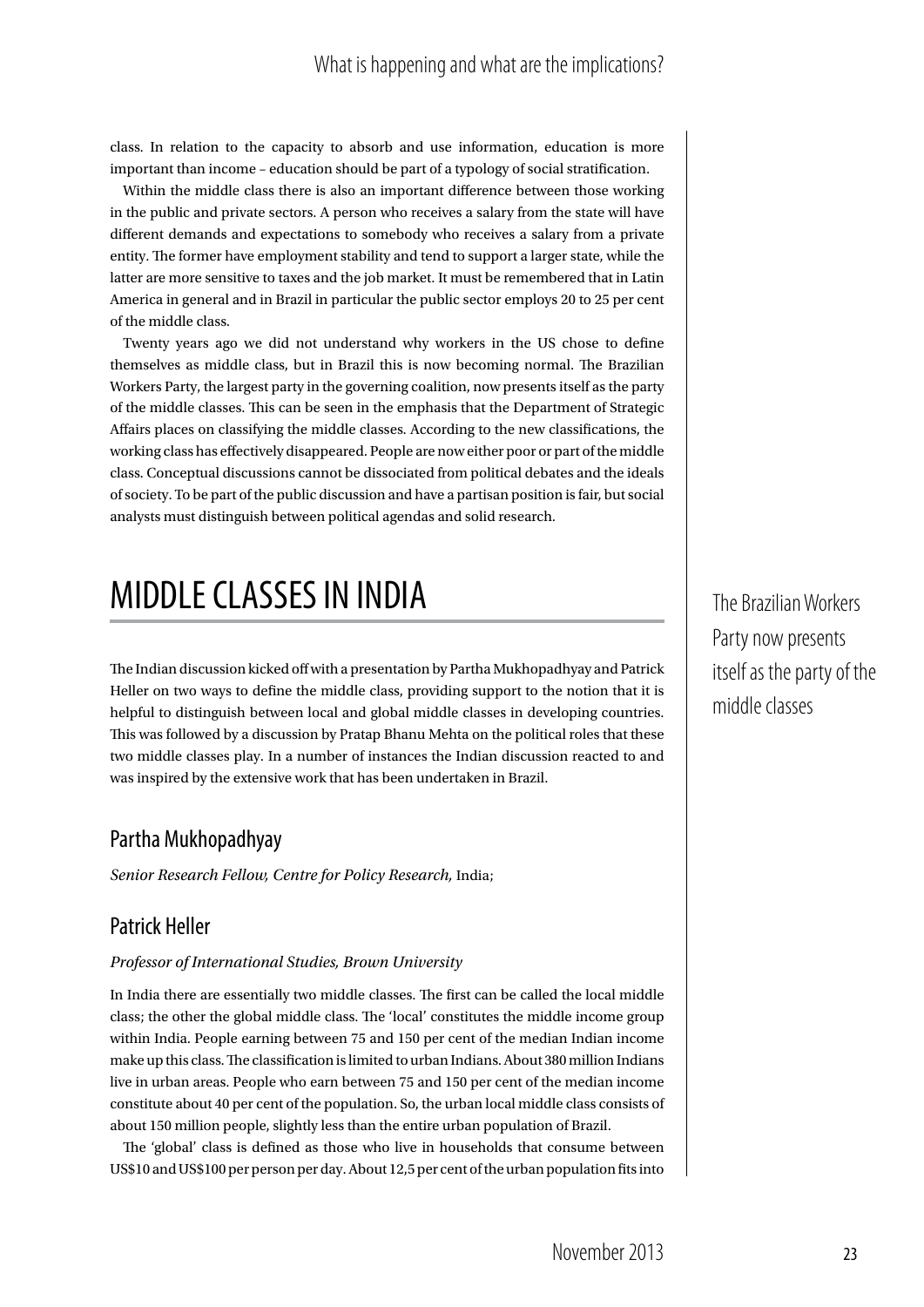this category, or about 50 million people, roughly equal to the population of South Africa. About a third of this global middle class is found in just two states, Maharashtra, which has the city of Mumbai, and Delhi, which has the capital city, New Delhi. Maharashtra has 23 per cent of India's global middle class but only 14 per cent of its population. Delhi has 9 per cent of the Indian global middle class but only 4 per cent of the population.

Members of the local middle class have annual incomes of about US\$6 000 and live in larger households than the global middle class. The average household size for the global class is 3,6 - for the local 4,3.

About three-quarters of the global middle class are employed in the service sector. Between a quarter and one-third are employed in what could be called modern services, such as finance, real estate, banking, and information technology. The share in services has doubled in the last 17 years. Conversely, only about 7 per cent of the local middle class are in modern services. The proportion of those in government and public sector employment is also much higher in the Indian global middle class. About 28 per cent of the global class are employed by the government or public sector, compared to only 11 per cent of the local.

About 40 per cent of the global and around 70 per cent of the local middle class are in what Indians call the informal sector. A large number run their own businesses. This may, however, constitute a broader version of what is commonly regarded as the informal sector in other countries. Half the businesses in the informal sector are actually registered and would therefore not normally be considered informal.<sup>7</sup> Still, the informal sector is clearly a large and important part of the economy, even amongst middle class Indians.

About two-thirds of the global middle class are salaried. Only 40 per cent of the local middle class receive salaries; half of this group get their salaries from the informal sector.

Formerly discriminated against groups such as the 'untouchables' continue to struggle. They make up about 18 per cent of the total workforce, but only 9 per cent of the global middle class. Their share of the local middle class, more encouragingly, is roughly equal to their share of the population.

In summary then, members of the global middle class are likely to be urban and employed by government or in businesses services, or own their own business. They usually have access to higher education, the key to becoming a member of this class. They are largely English-speaking and mainly upper caste. This group plays an instrumental role through its command of the English media in constructing the very idea of a modern cosmopolitan middle class. So the global middle class enjoys a lot of cultural capital. In addition, members of this class invest a lot in education. In many senses the members of the global class rely on government – either directly for employment, or indirectly to create the environment in which their businesses and professions can thrive.

The local middle class is more diverse and spread across India's states. It is split along language, ethnic, and caste lines. It represents India in all its extraordinary regional, linguistic, and caste diversity. Their occupations are also diverse, and a large number are self-employed, especially in the informal sector. The members of this class do not, however, rely greatly on government and are, in some senses, more self-reliant than the global middle class.

The table below reveals that the global middle class in large cities spends about 5 times more on shelter and education than the local middle class, and about 4 times more on transport, but only about 1,7 times more on food. Its discretionary spending is also about 4 times higher than the local middle class.

In India there are essentially two middle classes. The first can be called the local middle class; the other the global middle class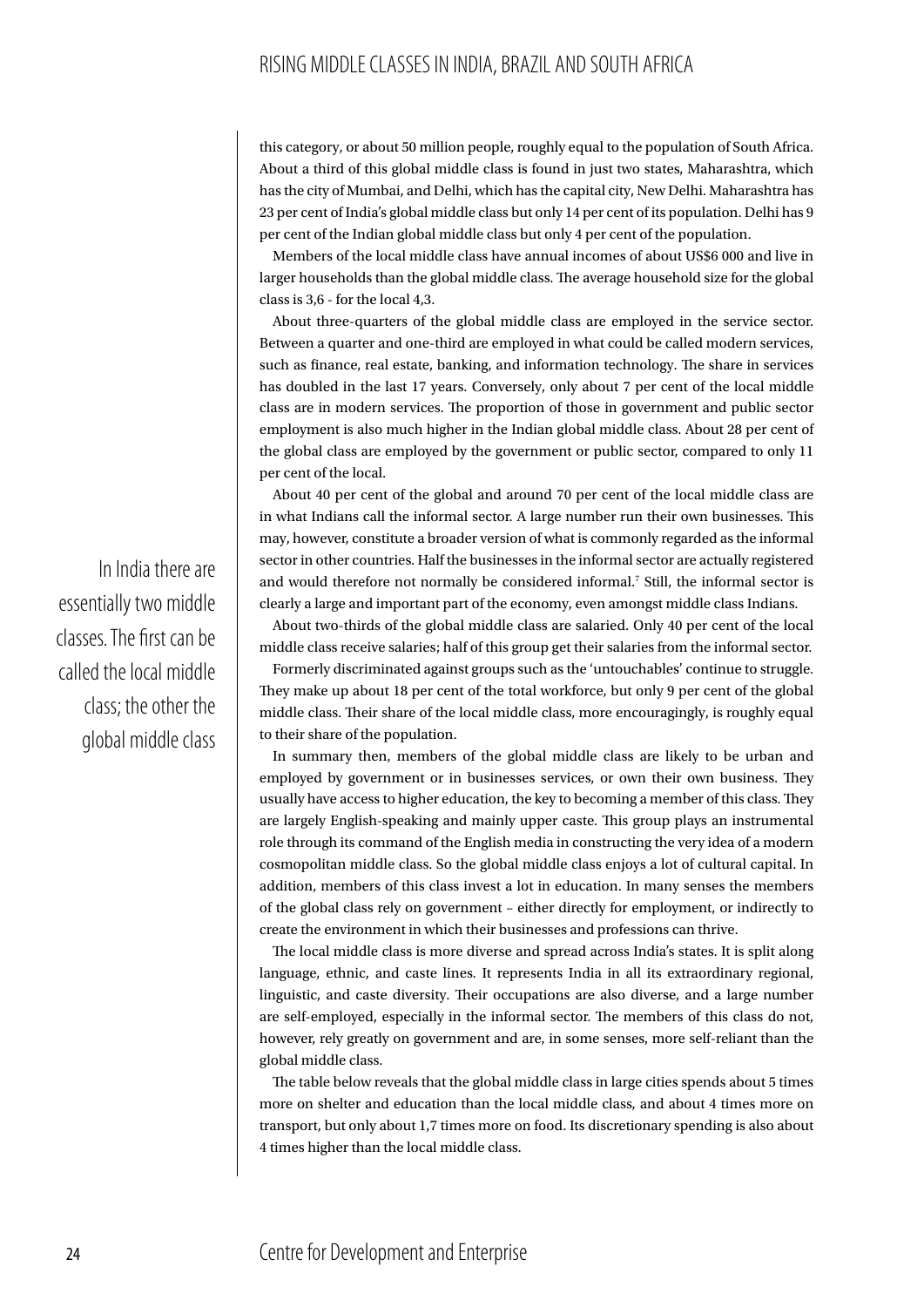# What is happening and what are the implications?

| <b>Expenditures Compared</b> |              |                             |                            |             |  |
|------------------------------|--------------|-----------------------------|----------------------------|-------------|--|
|                              |              | <b>Global Indian Middle</b> | <b>Local Indian Middle</b> |             |  |
|                              | Large Cities | Other Urban                 | Large Cities               | Other Urban |  |
| Food                         | 18%          | 23%                         | 39%                        | 41%         |  |
| Clothing                     | 4%           | 5%                          | 5%                         | 6%          |  |
| Shelter                      | 36%          | 23%                         | 21%                        | 18%         |  |
| Fuel and Light               | 5%           | 5%                          | 8%                         | 8%          |  |
| Health                       | 6%           | 7%                          | 5%                         | 6%          |  |
| Education                    | 8%           | 9%                          | 7%                         | 7%          |  |
| Transport                    | 7%           | 7%                          | 5%                         | 5%          |  |
| Entertainment                | 3%           | 3%                          | 3%                         | 3%          |  |
| Other                        | 17%          | 22%                         | 11%                        | 13%         |  |
| Total                        | 100%         | 100%                        | 100%                       | 100%        |  |
| Annual Income<br>(PPP US\$)  | 22573        | 20324                       | 5899                       | 5675        |  |

Source: Presentation by Dr Patrick Heller and Dr Partha Mukhopadhyay, A Short Introduction to the Middle Class in India, 9 October 2012

**CDE 2013**

The table below reveals that the propensity to consume durable goods rises with income, and that in some cases, especially for cars and computers, the proportional consumption of the global middle class is much higher than the local.

**Percentage of Households with Durable Goods**

|              | Lower |       | <b>Local Middle</b> |       |       | Global<br><b>Middle</b> |     |     |           |
|--------------|-------|-------|---------------------|-------|-------|-------------------------|-----|-----|-----------|
|              |       | 2     |                     | 4     | 5     | 6                       |     | 8   | top 12.6% |
| Refrigerator | 2%    | $7\%$ | 11%                 | 22%   | 33%   | 36%                     | 45% | 54% | 66%       |
| Motorcycle   | 3%    | 9%    | 13%                 | 20%   | 30%   | 33%                     | 40% | 45% | 64%       |
| Car          | 0%    | 0%    | $1\%$               | $1\%$ | $1\%$ | 2%                      | 3%  | 5%  | 34%       |
| Computer     | 0%    | 0%    | $1\%$               | $1\%$ | 3%    | 3%                      | 6%  | 9%  | 42%       |

Source: Presentation by Dr Patrick Heller and Dr Partha Mukhopadhyay, A Short Introduction to the Middle Class in India, 9 October 2012

**CDE 2013**

A barrier to expanding the middle class has been the dire state of education, but India has now at least turned the corner in primary education and the improved outcomes will become apparent in 5 to 7 years time. Literacy is no longer a problem. Almost every child is now in school. The challenge is to keep children in school, and in about half of the cases we fail. Education levels of workers have also risen notably, but there is still a large chunk of the labour market where workers have low levels of literacy.

The new Right to Education Act is an incredible experiment. This Act, which came into force in April 2010, made education a legally enforceable right for all Indian children between the ages of 6 and 14. Before this, it was estimated that 8 million children between the ages of 6 and 14 did not attend school.<sup>8</sup> Implemented effectively, the Act could blur class divisions that have arisen because private education, which not everyone can afford, is such a large component of education in India.

Generally Indian children have attained more years of education than their parents. This is true of 90 per cent of the population across deciles and social groups. Given that the education of parents in lower deciles is likely to be lower, the share of children more educated than their parents is higher for the local middle class than for the global middle class and even higher for scheduled casts and tribes.

A barrier to expanding the middle class has been the dire state of education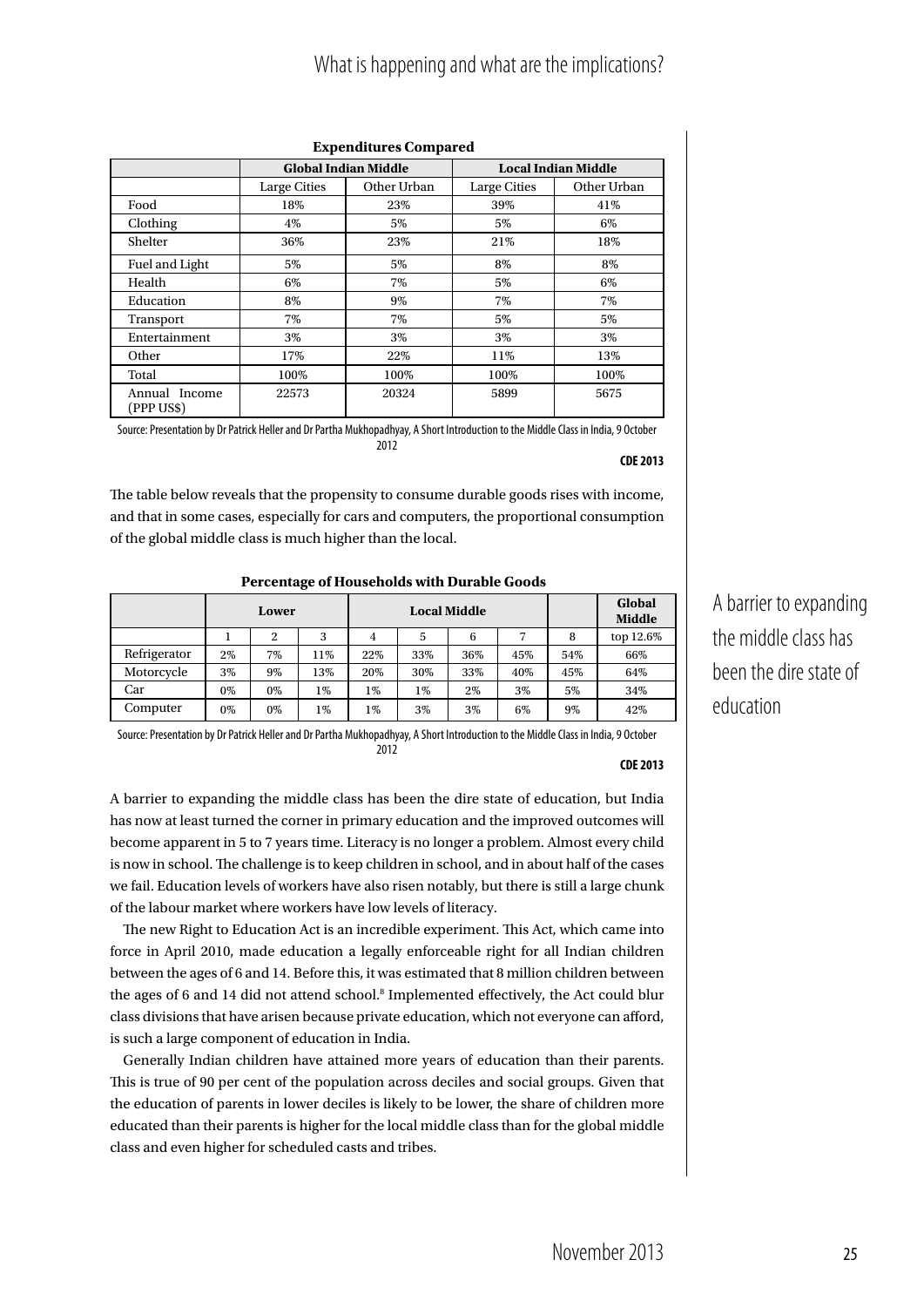The hope, though, is that at some point increasing the quantity of available education will turn it into quality. Unfortunately state education policies are a disaster and public universities are in crisis. This is resulting in all kinds of strange innovations, such as the growing tuition industry, which has seen students moving out of schools and colleges to receive their education from private tutors. Some people think that this is actually more efficient than the current formal education system. In some states, in the south in particular, public schooling has been a relative success. Many people are still moving out of these public schools and into low-fee private schools but a competitive dynamic is emerging that is encouraging the public schools to improve. One of the failures in the public school system is teachers who fail to turn up. In Kerala they generally do, but in some states absenteeism is a major problem.

Nevertheless, in Kerala, one of the richest states, about 60 per cent of children attend private schools. About 30 per cent of rural children in Uttar Pradesh, which is a very poor state, also go to private school. Even when the education is not of the best, at private schools teachers actually show up, which gives pupils some structure. Another important advantage is private schools' ability to teach in English. State schools apply the 'three language policy', where children are taught in regional languages, as well as English. Many parents do not approve of this and want their children to become proficient in English. Private schools provide options for the entire gamut of incomes. Some charge as little as US\$5 per month.

A major problem is the pipeline from school into higher education. For example, Infosys, India's biggest employer of engineers, has to work with about 500 educational institutions to provide supplementary educational courses to generate a sufficiently well-trained pool of graduates from which it can recruit. India's entrepreneurs are doing a good job of working with the workforce, but both private and public higher education institutions are failing them.

## Pratap Bhanu Mehta

#### *President, Centre for Policy Research, New Delhi, India*

The rise of the middle class must be linked to the particular history of India. We have a saying: 'It works in practice, but does it work in theory?' This captures the extent to which the outcomes we are analysing are the result of improvisations that could not have been predicted by standard theories, and which we still do not fully understand.

The political role of the middle class is influenced by whether people belong to the global or local middle class. The global middle class is embedded in the global economic structure and has, to some extent, seceded from local politics. This is partly due to an exit from state provision. This class provides many services for itself – private education and healthcare, for example. At the same time, many members of the class are employed by government, while those who own formal businesses rely on the state to provide a business-friendly regulatory environment. The local middle class, by contrast, would prefer to receive better services from government, but lacks the access to power of the global middle class, and is therefore relatively ineffective in pressuring government to improve its performance.

In India, as elsewhere, the idea of the middle class is tied up with a universalising, inclusive vision that anyone who achieves a certain level of education and income can become part of this class. At the same time, however, issues of race and caste continue

The political role of the middle class is influenced by whether people belong to the global or local middle class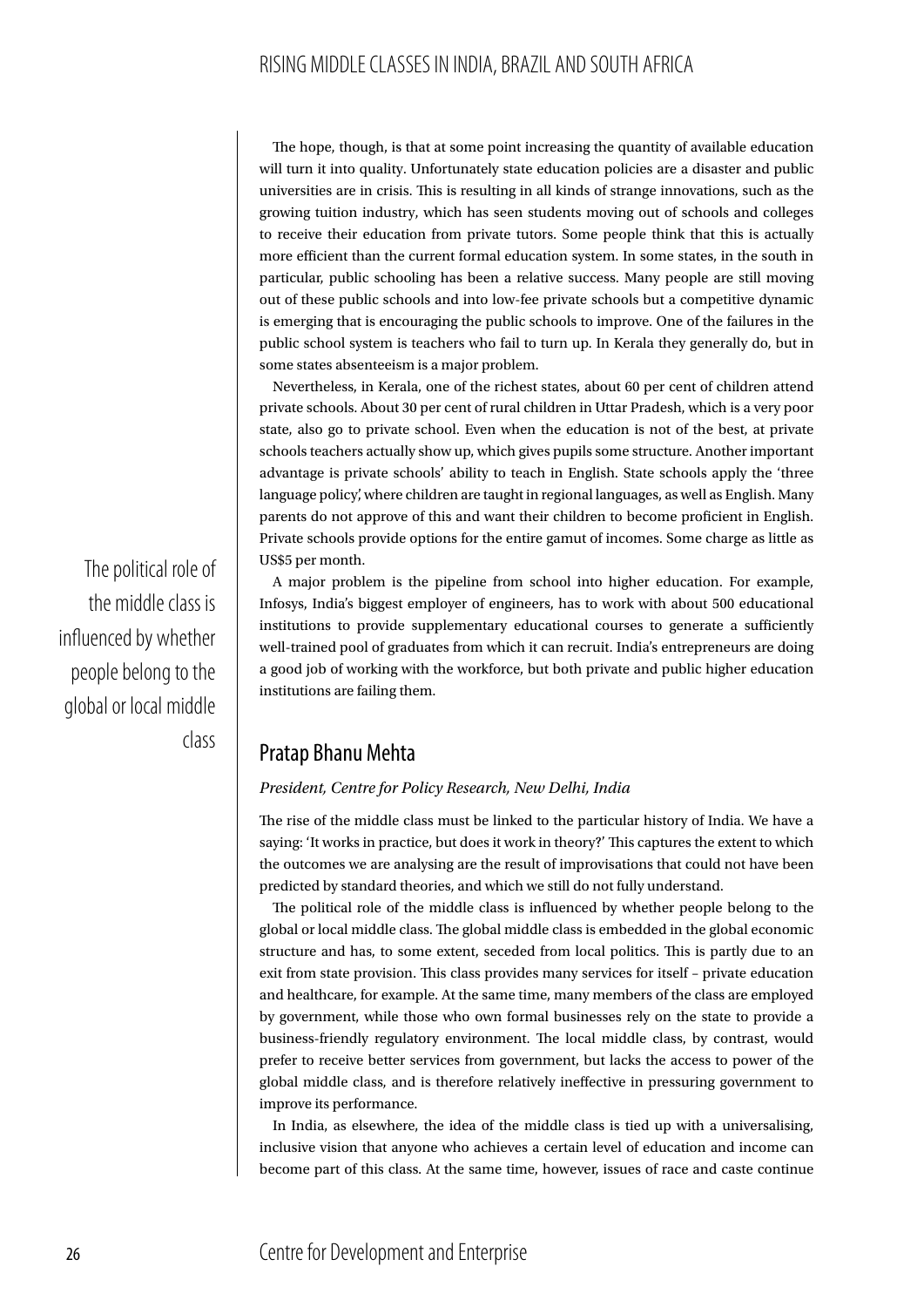to divide our people, even within the middle classes. These tensions continue to have a fundamental impact on the universal and inclusive message that politicians articulate. Thus tensions between universalism and various particularisms continue to be felt keenly, and will most probably influence middle class processes and politics for a long time to come.

India has the most ambitious affirmative action scheme in the world. In many government departments 50 per cent of positions are reserved for affirmative action candidates. This can rise as high as 69 per cent for some positions, which has created a lot of tension within the middle class. On the one hand, the universalising tendencies that form part of many middle class identities have led people to oppose the categories created by affirmative action. On the other, middle class members have purposefully stressed their ethnic or caste identities to qualify for affirmative action positions. These tensions have had a big impact on how middle class Indians relate to the state.

In a sense, these tensions link to the growing tendency among middle class Indians to identify themselves as part of a meritocracy. By seeing themselves in meritocratic terms middle class people can convince themselves, as well as those outside the middle class, that those who have more, deserve what they have got. Affirmative action undermines this project, which is possibly why there is growing middle class opposition to the policy.

A more positive element of the inclusiveness of society can be found in the relatively low levels of violence that Indian cities experience. One reason is that the poor have been able to settle and ply their trades across Indian cities without facing too many restrictions. This has made for messy cities and resulted in problems with infrastructure and service provision. But it also means that the segregation between slums and privileged areas is less pronounced than in the cities of most countries. As a result, Indians of all classes feel that the cities belong to them. Urbanisation is much less of a contest between insiders and outsiders in India, and as a result urban violence is much more muted than in countries like Brazil. Another aspect of the inclusiveness of the social fabric relates to the extent to which Muslims are excluded from the political order. Muslims do face various forms of discrimination and in some ways are becoming more marginalised. Nevertheless, despite the rise of Hindu nationalism and the impact of global terrorism, none of the apocalyptic predictions regarding Hindu-Muslim relations have come to pass. This is because democracy has the capacity to moderate radicalism. Democratic incorporation is critical in diffusing violence.

An interesting phenomenon, which is probably emerging in most democracies, is the rise of what could be called post-representative politics. Electoral politics, with elections and parliament and elected local councils, continue to be an important component of democracy. But increasing political energy is being devoted to institutions such as courts, tribunals, and independent commissions – all institutions where the middle class has a strong presence. Middle class voting rates are similar to other population groups but they are also focusing on other ways to influence policy outside the central representative institutions. Most middle class energy, especially within the anti-corruption movement, is devoted to producing new forms of accountability for the state.

The middle class is as much implicated in state corruption as everybody else, but as this class grows the ability of the state to placate all its members steadily decreases. One result is intra-middle class competition, which leads to arguments between equal adversaries that can only be settled by instituting new rules. The state is, as a result, moving to a more decentralised, rules-based system. The old order based on hierarchy, secrecy, and wide discretion is rapidly breaking down. It will be interesting to see whether politically Democracy has the capacity to moderate radicalism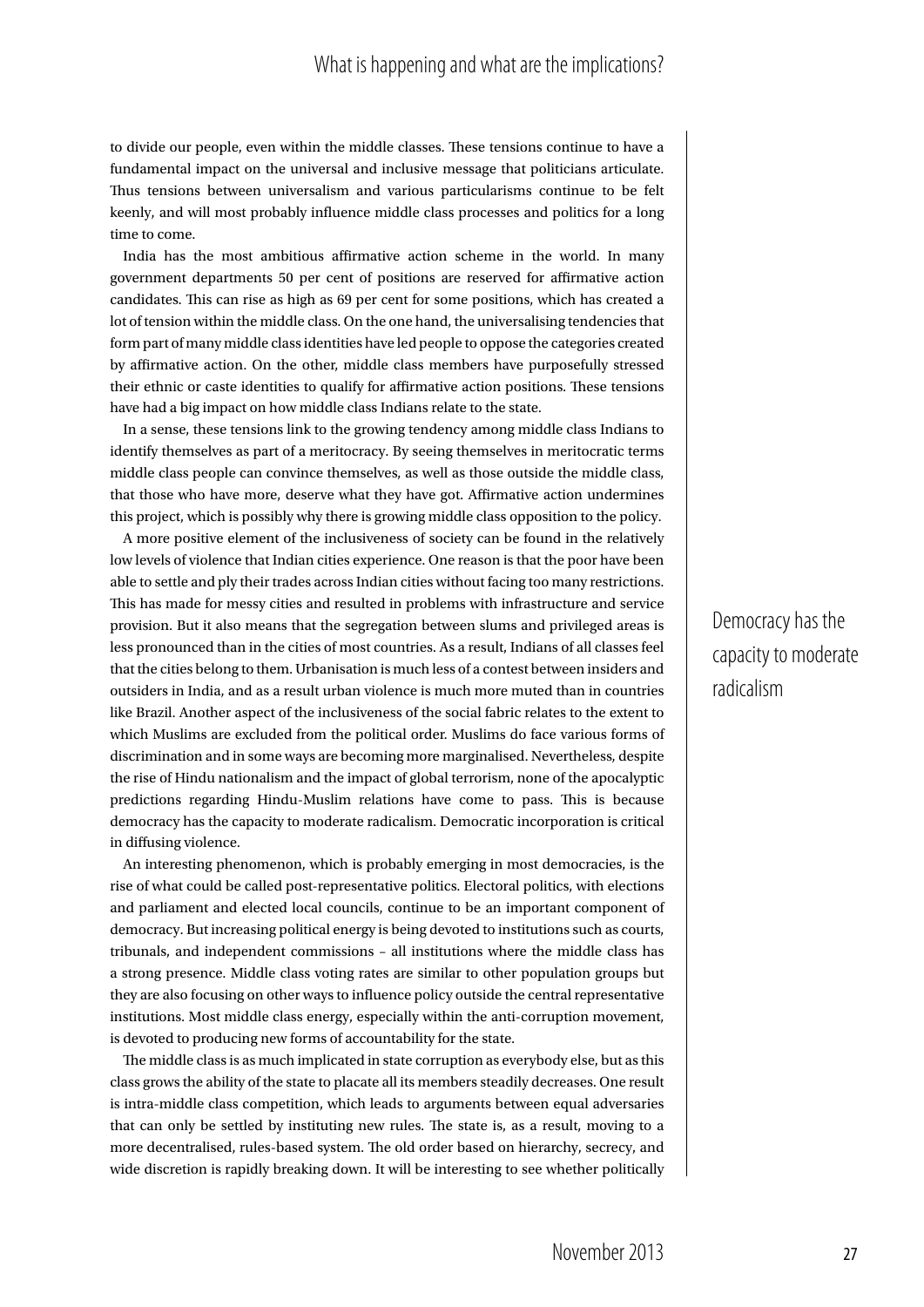active members of the middle class will be able to institutionalise new rules based on transparency, public accountability, and public reason. That will be the big question regarding the middle class's contribution to democratic politics.

# MIDDLE CLASSES IN SOUTH AFRICA

In South Africa, studies of the emerging middle class are at an early stage and there is much that the country can learn from Brazil. Nevertheless, a growing number of people are analysing the growth of the middle class, and have employed a wide range of definitions to measure it. These studies are summarised in the box below. The discussion started with a history of the rise of the black middle class by Professor Charles Simkins; an examination of the shifting political orientation of the black middle class based on surveys by Professor David Everatt; a review of some of government's crucial policy interventions by Sipho Pityana; and an overview of the evolving situation by Ann Bernstein.

### **MEASURING THE SOUTH AFRICAN MIDDLE CLASS**

Different approaches to defining the middle class have been used by South African researchers. For example, Professor Charles Simkins presents three definitions.

The first uses Living Standards Measures (LSMs), developed by the South African Advertising Research Foundation (SAARF). People are placed in 10 different LSMs, depending on whether they own certain consumer goods, live in an urban area, or own or have access to a motor vehicle. Income is not a criterion. In 2000 some 16 per cent of South Africans were in the top 3 LSM categories. This rose to 18,4 per cent in 2005 (about 10,8 million people) and 23,5 per cent in 2010 (about 12,2 million).<sup>9</sup>

Information from Statistics South Africa (Stats SA), the official statistics agency, was used in the second definition. This approach had a relatively low entry threshold. For a household to be considered middle class by Stats SA it had to fulfil the following criteria: live in formal housing; have a water tap and flush toilet in the dwelling; use electricity as the main source of lighting; use electricity or gas as the main cooking source; and the dwelling had to have a landline telephone, or at least one member of the household had to have a cell phone. The proportion of households classified as middle class by Stats SA between 1998 and 2000 was 23,4 per cent, equivalent to 10,2 million people. Between 2001 and 2003 this increased to 24,6 per cent, equivalent to 11,4 million people. For 2004 to 2006, about 26,2 per cent of households, or 12, 4 million people, could be considered middle class.

According to Stats SA some 52 per cent of these households had expenditures exceeding R2 500 per month while 28 per cent had expenditures exceeding R 5 000 per month per capita in 2006 (about US\$25 per day in 2005 PPP dollars). Professor Simkins notes that there is 'limited congruence between an amenities-based definition and an income-based definition.<sup>10</sup>

The third approach is self-identification, using the World Values Survey from 2006. Some 21 per cent of respondents thought of themselves as upper middle class and the same proportion as lower middle class. This means that 42 per cent, or nearly half of all South Africans, considered themselves middle class.<sup>11</sup>

Per capita income for the black middle class has increased by 30 per cent since 2004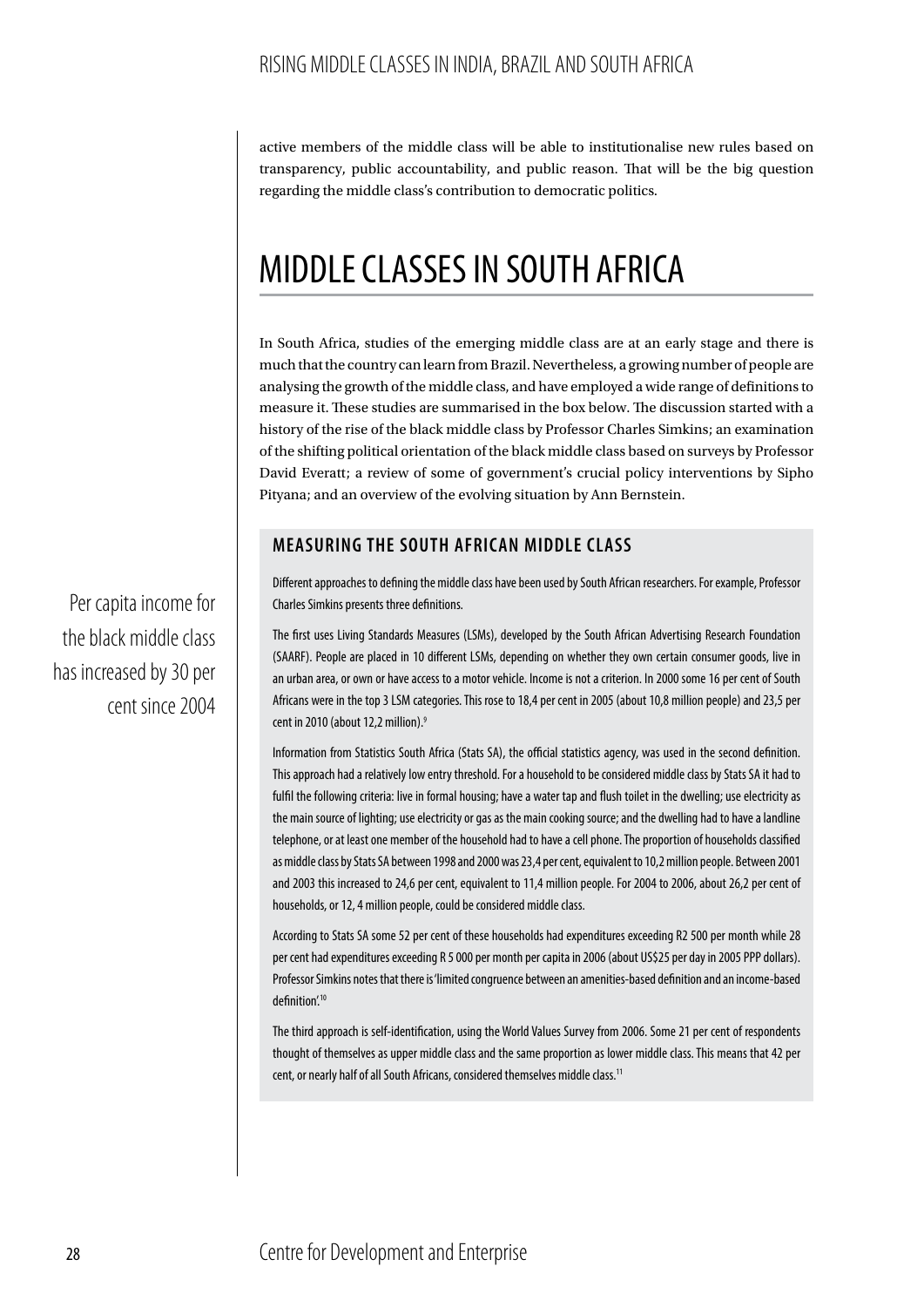The Unilever Institute of Strategic Marketing at the University of Cape Town (UCT) has focussed its work on the black middle class, which it initially referred to as 'black diamonds'. It found that the class had grown from 1,7 million in 2004 to 4,2 million people in 2012. Over the same period the number of middle class white South Africans increased from 2,8 million to 3 million.<sup>12</sup> To be categorised as middle class, a black household had to meet 3 of the following 4 criteria: household income between R14 000 (US\$1 493) and R50 000 (US\$5 333) per month13 ; adults had to have or be studying towards a tertiary qualification; own a business or work in a white-collar job or profession; and own a motor vehicle.<sup>14</sup>

According to Professor John Simpson, the author of the study, per capita income for the black middle class has increased by 30 per cent since 2004, adjusted for inflation. For households the corresponding increase was 34 per cent, with the average income of a black middle class household being R20 985 per month. The average income of middle class white households was R25 115.15 The study also found that 65 per cent of the black middle class owned their own house and the same proportion sent their children to private or former 'Model C' schools. In addition, 35 per cent of the class are employed by the government.<sup>16</sup>

According to the institute, the black middle class spends about R400 billion per annum, compared to R320 billion spent by its white counterparts.<sup>17</sup>

Justin Visagie, an economist and director at the Eastern Cape Department of Economic Development, recently released a valuable paper, using two measures to define the middle class. The first identifies those who are in the middle of the average income distribution, which he calls the 'literal middle'. He calls the second the 'relatively affluent middle'. To determine incomes he used the National Income Dynamics Study (NIDS) of 2008 and estimates the average South African household to have four members. NIDS is a national survey conducted by the Southern Africa Labour and Development Research Unit (SALDRU) based at the School of Economics at the University of Cape Town.

The 'literal middle' have a household income of between R1 520 and R4 560 per month, in 2008 income levels and rands, comprising after-tax labour market income, government grants, other government income, investment income, and remittance income.

There are 4,2 million households in the 'literal middle', making up 30,9 per cent of all households, with about 12,7 per cent of total income. The proportion of households with incomes below R1 520 per month is also 30,9 per cent of the total, and accounts for 5,0 per cent of total income. The largest group of households is those with incomes of above R4 560. Some 38,2 per cent of all households fall into this category.

In defining the 'relatively affluent middle', Visagie looked at households where the highest income earner had a 'typically middle class profession' identified as 'managers, senior officials, legislators, professionals (such as teachers and nurses), associate professionals, technicians and clerks'. Middle class households were then defined as those with after-tax incomes of between R5 600 and R40 000 per month. There were 4,1 million such households in 2008, equivalent to 29,9 per cent of all households, accounting for 47,3 per cent of total income. The number of households with incomes below R5 600 per month was 9,5 million, equivalent to 66,2 per cent of all households. Their share of total income was 21 per cent. Households with incomes above R40 000 numbered 500 000, or about 3,9 per cent of all households, and accounted for 31,7 per cent of total income.

Visagie's main conclusion is that the middle class (as understood in everyday usage) is not in the middle of the income distribution. And those who are in the middle are not 'middle class' (in the sense of being above some minimum level of affluence).'<sup>18</sup>

 He would probably agree with Simkins' conclusion that, 'however you define it, in absolute terms the South African middle class is tiny by Brazilian and Indian standards'.

**CDE 2013**

35 per cent of the black middle class are employed by the government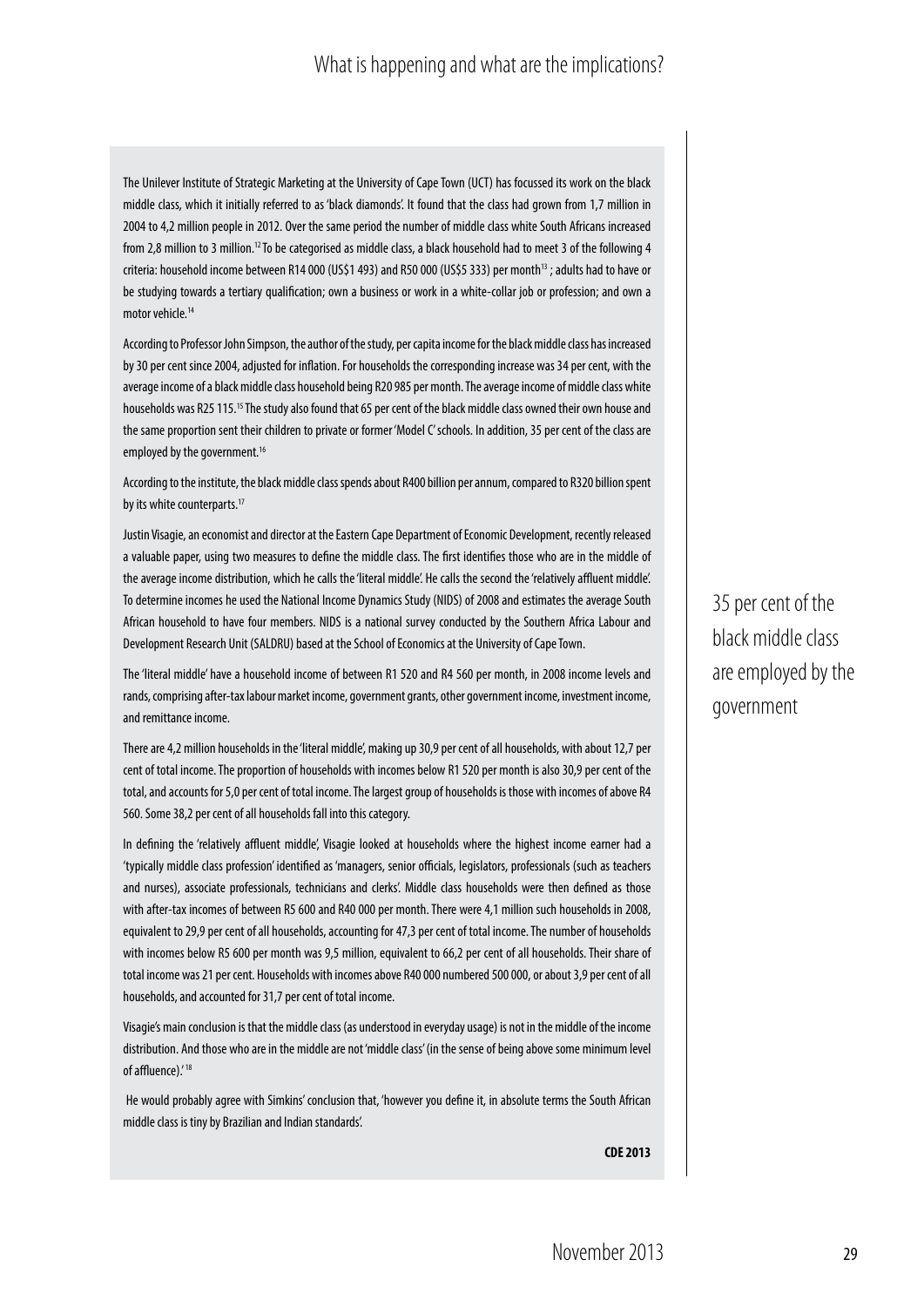| South African<br>Defined by whether<br>12,2 million or 23,5%<br><b>Advertising Research</b><br>respondents own certain<br>(2010)<br>Foundation - Living<br>consumer goods, live in an<br><b>Standards Measures</b><br>urban area, or own or have<br>access to a motor vehicle.<br><b>Statistics South Africa</b><br>Defined by whether<br>12,4 million or 26,2 %<br>$(2004 - 2006)$<br>respondents live in formal<br>housing; have a water<br>tap and flush toilet in the<br>dwelling; use electricity<br>as the main source of<br>lighting; use electricity or<br>gas as the main cooking<br>source; access to a<br>landline or cellular phone<br>Self-identification<br>19,9 million or 42% (2006)<br><b>World Values Survey</b><br>Unilever Institute for<br>Fulfil three of the<br>7,2 million or 13,9% (2012)<br>Strategic Marketing -<br>following four criteria:<br>University of Cape Town<br>household income of<br>between R14 000 (US\$1<br>493) and R50 000 (US\$5<br>333) per month; adults in<br>the household had to have<br>or be studying towards<br>a tertiary qualification;<br>own a business or work<br>in a white-collar job or<br>profession; and own a<br>motor vehicle<br>'Literal middle' - Visagie<br>Households that are<br>16,8 million or 30,9%<br>(2008)<br>literally in the middle of<br>the income distribution,<br>with incomes of between<br>R1520 and R4 560.<br>'Relatively affluent<br>Highest wage earner in a<br>16,4 million or 29,9%<br>middle' - Visagie<br>household with a 'typically<br>(2008)<br>middle class profession'<br>and household incomes<br>of between R5 600 and<br>R40 000 | <b>Organisation</b> | <b>Definition</b> | Size of the middle<br>class by number and<br>as proportion of the<br>population |
|---------------------------------------------------------------------------------------------------------------------------------------------------------------------------------------------------------------------------------------------------------------------------------------------------------------------------------------------------------------------------------------------------------------------------------------------------------------------------------------------------------------------------------------------------------------------------------------------------------------------------------------------------------------------------------------------------------------------------------------------------------------------------------------------------------------------------------------------------------------------------------------------------------------------------------------------------------------------------------------------------------------------------------------------------------------------------------------------------------------------------------------------------------------------------------------------------------------------------------------------------------------------------------------------------------------------------------------------------------------------------------------------------------------------------------------------------------------------------------------------------------------------------------------------------------------------------------------------------------------------------------------|---------------------|-------------------|---------------------------------------------------------------------------------|
|                                                                                                                                                                                                                                                                                                                                                                                                                                                                                                                                                                                                                                                                                                                                                                                                                                                                                                                                                                                                                                                                                                                                                                                                                                                                                                                                                                                                                                                                                                                                                                                                                                       |                     |                   |                                                                                 |
|                                                                                                                                                                                                                                                                                                                                                                                                                                                                                                                                                                                                                                                                                                                                                                                                                                                                                                                                                                                                                                                                                                                                                                                                                                                                                                                                                                                                                                                                                                                                                                                                                                       |                     |                   |                                                                                 |
|                                                                                                                                                                                                                                                                                                                                                                                                                                                                                                                                                                                                                                                                                                                                                                                                                                                                                                                                                                                                                                                                                                                                                                                                                                                                                                                                                                                                                                                                                                                                                                                                                                       |                     |                   |                                                                                 |
|                                                                                                                                                                                                                                                                                                                                                                                                                                                                                                                                                                                                                                                                                                                                                                                                                                                                                                                                                                                                                                                                                                                                                                                                                                                                                                                                                                                                                                                                                                                                                                                                                                       |                     |                   |                                                                                 |
|                                                                                                                                                                                                                                                                                                                                                                                                                                                                                                                                                                                                                                                                                                                                                                                                                                                                                                                                                                                                                                                                                                                                                                                                                                                                                                                                                                                                                                                                                                                                                                                                                                       |                     |                   |                                                                                 |
|                                                                                                                                                                                                                                                                                                                                                                                                                                                                                                                                                                                                                                                                                                                                                                                                                                                                                                                                                                                                                                                                                                                                                                                                                                                                                                                                                                                                                                                                                                                                                                                                                                       |                     |                   | CDF 2013                                                                        |

#### **SUMMARY OF DEFINITIONS**

**CDE 2013**

# Charles Simkins

*Professor and Head of the School of Commerce, Philosophy, and Applied Ethics at St Augustine's College, Johannesburg*

The growth of the black middle class can be traced back to the 1970s when, despite continued obstacles created by apartheid, employment of black labour in urban areas grew rapidly. Moreover, demand for labour became more sophisticated. The Manpower Surveys published between 1973 and 1996 show a growing proportion of middle class occupations in the economy as a whole, and among black people in particular. Meanwhile, as a result of new forms of territorial apartheid, three universities were designated for blacks in the homelands in 1959 and homeland administrations were built up from about

The middle class is not in the middle of the income distribution. And those who are in the middle are not 'middle class'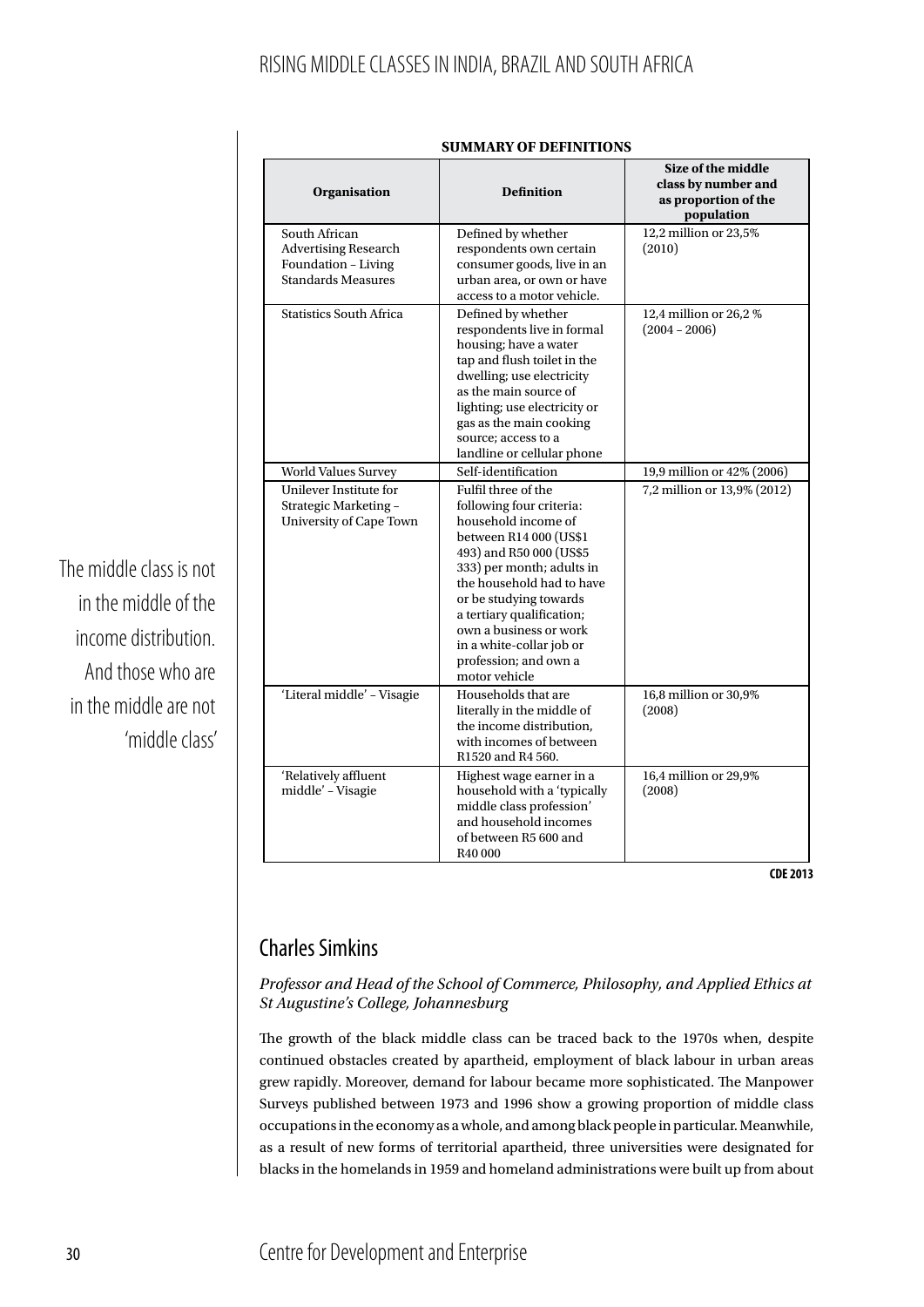the same date. There was no prospect for private economic development in the povertystricken homelands, so the government developed a 'border industries policy', subsidising manufacturers to locate on the borders of homelands to employ a homeland-resident labour force, a policy with little success. Accordingly, middle class development in these areas was limited to the civil service, including educators and health professionals.

It should be noted that government policy was to encourage black settlement in the homelands and in this it had considerable success. Tightly enforced influx control stabilised the proportion of blacks in the cities for about 20 years between the mid-1950s and the mid-1970s, after which the system was increasingly breached until its abolition in 1986. The government also paid pensions to black people in the homelands. So the demand for an administrative class in the homelands grew rapidly.

Economic growth slowed to 3,9 per cent between 1970-1975, 2,7 per cent between 1976- 1984, and 1,1 per cent between 1985-1994. Opposition to apartheid grew, accompanied by rising international disapproval from the early 1960s, which intensified with the Soweto revolt in 1976 and once more as apartheid rolled out its final plan, a tricameral parliament and an association of black states, in the early 1980s. The black middle class initially led the fight against apartheid, but was rapidly overtaken by rising mass participation in the 1980s.

An additional factor promoting the emergence of a black middle class was the role played by the more farsighted business leaders, who had seen in the late 1970s that restrictions on the black middle class in urban areas would leave a market economy dangerously exposed in a post-apartheid order. Accordingly, the Urban Foundation was formed in 1976 to lobby to remove apartheid restrictions. Partly as a result, 30-year leasehold rights, followed by 99-year leasehold rights, followed by freehold titles to immoveable property were granted to black people in urban areas, with unrestricted rights on the ownership of business in the 1980s.

The end of apartheid and election of a government led by the African National Congress (ANC) in 1994 had two major effects on the middle class. Reform-minded middle class whites felt that their goals had been accomplished and largely retreated from the political arena. Business organisations remained but struggled to function effectively. The black middle class, by contrast, resorted to political pressure to advance their circumstances considerably. Ad hoc responses, such as sale of equity, employee share ownership schemes and accelerated upward mobility of individuals were gradually consolidated into 'broad-based black economic empowerment' with a legislative framework established in 2003.

The black economic empowerment (BEE) system works as follows: large businesses keep scorecards on black participation in seven areas: equity ownership, management control, employment, the supply chain, new enterprise development, and socio-economic development. Smaller businesses can choose four of the last six fields to be assessed in, and very small businesses are exempt. Governmentaccredited assessors issue certificates verifying a business's overall score from precisely specified scales. Businesses can use these scores in tendering for government contracts. Ten per cent of points awarded to a tender for large government contracts are awarded on the basis of the BEE score, price counting for the remaining 90 per cent. For smaller government contracts, the proportions are 20 per cent and 80 per cent. This system supplies an incentive to comply, but does not compel compliance.

It is impossible to quantify what effect this system has had. There is no centralised information and no survey-based assessment of its impact. In general terms it puts pressure

In absolute terms the South African middle class is tiny by Brazilian and Indian standards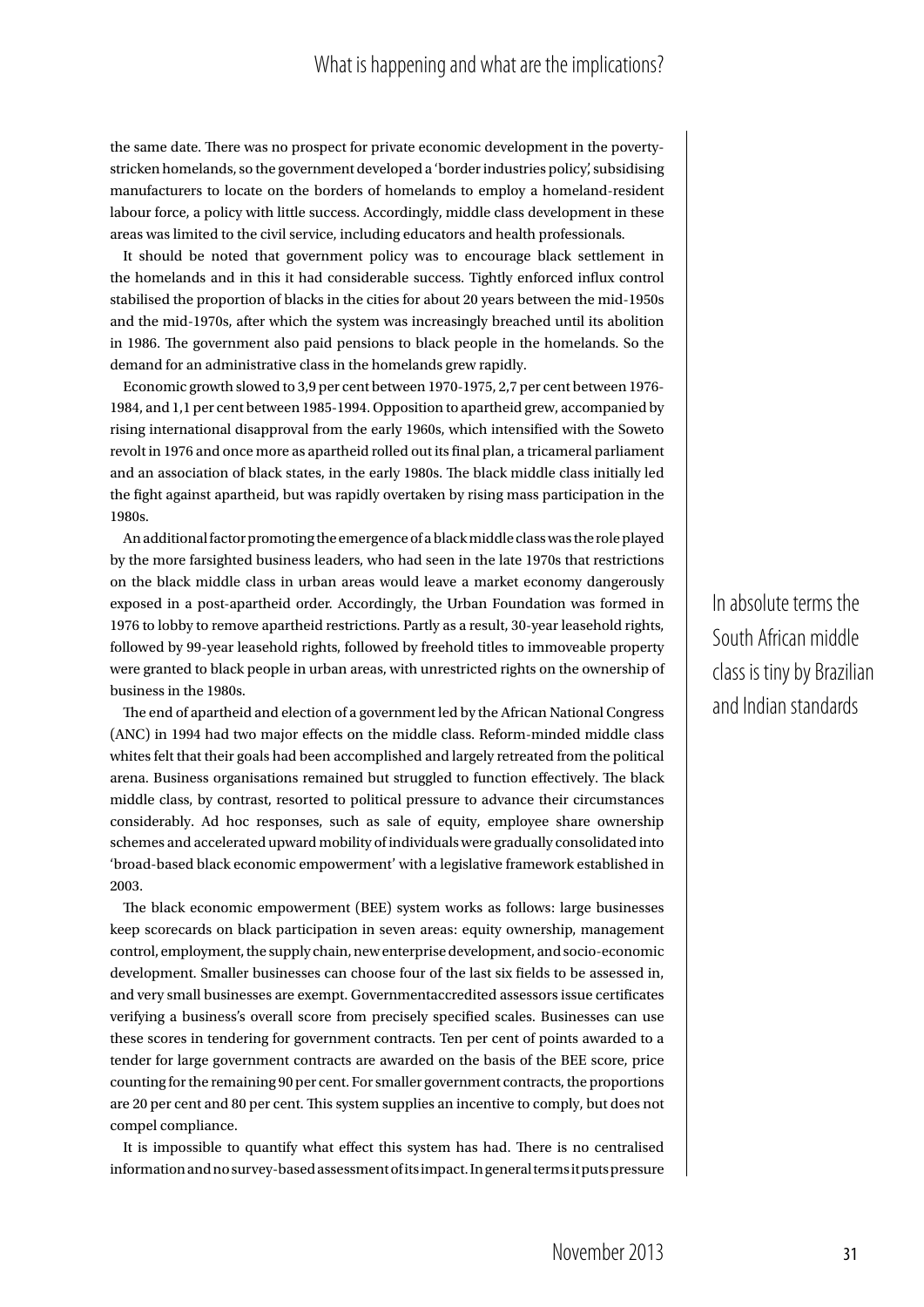on white business.19 It also imposes substantial compliance costs and 're-racialises' the labour force, requiring business to keep statistics of a kind that apartheid never required. Inevitably, the programme creates tension between the white and black middle classes, just as affirmative action created tensions between the Chinese and Malay middle classes in Malaysia. In neither case have the tensions proved unmanageable.

The irony is that while employment growth promoted the black middle class under apartheid, extremely high unemployment has been a major constraint on the growth of the black middle class in the post-apartheid era. Household survey data on the labour force was not collected before 1994; when it became available, it was clear that unemployment was substantial. It has since got worse. The Quarterly Labour Force Survey for the first quarter of 2012 provides the following estimates (in thousands) of the population age 15 and above:

| Employment                    | 13422   |
|-------------------------------|---------|
| Formal                        | 9509    |
| Informal                      | 2 106   |
| Agriculture                   | 656     |
| Private households            | 1 1 5 1 |
| Unemployed                    | 4526    |
| Discouraged workers           | 2335    |
| Other not economically active | 12609   |
| Official unemployment rate:   | 25.2%   |
| $15-24$                       | 49.7%   |
| 25-34                         | 30.1%   |

Source, Labour Force Survey, 2012

**CDE 2013**

In the mid-1990s, people who had never worked were close to two-thirds of all unemployed, and it was clear that young people were waiting a long time (for many through much of their 20s) before being absorbed into the labour force. The proportion of unemployed who have never worked has dropped, but this probably means that having a job is now less a guarantee of future employment than it was in the mid-1990s.

The ANC government has been careful to address the interests of the middle class. Black economic empowerment has been the principal instrument of delivery, but the class has also benefited from improved service delivery. On the other hand, the white middle class has been able to maintain and even advance its position, benefiting from the lifting of sanctions which became pervasive in the late apartheid years. It is also worth noting that as the black middle class grows relative to the white middle class (and it will do so partly for demographic reasons, the white population being more or less static at about 4,5 million), black economic empowerment in its aspect of rent creation at the expense of the white middle class will progressively lose traction.

Of course, not everything has been done at the behest of the middle class. Organised labour coalesced early around workplace rights and an extensive set of these were written

Extremely high unemployment has been a major constraint on the growth of the black middle class in the post-apartheid era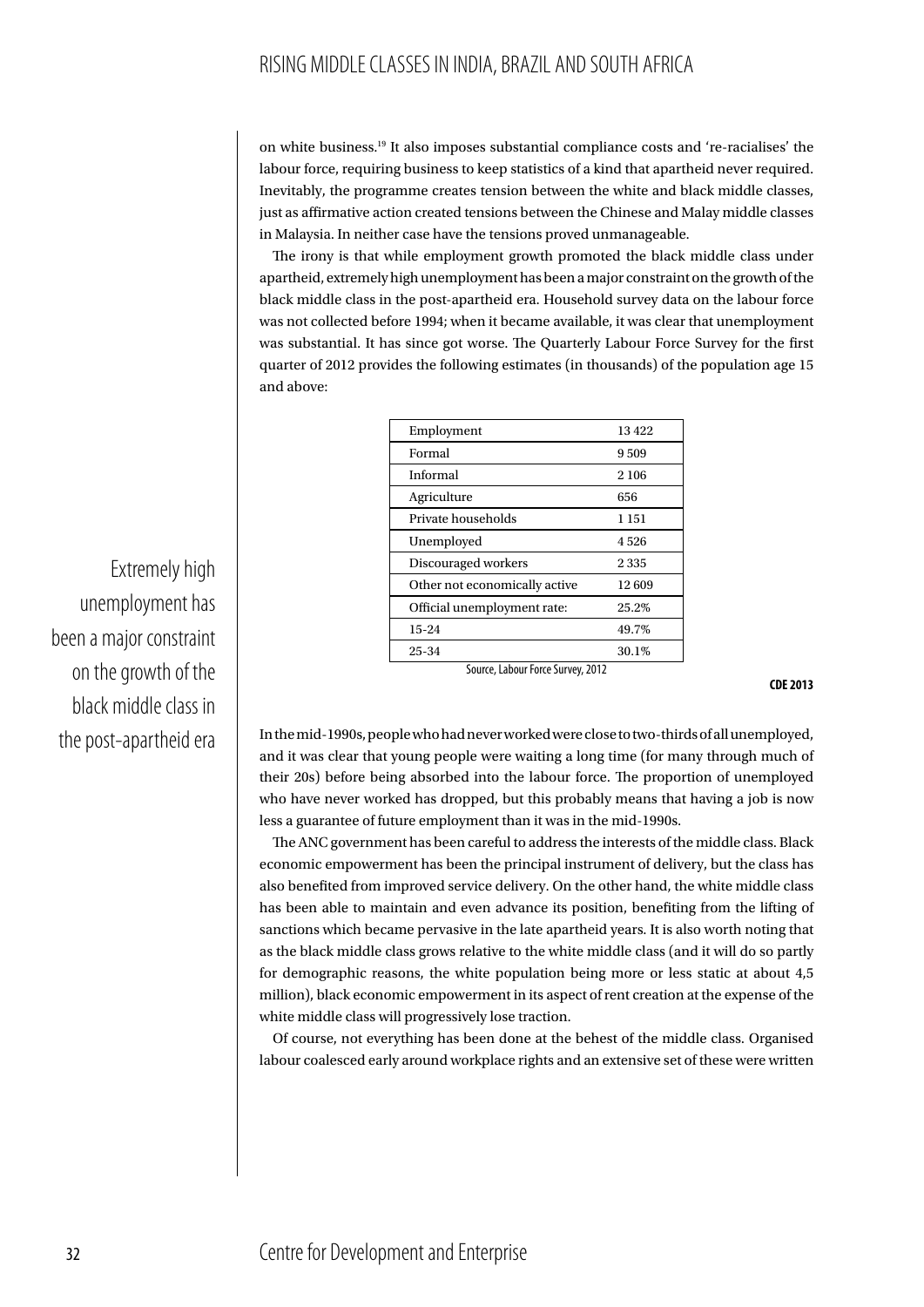in to law in the mid-1990s. The Congress of South African Trade Unions (COSATU) has consistently argued for more accommodative monetary and fiscal policy, with the implication of a weaker rand. It felt particularly betrayed by the 1996 Growth, Employment and Redistribution Policy (GEAR), which tightened fiscal policy as condition for substantial growth in public spending. COSATU referred to GEAR as the '1996 class project', a phrase echoed by elements in the current administration. More recently, the ANC Youth League (ANCYL) and its erstwhile leader, Julius Malema, espoused a crude populism, much to the distaste of the middle class, white and black. Eventually the ANC had to discipline him, not without difficulty, since there was dissension in senior ANC ranks on the matter. The net result has been to make the ANC anxious about the NEETS (young people not in employment, education, and training).

In the final analysis, despite many positive developments in terms of the growth of the black middle class and the general prosperity of the middle class as a whole, the middle class, at around 4 million households, remains a small and precarious group.

## David Everatt

#### *Executive Director, Gauteng City-Region Observatory, Wits University*

Given the apartheid past there is a strong interest in understanding the emergence of the black middle class. At the same time there is much discomfort about mingling race and class terms in this way, especially as we are enjoined to develop a 'non-racial, non-sexist' society by our constitution. Nonetheless, the black middle class is a new, exciting socio economic phenomenon in a society that for centuries did its best to stop any such class emerging.

While the post-apartheid ANC has stuck steadfastly to its rhetorical commitment to non-racialism and to uniting the 'Rainbow Nation' (to use Archbishop Tutu's phrase), in reality the ANC has increasingly come to reflect its name – the party for Africans; it exhibits an increasingly exclusive African nationalism. In return whites, coloureds, and Indians (the 'minority groups') have increasingly abandoned the party at the polls. Interestingly, the black (African) middle class is beginning to do the same, albeit for different reasons.

The ANC claims the poor and working class as its constituency (this claim is reciprocated at the polls), but is also the party charged historically with developing a black bourgeoisie, which segregation and apartheid (and Bantu Education) worked so diligently to prevent. The poor and working classes are overwhelmingly black (in 1995, about 95 per cent of those in poverty were African, the remainder coloured).<sup>20</sup> This situation has barely changed.21 Although half the middle class is now African, whites, coloureds, and Indians are massively over-represented compared to their demographic profile.

The ANC has long prided itself on being a broad church that could appeal across race and class boundaries. This broad saw successive majorities either just over or (in the last general election) just under the 66 per cent needed to amend the Constitution. By 2012, the claim to ecumenical breadth of appeal was wearing thin. The ANC's voter base is overwhelmingly African, and poor or working class. As we see below, middle class African voters feel less and less that the ANC is the party for them, even though they have been able to advance because of the ANC's successful management of a peaceful transition to democracy, its ushering in of a liberal constitution with rights for all, and policies promoting macro-economic stability. The irony is that the ANC has been a party of and for the middle class, without admitting it publicly, and without the middle class appreciating The middle class, at around 4 million households, remains a small and precarious group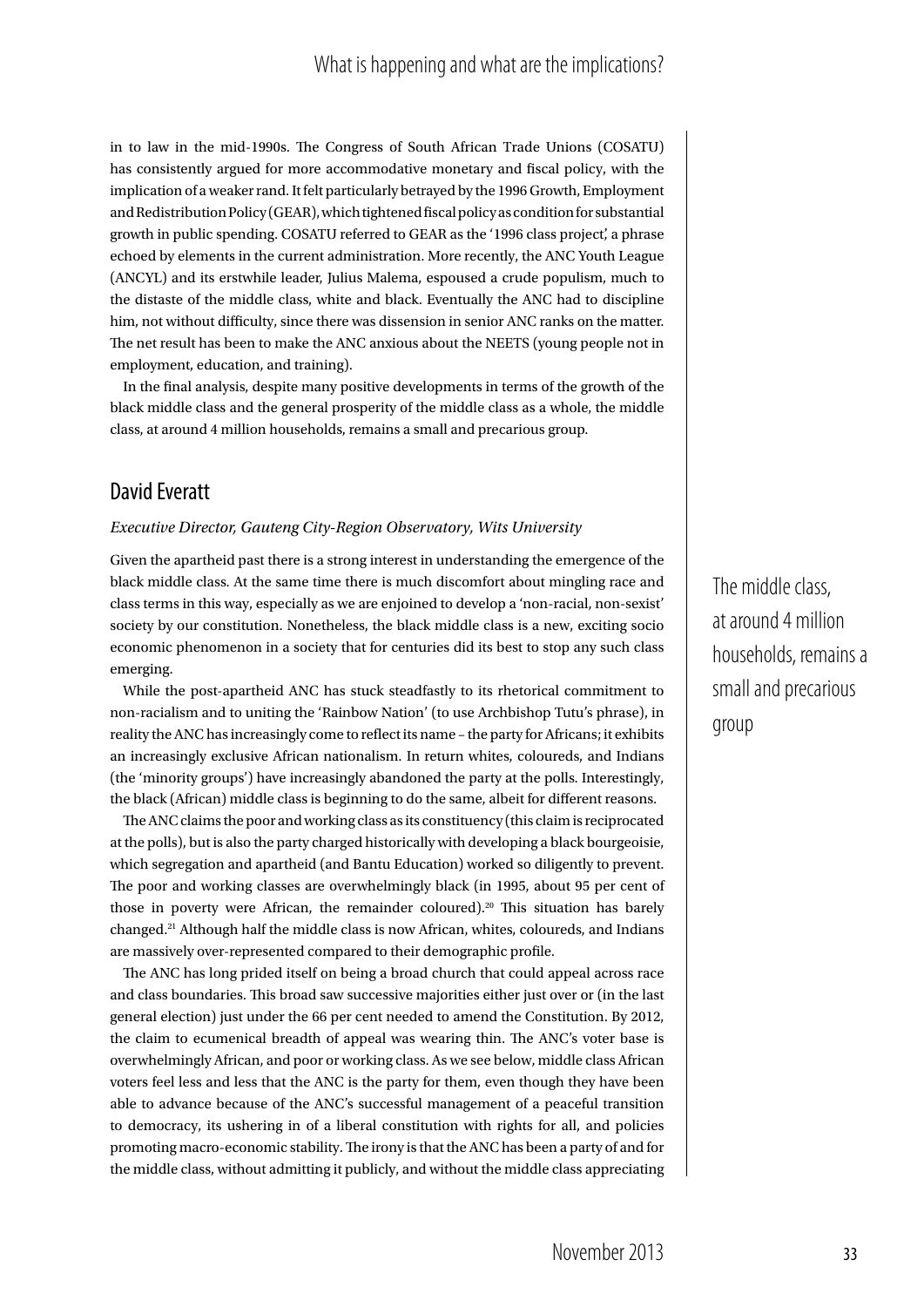the fact. Although the black middle class may be feeling less warm to the ANC electorally, they are looking for a party that is both more friendly to their class needs and black-led – race and class are still equally important; we are still too close to apartheid to expect class to trump race.

The evidence that the black middle class is turning against the ANC comes from a baseline survey conducted in Gauteng province, spatially the smallest, yet the most populous and the largest contributor to Gross Domestic Product. The survey was undertaken before the 2009 general election, in which the ANC faced a challenge from a rival (the newly formed Congress of the People or COPE) led by Africans, with struggle credentials, that could not be written off as easily as the white-led Democratic Alliance (DA), or the far smaller (though punching way above its weight) Independent Democrats.

In the graph below<sup>22</sup> we look only at the self-reported voting intention of African respondents in the survey, against three broad income bands that reflect Statistics South Africa's income categorisation. It is apparent that the ANC's core vote is drawn from among the poor. Eight in 10 African voters from low-income households – equivalent to three-quarters of all African households in Gauteng – said they would vote ANC.

Incomes clearly matter when it comes to political attitudes and voting behaviour. When pre-election survey results were analysed, using the R7 000 per month income as the break between lower and middle class, it was clear that only half the people in this group were still firm ANC voters. The other half were looking around for an alternative political vehicle. Most were not ready to vote for the official opposition, the DA, but were interested in COPE. The emerging black middle class is clearly shifting its political allegiances.

Middle class African voters feel less and less that the ANC is the party for them

#### F**igure 1: 'Which party would you vote for if the election were held tomorrow?' by monthly household income, only showing main parties/categories**



The figures denote the percentage of each income category that expressed their intention to vote for the ANC, DA, COPE, were unsure or would not vote. Not shown is that 91 per cent of respondents in the top income bracket were 'very sure' of their party preference, suggesting that the ANC had indeed permanently 'lost' half of this small but growing African income cohort.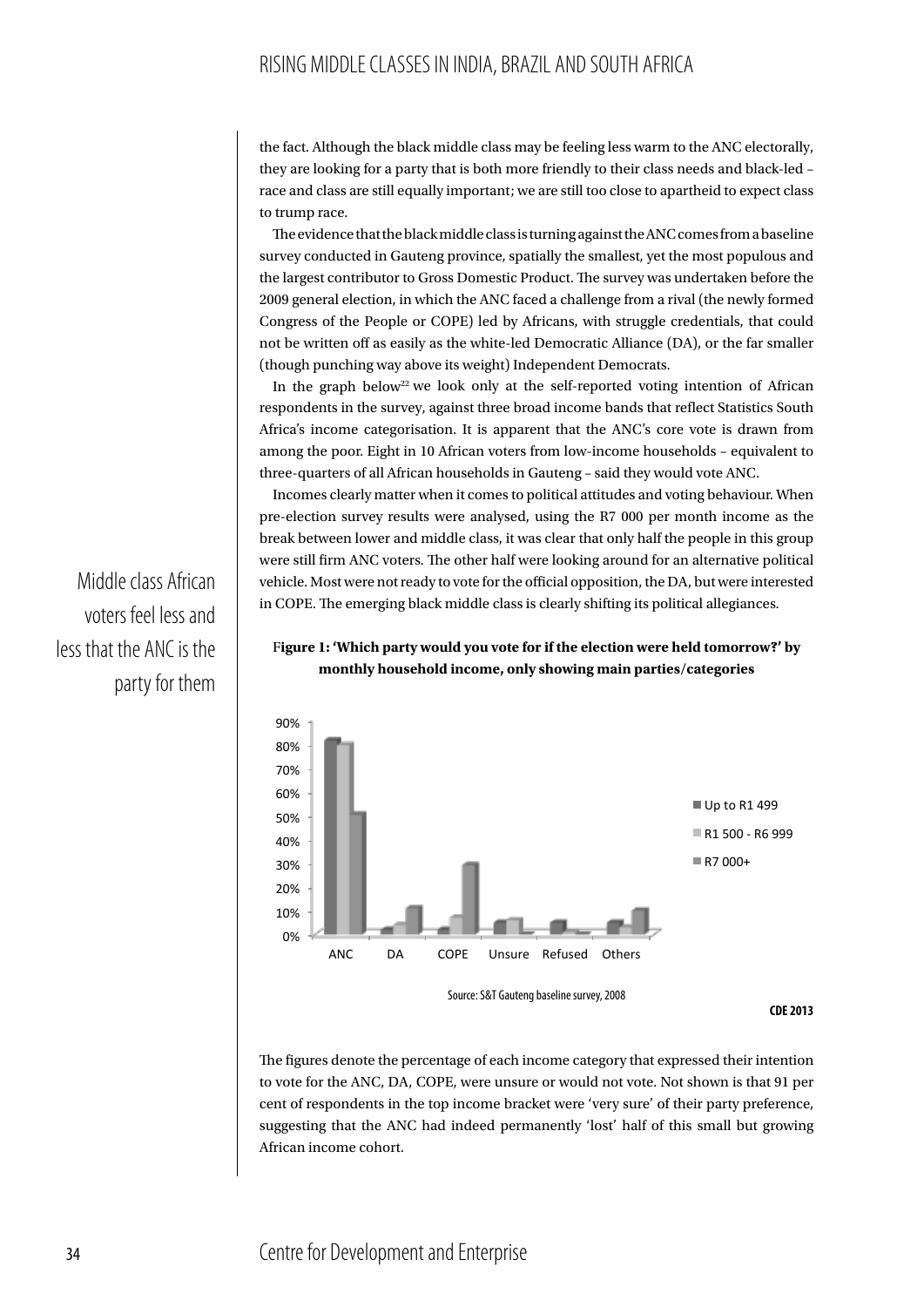## What is happening and what are the implications?

The same survey generated the next set of results, which show voting intentions by race. What is evident is that while a large proportion of whites support the DA, a significant proportion of whites may be waiting for a new party that would provide an effective alternative to both the ANC and the DA. It is even more obvious that Indian and coloured voters are divided about who to vote for.





These findings suggest that post-apartheid voting certainties are fading rapidly, and that both race and class are at play. It is apparent that there is a complex and fraught relationship between the ruling party and the black middle class.

In focus groups with participants from the black middle class (defined by occupation), the ANC was repeatedly accused of 'nepotism', an adjective used to describe participants' failure to win government tenders and thus occupy a more secure middle class position than the fragile, easily reversed one they were in. The global financial crisis heightened this sense of insecurity. Many black middle class participants complained that despite (in their view) being professionally and racially qualified to win government tenders, they were outside the charmed circle of ANC insiders in their locale, and thus shut out of access to government resources – obviously a critical revenue stream for the emergent black middle class.

Overall, then, a middle class alliance appears to be slowly emerging – not a conscious alliance, and not a comfortable one, but one driven by a set of shared grievances, at the heart of which is how the ANC is seen variously as corrupt, nepotistic, and incompetent. However, this loose 'alliance' remains deeply rent by race-based suspicions. The uniting factor is the ANC: in each instance, those who feel themselves to be 'victims' hold the ANC responsible. This nascent middle class alliance is therefore bound together by a shared grievance of being cut out of economic advancement by ANC nepotism. It is not yet an electoral threat to the ANC, and lacks the internal coherence or stability that would permit easy organisation or mobilisation behind common objectives. That day, however, is not far off.

The good news, then, is that in slow and non-linear but apparently unstoppable fashion, class is taking hold in South African politics, where race has been dominant for so long.

A middle class alliance appears to be slowly emerging – not a conscious alliance, and not a comfortable one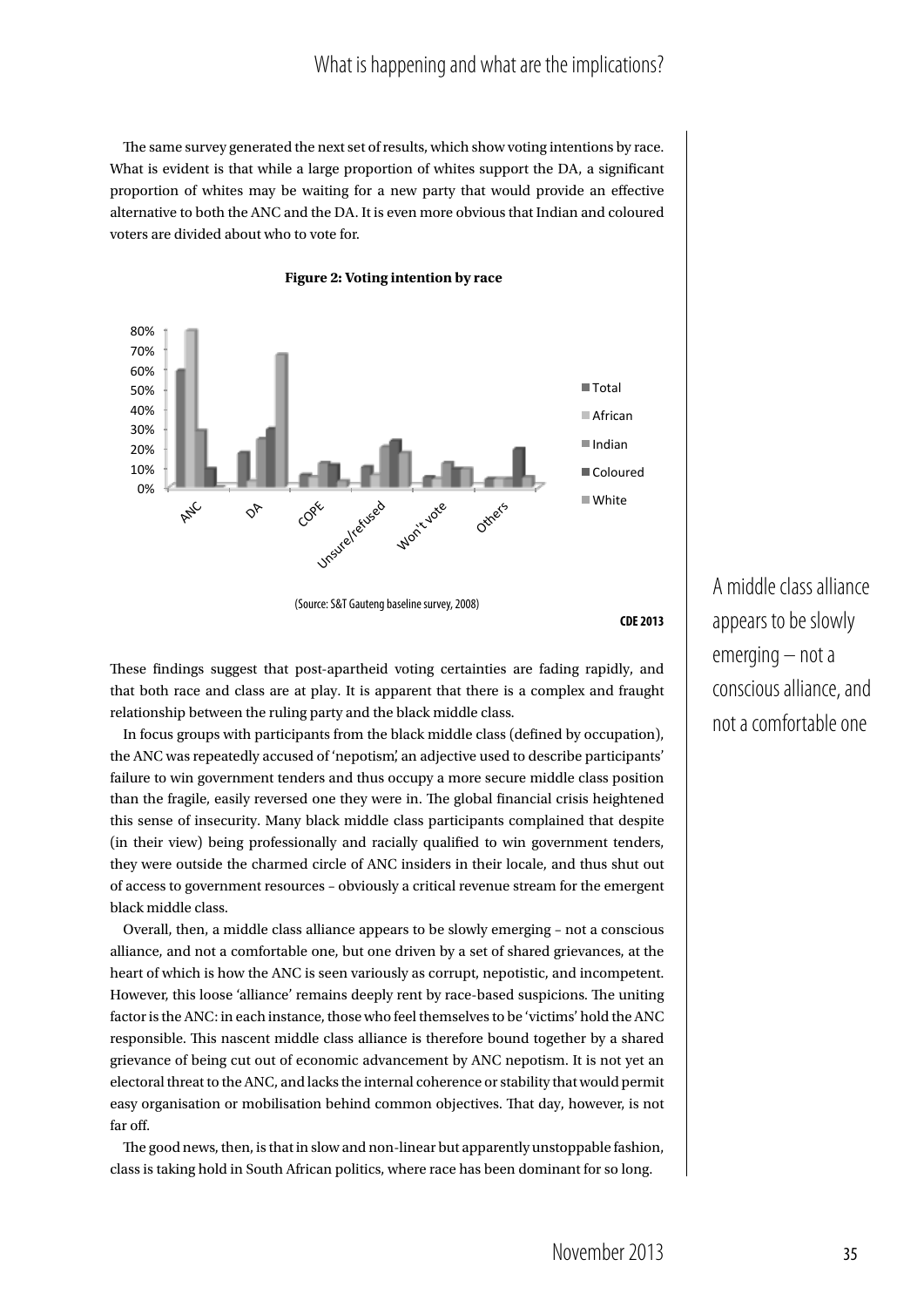The ANC has shown itself to be remarkably flexible and sensitive to changing currents around it. But the difficult challenge now is what policy choices will it make in the face of a black bourgeoisie whose class interests diverge from those of the poor? What will it do as it faces compounding the loss of white, coloured, and Indian votes with the possible loss of middle class African votes as well? As the broad church increasingly fragments into splinter groups and factions, or whole sections hive off, what will the ANC do? Will it return to the ANC of the 1940s, when it was a party for 'distinguished university graduates<sup>'23</sup> and a liberal, elitist body intent on developing a black bourgeoisie? Or will it eschew the economic policies it has adopted since taking power in 1994, and more vigorously pursue redistribution of wealth and a radical restructuring of the economy via direct intervention, nationalisation, and a command economy – an approach whose slogans have fuelled the rise of demagogues such as Malema? Or will it find a 'third way', some policy flexibility and an ability to see beyond short-termism in a way that will unite South Africans, as Mandela briefly achieved?

## Sipho Pityana

#### *Chairman, Council for the Advancement of the South African Constitution*

Policies geared towards helping the poor mostly centre on subsidised services such as housing, water, electricity, healthcare and education as well as social security transfers. There has been a great increase in access to water, sanitation and so on. The housing programme has been recognised by the United Nations as one of the most pioneering. There has been a great deal of targeted intervention aimed at helping the poor. However, this has also resulted in a great deal of dependency on the state, which has had a demobilising effect on society.

A policy that has largely been about helping black South Africans enter the middle class, particularly at the upper end, is Black Economic Empowerment (BEE). Its effectiveness has not been measured in any meaningful way, and its impact has been uneven. BEE works in the framework of a market system, which, by definition, implies an uneven distribution of assets. At the beginning of democracy those at the top economically were exclusively white. The BEE project was to promote ownership by blacks, which has grown, but perhaps not enough. One criticism of BEE is that ownership is concentrated amongst a few politically-connected individuals. However, a number of those who have benefited see themselves as successful businessmen who do not have a track record in politics.

There are also other policies now included under BEE, including employment equity and preferential procurement. The first pushes employers to prioritise the hiring of appropriately qualified black candidates and the second encourages government to acquire goods and services from companies that have black owners. These have also had mixed success. It is not true, however, that the ANC is prioritising racial differences or 'playing the race card'. Its fundamental goal is to create a non-racial society, and the party remains committed to that.

It will be vital to generate higher rates of economic growth so that both the middle class and others can prosper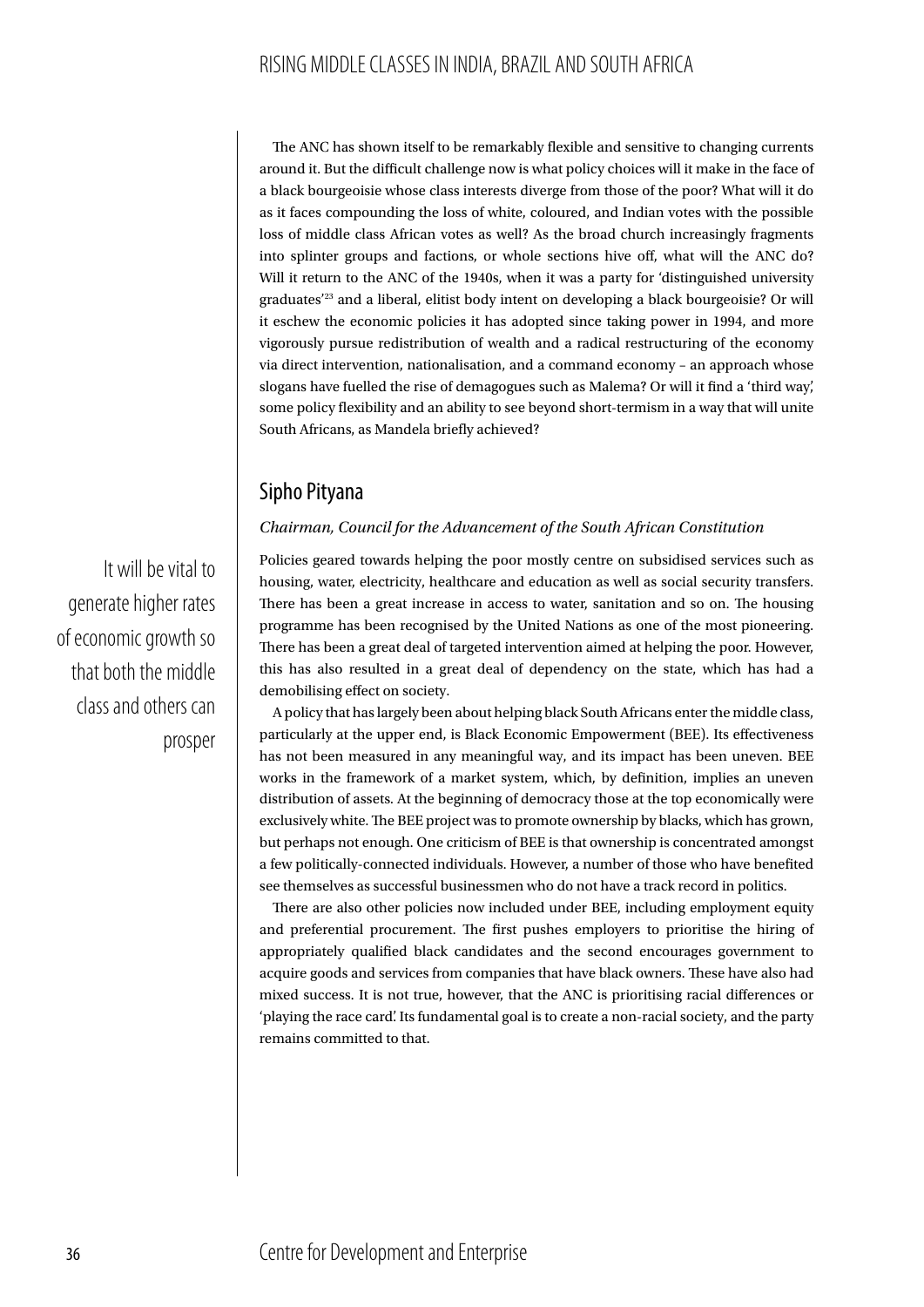## Ann Bernstein

#### *Executive Director, Centre for Development and Enterprise*

It is ironic that the ruling party, the ANC, whose rhetoric focuses on poverty reduction and receives the vast majority of its vote from the poorest South Africans, has put enormous amounts of energy into growing a middle class. It is clear, in fact, that the ANC has done more for the black middle class than it has done for poorer South Africans. If the government really cared about the poor its priority would have been to improve the quality of education.

Nevertheless, building a black middle class is important. Unfortunately, how it has been undertaken has added to the country's challenges. The state's approach has increased dependency, promoted corruption, and built the deal-making rather than the entrepreneurial sector of the economy.

This raises important questions. What will the consequences be if the loudest voices in society are urban middle class black South Africans, who are becoming increasingly organised? Will South Africa build a more independent middle class based on the market? How will the market economy develop and who will have an interest in promoting higher economic growth? Will the middle class remain built on 'special relationships' with the state, in the form of tenders and patronage? It will be vital to generate higher rates of economic growth so that both the middle class and others can prosper, and more and more excluded outsiders can enter the new middle class.

South Africa has been a democracy for 18 years, and we are now in a challenging period. Like Brazil, South Africa has sharp divisions between 'insiders' and 'outsiders', but, unlike Brazil, these divisions are hardening rather than eroding. This might seem surprising. But large numbers, mostly the unemployed and poor, are not able to benefit from expanding economic opportunities. While benefitting from some transfers and public services, they lack access to jobs, good infrastructure, decent health care and good quality schooling.

South Africa is urbanising, but not to the levels of Brazil, which is more than 85 per cent urbanised. The process is not managed well enough to allow the country to take full advantage of its dynamism and new opportunities. The local government system is struggling and most local authorities are quite dysfunctional. In addition, society has failed to deal with the legacy of the homelands. It was assumed that these areas – where black South Africans were expected to live during the apartheid era – would modernise once apartheid was overthrown. However, this has not happened and the country has not developed a clear vision for how rural South Africans can contribute to and participate in modernisation. We need to think hard about what is best for people in the rural areas, and how we can effectively modernise property rights in traditional rural areas. Our land reform programme has had some successes but in terms of promoting black commercial farmers or changing the life chances of those now on restored land it has not been a success. Land reform has harmed agricultural development overall. South Africa is a water-scarce country with limited agricultural potential, but there are important areas where we could be doing much better.

There is a new phenomenon which the press has labelled 'social distance'. The mining tragedy at Marikana, where the police ended up shooting a large number of people, is used as an example. One key reality revealed by this incident was the yawning gulf between union leaders and members. Union leaders are paid middle class salaries and ordinary workers have started to question the difference between these salaries and their own, as well as the close relationships between union bosses and mine managers. This One criticism of BEE is that ownership is concentrated amongst a few politicallyconnected individuals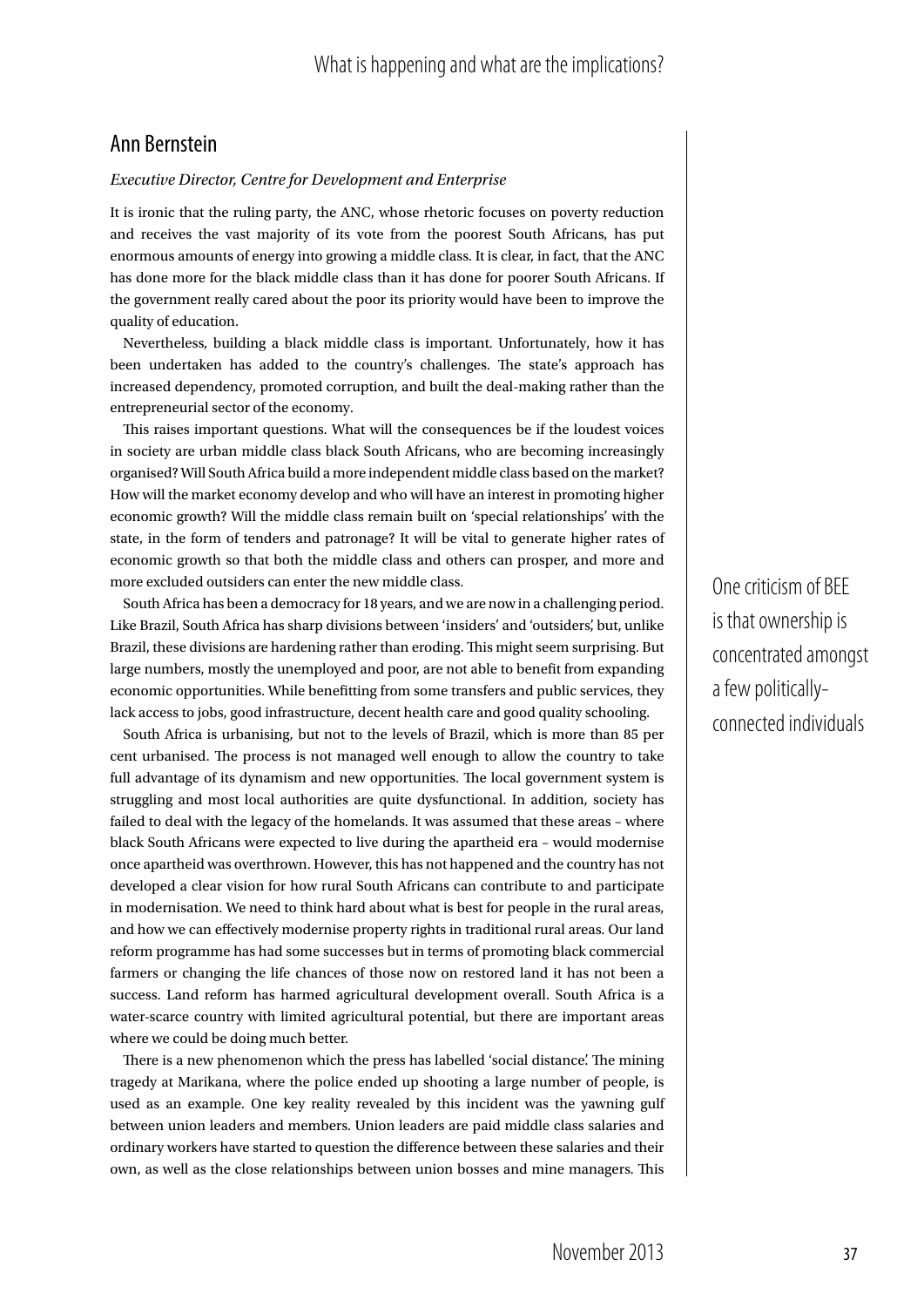contributed to some workers starting a new union and initiating the strike action that led to the Marikana massacre.

The result is a time of real turbulence, which requires visionary leadership from mining companies, civil society, and most importantly the state. South Africa needs to create a more inclusive society, in which the middle class grows rapidly and inequality is reduced, with stronger economic growth and the expansion of quality education and economic opportunities to those who can currently be defined as 'outsiders'. The country has one of the worst unemployment rates in the world, at 25 per cent, which does not include those who have given up looking for work.

All this will require tough choices and leadership. The role of the growing black middle class will be crucial. Will they continue to see their interests and those of their children best served by the current rather incompetent and increasingly corrupt ruling party and government or will they start to lead other South Africans into a new political future?

Government has not displayed real leadership for some time, and certainly has not produced a clear vision and roadmap to which the vast majority of the electorate is committed. Some of its actions are undermining the very democracy the ANC helped to institute.

A striking thing about Brazil is how, for at least five presidential terms, there has been broad agreement on where the country is going and how best to get there. South Africa is not in that position. Inclusive and visionary leadership committed to our democratic constitution and embracing all South Africans will be required to consolidate the country's future as a democratic and prosperous state. This is radically different from the soft authoritarian option which sometimes appears to be looming.

# SUMMARY AND KEY INSIGHTS

The workshop summarised the ground-breaking research taking place, especially in Brazil, but also in India and South Africa. It demonstrated that, above all else, growing middle classes are a central feature of the rising democracies of India, Brazil and South Africa.

## Middle Class Trends in Brazil

Studies of the Brazilian middle class largely employ a definition developed by the federal government's Secretariat for Strategic Affairs, which classifies people as middle class if they have achieved the relatively low per capita household income of between US\$161 and US\$564 per month. This definition reflects an interest in assessing the status of the millions of Brazilians moving out of poverty and into income categories where higher consumption levels and greater expectations for the future are possible.

The growth of this 'new middle class' is one of Brazil's most impressive achievements. Between 2001 and 2011 the proportion of people that could be classified middle class grew from 35 per cent to nearly half. In 2001 35 per cent of Brazil's population (which was about 176 million) equated to 62 million people. By 2011 Brazil's population had grown to nearly 197 million. Fifty per cent of that is 98 million, giving an increase of 36 million.

The growth of the 'new middle class' is one of Brazil's most impressive achievements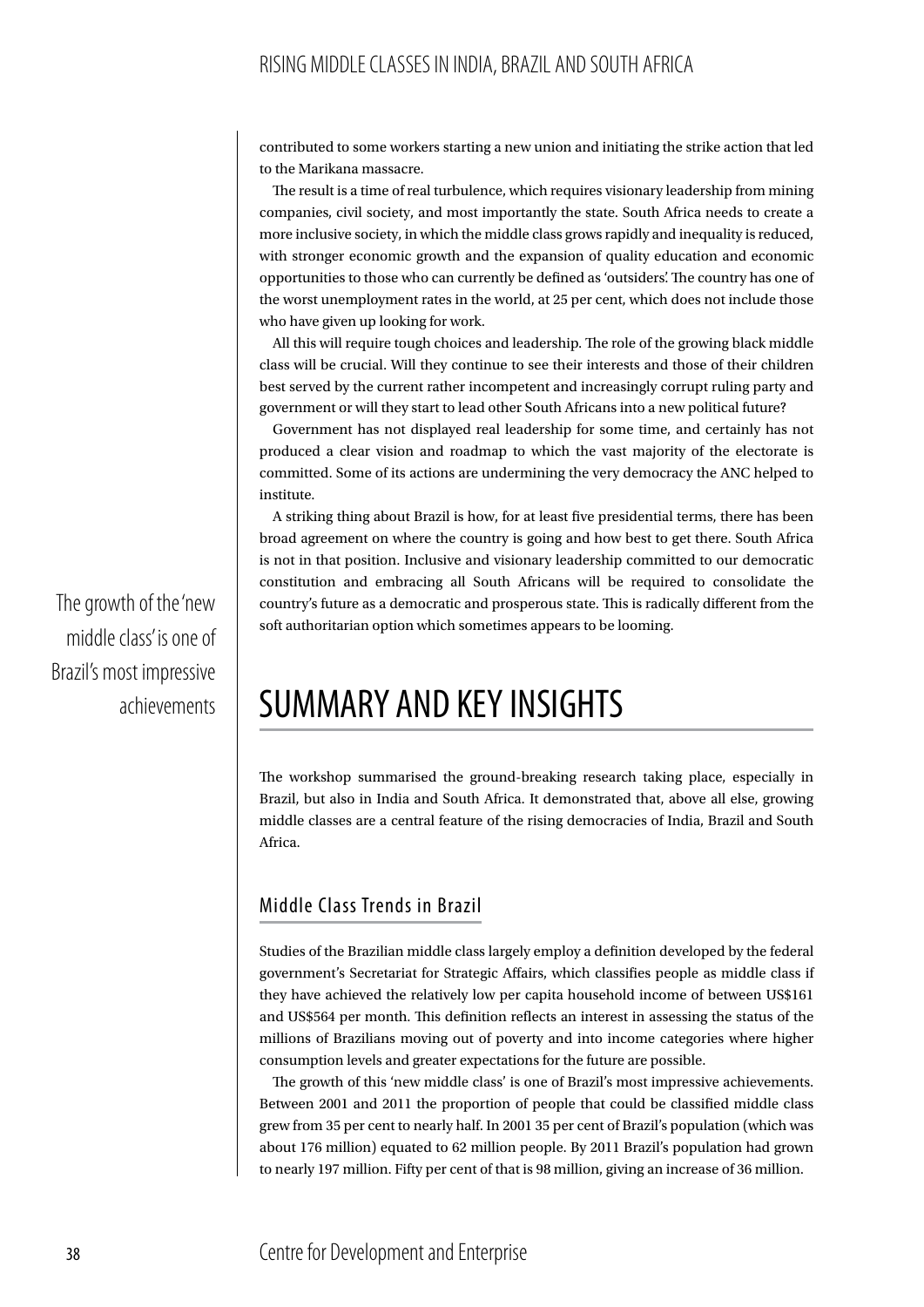Other important trends identified at the workshop were:

- The Brazilian middle class is about the same size as the entire population of Mexico.
- The Brazilian middle class will account for 57 per cent of the population by 2022. However, its growth will slow as middle class people exit into the upper class.
- Black Brazilians account for 80 per cent of new entrants into the middle class. People from rural areas, people from the relatively impoverished north-east region, those that work in the informal sector and domestic servants all make up a larger proportion of the middle class than ever before. The proportion of the middle class that was white dropped from 68 per cent in 2001 to 51 per cent in 2011.
- Between 2001 and 2011 the household income of people classified as extremely poor grew by an average of 14 per cent per annum. Incomes for people living in households classified as upper class grew by only 2 per cent over the period.
- Between 1995 and 2011 the proportion of workers employed in the formal sector went from 30 to 40 per cent.
- At the lower end of the spectrum incomes for individuals are rising much more slowly than household incomes. Brazil's fertility rate is now 1.9 - lower than that of France. Smaller families with multiple incomes make household better off and allow them to rise into middle class categories.

## Key Insights about Brazilian Middle Classes

In contrast to commentators who claim that Brazil's successes in reducing poverty and inequality are the result of government income-transfer programmes, careful statistical work undertaken by Brazilian economists shows that this is far from the case.<sup>24</sup> While the modest transfers that poor people receive have played some role at the lower end of the income spectrum, the impact of economic growth has been far more important.

Evidence also indicates that government's redistribution programmes have had a negligible overall impact on reducing inequality. The reason that inequality has fallen and the middle class has grown is primarily that a period of solid – although not spectacular – economic growth generated income earning opportunities that poor people with rising education levels could access. In the first decade of the century the economy grew by 3,6 per cent annually. As a result the number of people in unemployment fell and productivity levels of many workers rose. Both processes allowed real incomes to rise and lifted 40 million people out of poverty.

While these findings are clear, less understood is why society has performed so well in including people in the past 10 years. One factor is the ability to take advantage of the commodity boom, especially rising demand for commodity exports from China. However, Brazilian experts repeatedly admitted that they cannot fully explain Brazil's successes in reducing poverty and unemployment. Suggested possible additional factors included accountable, relatively effective local government, the high rate of urbanisation, and employers' ability to work around complex labour regulations. These issues require further research before the lessons of Brazil with respect to the growth of the middle class and reducing poverty and unemployment can be applied properly.

An additional note of caution raised repeatedly by Brazilian experts was that one must be careful when generalising about this 'middle class', especially its impact on politics.

In India, the idea of middle class is tied up with a universalising, inclusive vision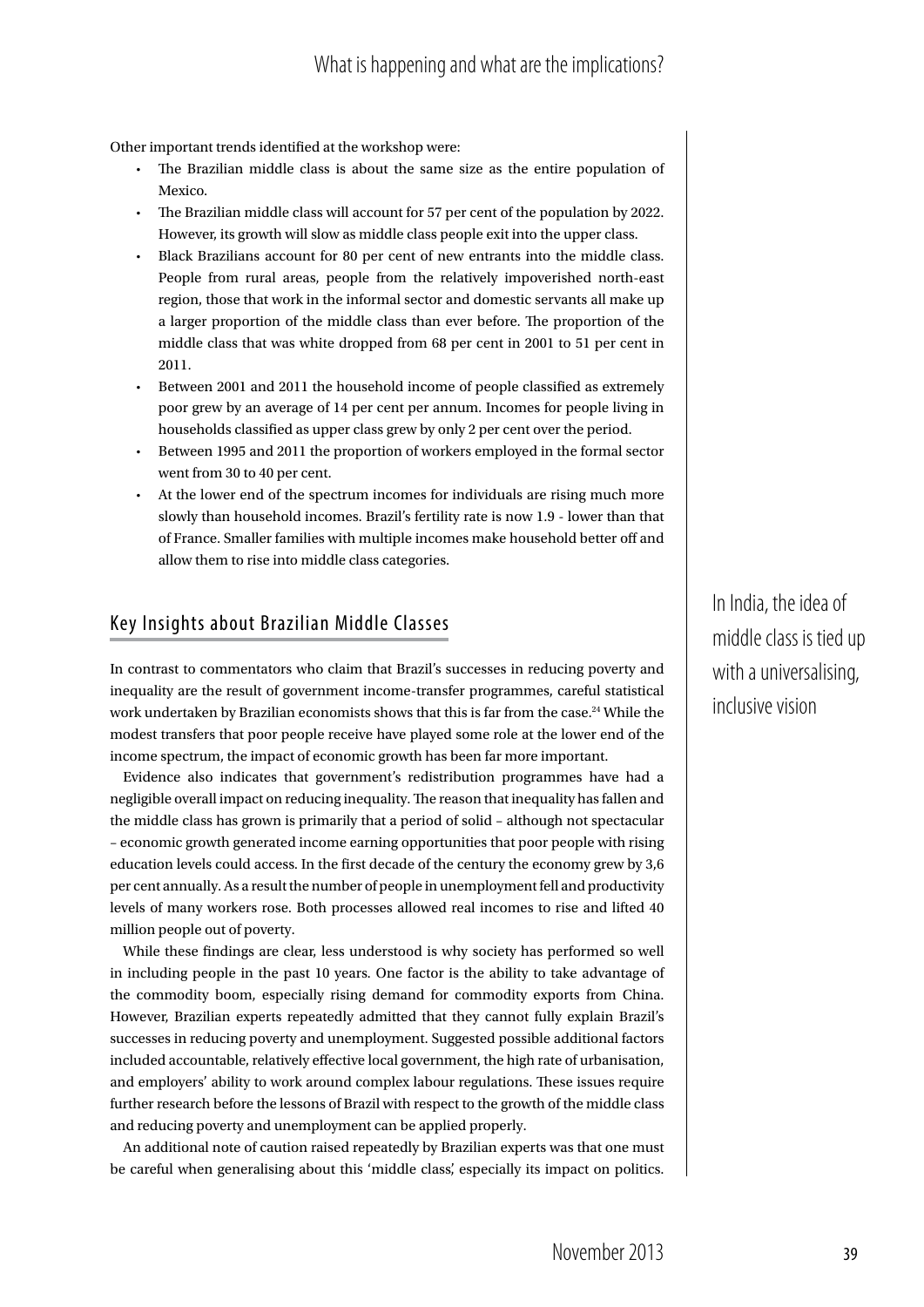The political scientist, Bolivar Lamounier, summed this up when he pointed out that the term 'class' was originally used to depict a group of people who held a common position within the economic structure and had developed a conscious sense of themselves as a class. In his view this does not apply to the Brazilians who have been identified as a new middle class. Small business owners make up a tiny proportion of this class. The emerging Brazilian middle class appears to be a new social phenomenon: a middle class heavily dominated by workers. At the same time, diverse ranges and sources of income and a variety of identities stand in the way of this group constituting a coherent class in the strict sense. Sociologist Bernardo Sorj made two further points. First, that a middle class defined in terms of status or occupation is different to one defined by consumption. He also pointed to important differences between those working in the public and the private sectors: 'a person who receives a salary from the state will have different demands and expectations to somebody who receives a salary from a private entity'.

Despite these complexities, there was broad agreement that the rise of this new middle class represented an important change in the character of society. It was agreed that such a large proportion of people consuming more and developing ambitions permitted by higher incomes will have profound consequences. An important further point was that the ruling Workers Party has presided over a situation where almost all workers are now classified as middle class. As a result, there is no longer an official working class in Brazil.

# Middle Class Trends in India

The subcontinent is characterised by considerable regional variation. India has also achieved significantly higher growth rates than Brazil and South Africa recently, but with a population of 1,2 billion is much poorer than the other two. Per capita income is US\$3 627, compared to South Africa's US\$10 960 and Brazil's US\$11 640. The distinction between two types of middle class (local and global) allows analysts to assess the rate at which people are moving out of lower income quintiles into the middle, and also the much smaller income group near the upper end of the distribution who have standards of living and aspirations comparable with middle classes in richer countries.

The local middle class consists of urban Indians earning between 75 and 150 per cent of the median Indian income. In 2005 (the latest year for which figures are available) the median per annum household income was US\$652 and the median per capita income was US\$125.25 They make up 40 per cent of the urban population and consist of about 150 million people.

The global middle class is defined as people who live in households that consume between US\$10 and US\$100 per person per day. About 12,5 per cent of the urban population fits into this category, which consists of about 50 million people.

Additional insights about these two 'middle classes' were:

- Members of the global middle class are likely to be urban and employed by government or in business services, or own their own business. They usually have access to higher education, the key to becoming a member of this class. They are largely English-speaking and mainly upper caste. They are concentrated in a few geographic areas, particularly the states of Delhi and Maharashtra.
- The local middle class is more diverse and spread across the states. It is split along language, ethnic, and caste lines. It represents India in all its extraordinary

'A person who receives a salary from the state will have different demands and expectations to somebody who receives a salary from a private entity'.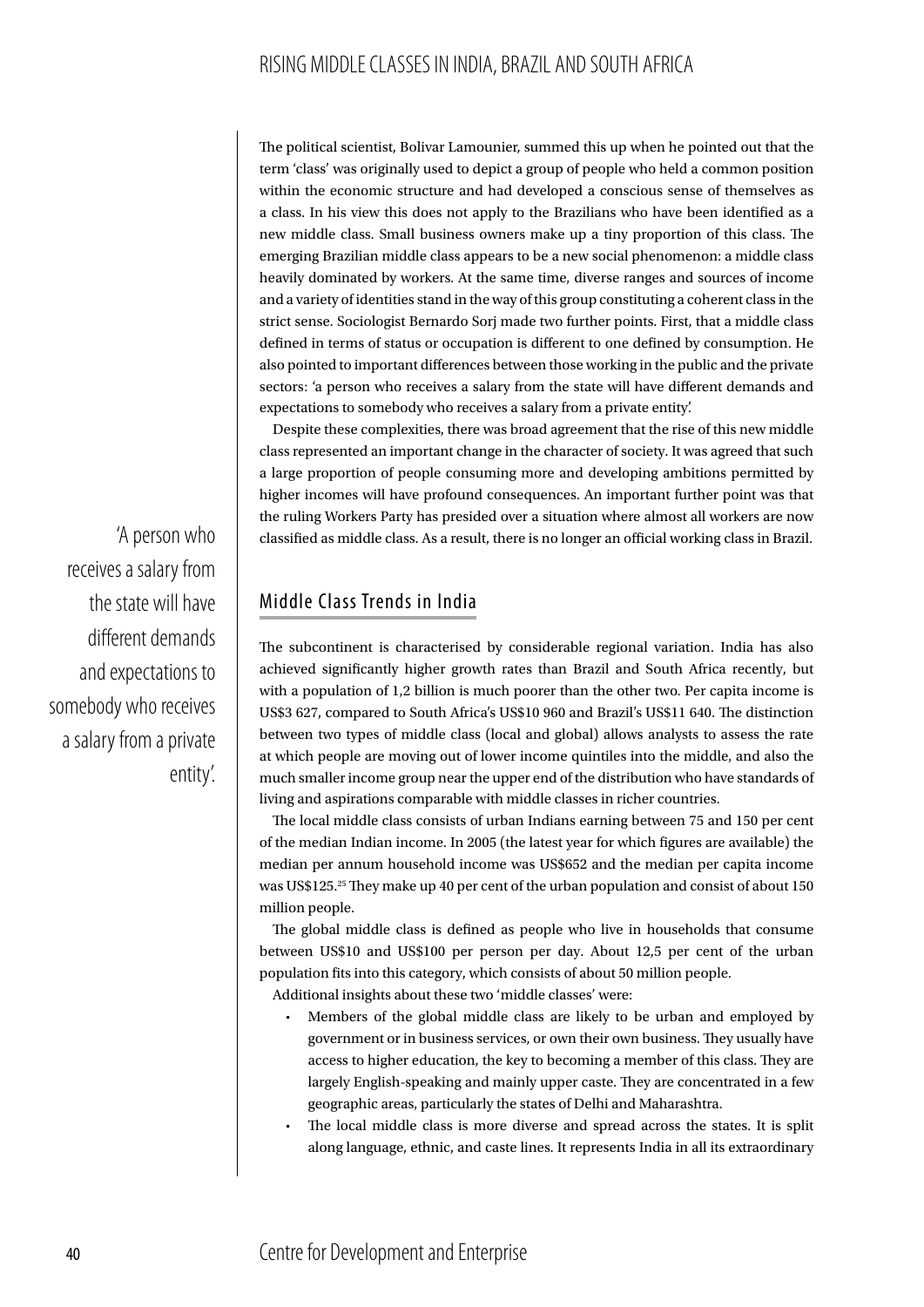regional, linguistic and caste diversity. Their occupations are also diverse. A large number are self-employed, mainly within the informal sector.

- Average household size for local middle class Indians is 4.3 compared to 3.6 for global middle class Indians.
- Members of the global middle class spend five times more than local middle class Indians on education and shelter.
- The proportion of the local middle class working in the informal sector is 70 per cent. For the global middle class it is still very high, at 40 per cent.
- Two-thirds of the global middle class receive regular salaries, compared to only 40 per cent of the local middle class.
- The local middle class has an annual household income of US\$6 000, compared to the global middle class household income of US\$22 573.
- Two-thirds of the global middle class have a refrigerator, a third have a car, and 42 per cent have a computer.
- Nearly half the local middle class have a refrigerator, less than 5 per cent have a car, and less than 10 per cent a computer

## Key Insights about Indian Middle Classes

Both classes have played a muted political role in recent times. The local middle class focuses on making a living and feels relatively disconnected from the political process. They are self-reliant but would greatly benefit from better government services. The global middle class, many of whom work in government, have opted for private services and therefore do not devote much energy into pressurising government for better service delivery. The rural poor have been more active politically and in a number of states obtained programmes in their favour.<sup>26</sup> The recent pattern has been that political parties have tended to ignore urban interests and sought to attract rural voters with welfare schemes and agricultural subsidies.

In India, the idea of middle class is tied up with a universalising, inclusive vision that anyone who achieves a certain level of education and income can become part of this class. Seeing themselves in meritocratic terms helps middle class Indians justify their higher incomes. At the same time, however, issues of race and caste continue to divide Indians, even within the middle classes. These divisions are sometimes exacerbated by affirmative action policies.

A positive element of the inclusiveness of Indian society can be found in the ability of the poor to settle and ply their trades across Indian cities without facing too many restrictions.

This prevents a contest from emerging between urban insiders and outsiders, which could explain why urban violence is much more muted in India than in countries like Brazil.

## Middle Class Trends in South Africa

In South Africa the equivalent of the local middle class, what economist Justin Visagie calls the literal middle and defines as households with monthly incomes between US\$190 and US\$570, adds up to 4,2 million households or 30,9 per cent of the population.<sup>27</sup> Global middle class households are defined as having after-tax monthly incomes of between The dire state of education stands in the way of more rapid middle class expansion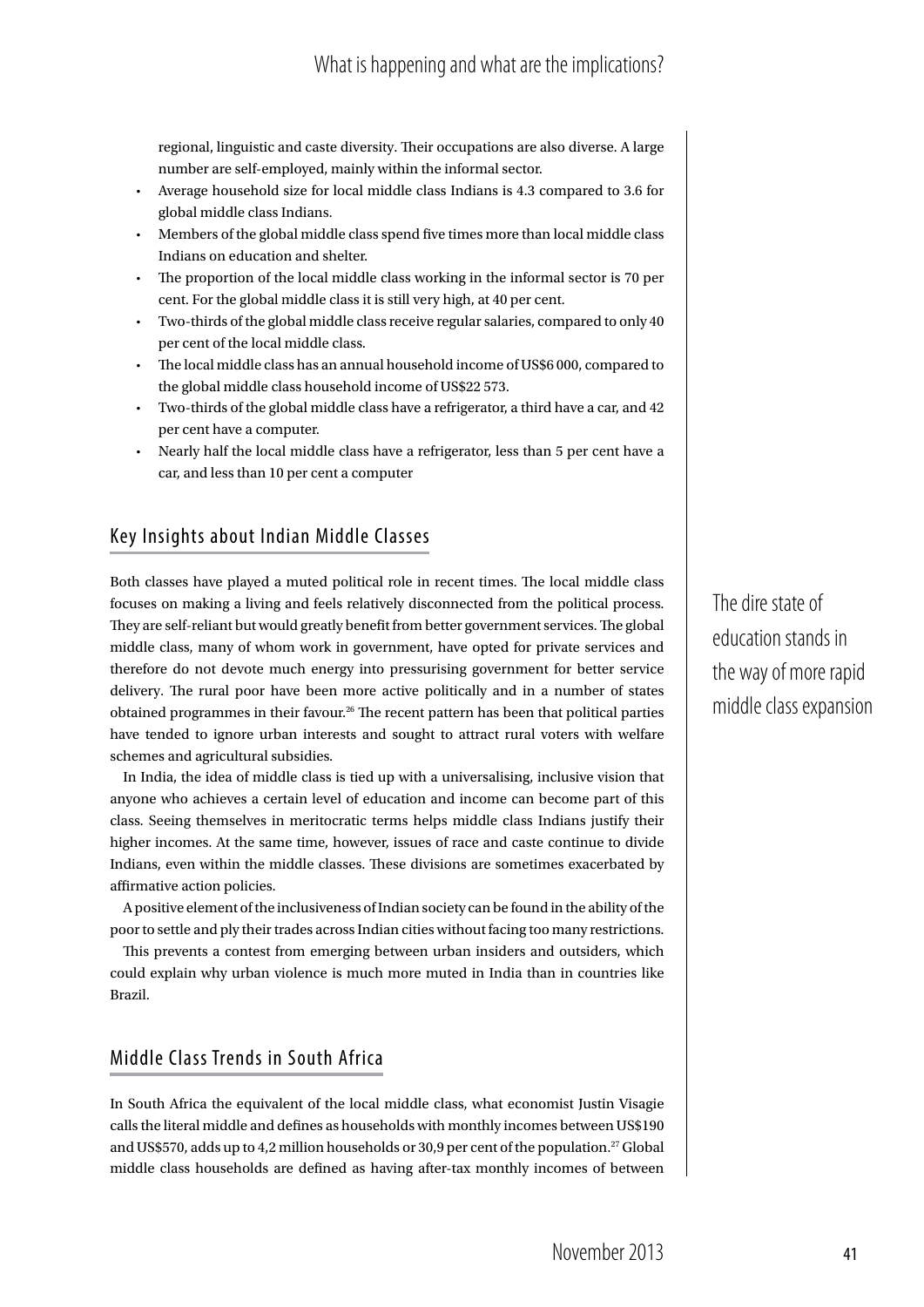US\$700 and US\$5 000. There were 4,1 million such households in 2008, making up 29,9 per cent of the population.

There is, however, little agreement about the size of the middle class. The proportion varies according to the measure used:

- According to the South African Advertising Research Foundation, using Living Standards Measures (LSMs), 23,5 per cent (about 12,2 million people) of South Africans were middle class in 2010. People are placed in 10 different LSMs, depending on whether they own certain consumer goods, live in an urban area, or own or have access to a motor vehicle. Income is not a criterion. The middle class was defined as people in the top three LSMs.
- Statistics South Africa research shows that 26,2 per cent, or 12, 4 million people, of South Africans were middle class in 2004-2006. People were classified as middle class if they had access to all the following amenities: formal housing; water tap in dwelling; flush toilet in dwelling; electricity as the main light source; electricity or gas as the main cooking source; and access to a landline or cell phone.
- In 2006 some 42 per cent (19,9 million) of South Africans self-identified as middle class, according to the global World Values Survey.
- About 14 per cent, or 7,2 million, South Africans were middle class in 2012, according to the UCT Unilever Institute of Strategic Marketing.

Other points relating to the black middle class from the Unilever study are:

- The class more than doubled between 2004 and 2012, from 1,7 million to 4,2 million individuals. The average monthly income for a black middle class household in 2012 was R21 000, compared to R25 000 for a white household.
- The total annual spending power of the black middle class is R420 billion, compared to R320 billion for the white middle class.

## Key Insights about South African Middle Classes

By comparison with Brazil and India, middle class growth and social mobility are inhibited. Large numbers, mostly the unemployed and poor, are not able to benefit in a situation of low growth and low levels of job creation from expanding economic opportunities. While benefitting from some transfers and public services, they lack access to good infrastructure, property rights in rural areas, job opportunities, decent health care, and good schooling. The dire state of the education system especially stands in the way of a more rapid expansion of the middle class. The poor find it difficult to access quality schooling, which often blocks capable children from poor households moving into middle class professions.

Under apartheid, despite heavy constraints on upward mobility, employment growth nevertheless promoted the black middle class. By contrast, the extremely high unemployment of the democratic era has been a major constraint. As a result, the principal instrument for black advancement has been access to good schools and universities and economic opportunities as well as affirmative action and black economic empowerment policies, but it could be so much more. As in India and other countries with similar situations, such as Malaysia, these policies have created racial or ethnic tensions. On the other hand, despite often complaining about affirmative action, the white middle class

The local middle class focuses on making a living and feels relatively disconnected from the political process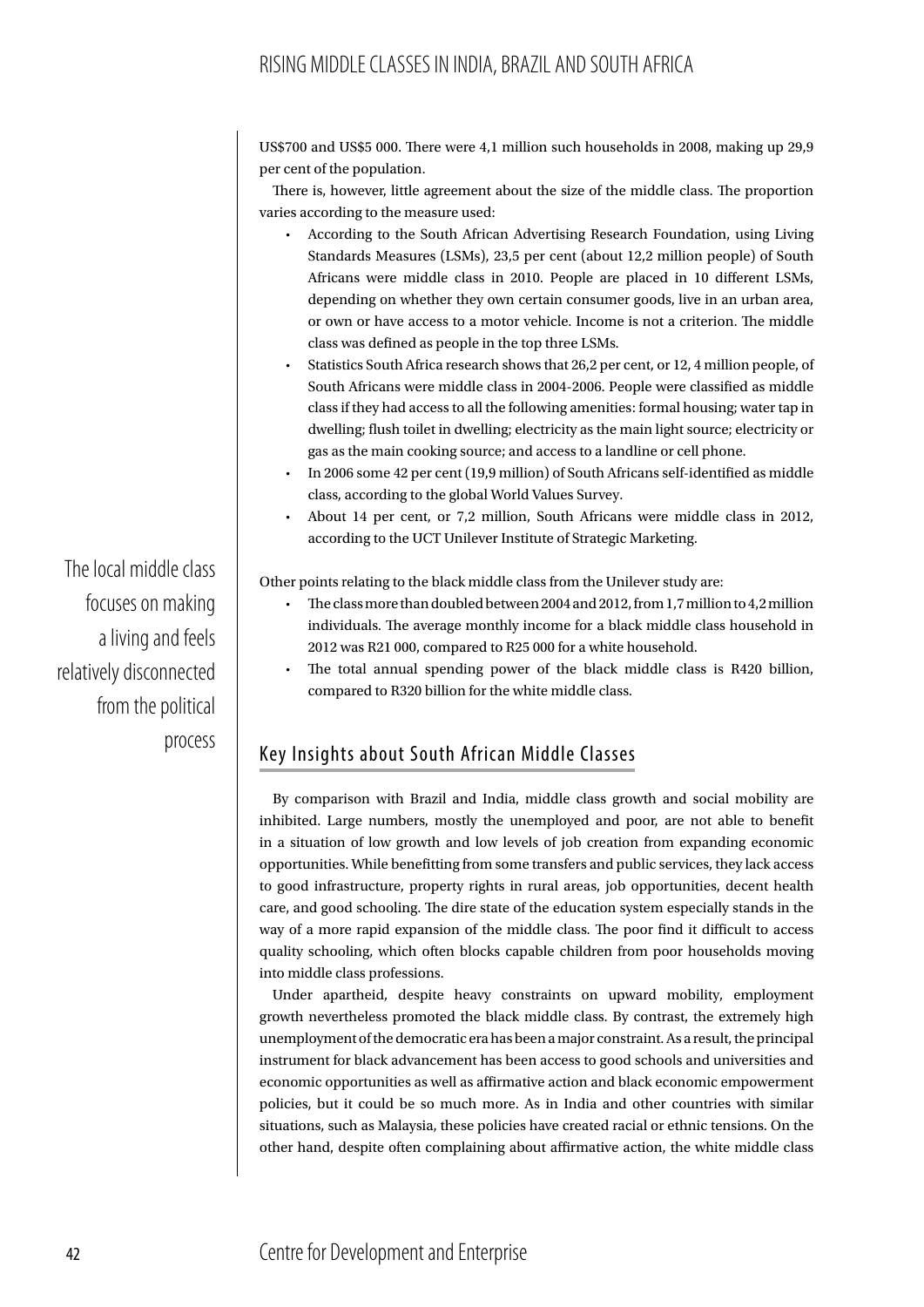has been able to maintain and even advance its position due to a period o solid growth at a time when South Africa has faced a serious skills shortage.

Whites, coloureds, and Indians (the 'minority groups') have increasingly abandoned the ANC at the polls. Interestingly, the black (African) middle class is starting to do the same. In many respects the ANC has been a party of and for the middle class, without admitting it and without the middle class appreciating it. Thus, despite the ongoing importance of racial identities, a middle class alliance seems to be slowly emerging, driven by shared grievances, at the heart of which is a growing perception of the ANC as corrupt and nepotistic.

# CONCLUDING REMARKS

## Developing countries and defining 'middle classes'

Global experts, especially those associated with the World Bank and Centre for Global Development, are doing important work defining and plotting the rise of a middle class in developing regions. They focus largely on accurate, consistent measurements of income trends. Their interest is primarily linked to the idea that emerging middle classes are an 'indispensable force for more accountable and transparent governments.<sup>28</sup>

These are important concerns. However, what is striking about the discussions of analysts who live in the developing countries of India, Brazil, and South Africa is their concern to understand what is actually happening in these countries. There is understandably far less interest in global comparability and incomes alone and much more diversity within the broad middle class category and the implications of their rise other than just consumption. Thus, how local experts defined and applied the concept middle class depended on the level of their countries' development as well as the development challenges that most concerned them.

The table below summarises various proposed definitions of middle class. It must be borne in mind that these are based on rough calculations, using 2012 exchange rates, and do not necessarily factor in purchasing power parity ratios, which could, for example, result in a significant upward adjustment of some income levels.

#### **SUMMARY OF DEFINITIONS**

| Country       | <b>Definitions</b>                                                                                  | Monthly Per Capita<br>Incomes | Size of the<br>middle class<br>as proportion<br>of the<br>population |
|---------------|-----------------------------------------------------------------------------------------------------|-------------------------------|----------------------------------------------------------------------|
| <b>Brazil</b> | Lower middle class<br>New entrants, often<br>referred to as the 'new' or<br>'emerging' middle class | US\$161 and US\$244           | 16,4% (2011)                                                         |

The principal instrument for black advancement has been access to good schools and universities and economic opportunities as well as affirmative action and black economic empowerment policies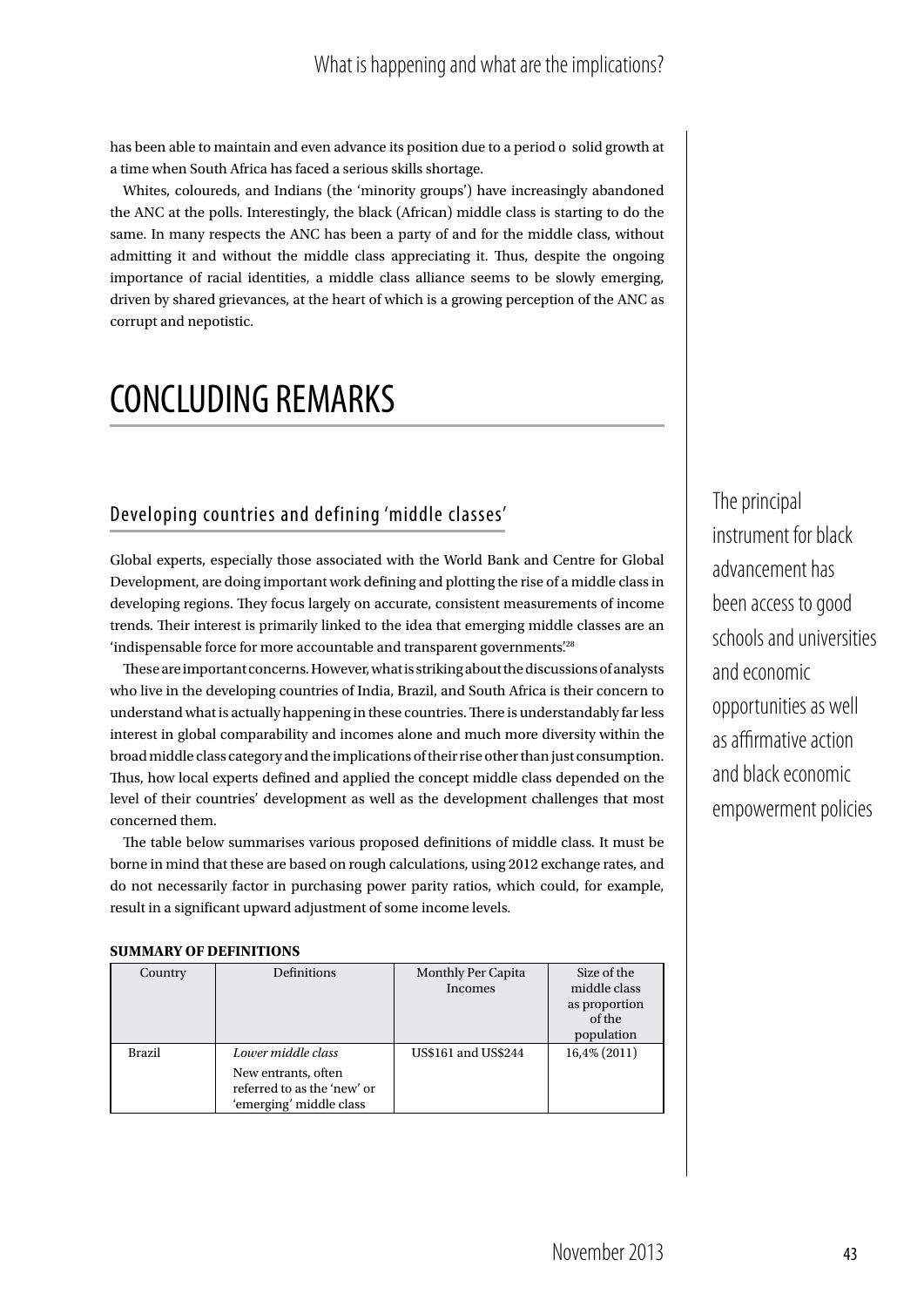| <b>Brazil</b> | Middle middle class                                                                                                            | US\$244 - US\$355               | 17,9% (2011)   |
|---------------|--------------------------------------------------------------------------------------------------------------------------------|---------------------------------|----------------|
|               | Those in the middle of<br>the middle class income<br>distribution                                                              |                                 |                |
| <b>Brazil</b> | Upper middle class                                                                                                             | US\$355 - US\$564               | 14,6% (2011)   |
|               | Highest middle class<br>earners, and often in<br>'traditional' middle class<br>occupations                                     |                                 |                |
| India         | Local Middle Class                                                                                                             | <b>US\$86 and US\$171</b>       | 12,5% (2012)   |
|               | Urban Indians earning<br>between 75% and 150%<br>of the median income                                                          |                                 |                |
| India         | Global Middle Class<br>Urban Indians with<br>consumption and<br>incomes similar to<br>middle classes of<br>developed countries | <b>US\$300 and US\$3000</b>     | $4,2\%$ (2012) |
| South Africa  | Literal middle<br>Households in the<br>middle of the income<br>distribution,                                                   | <b>US\$190 and US\$570</b>      | 30,9% (2008)   |
| South Africa  | Relatively affluent middle<br>Households with typical<br>middle class wage<br>earners                                          | <b>US\$700 and US\$5</b><br>000 | 29,9% (2008)   |

Expanding the number of middle income earners in developing countries should be an integral part of promoting inclusive growth

#### **CDE 2013**

People are moving out of poverty. This is important. The term middle class can mean many different things and be used to answer different questions. Differences within developing country middle classes are important and these too have consequences. The nature of this middle class, at least in Brazil, is different from what was traditional in developed countries.

## Three major development challenges

Three major development challenges were identified in which middle classes were seen to play a pivotal role. It is worth discussing these separately as each affects the perspective on the middle classes. They are:

- Growing a large and dynamic internal consumer market;
- Reducing inequality and building a stable social order; and
- Strengthening the state's accountability and capacity to deliver.

## Middle Classes as Consumers

A major reason to promote middle class growth in developing countries is the impact it has on consumption. With higher incomes and a sense of themselves as upwardly mobile, new middle classes develop wider aspirations, can more readily access credit, and become consumers of durables and services that they could not previously afford. These developments have important implications for economic growth.

In Brazil, the phenomenal growth of the so-called new middle class appears to be associated with a greater propensity to buy durable goods. Brazil's economists are hopeful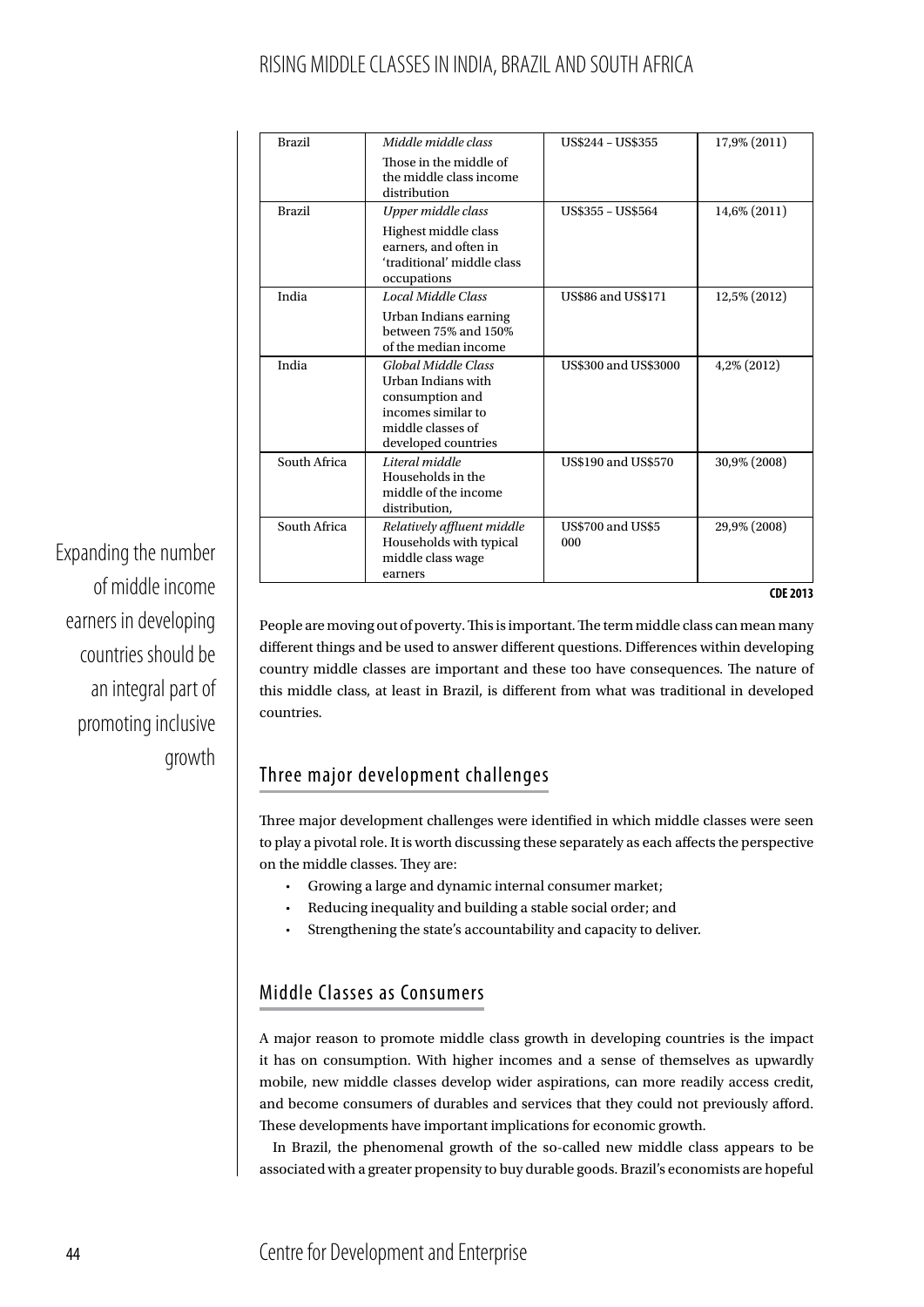that this large group of new consumers holds the key to future growth. The shift to internal consumption is particularly important as the commodity boom – which underpinned so much of Brazil's recent growth – dissipates. Brazil cannot count on China to the same extent, so needs to try and re-orient production towards a large, growing internal market.

The challenge, though, is the extent to which this new, relatively poor income group has financed consumption via loans. There have been dramatic improvements in accessibility and affordability of loans for the poor but, as economic conditions tighten, many at the bottom of the middle class income group find it harder to meet debt obligations. Household debt was equivalent to 20,2 per cent of disposable income in 2005. This had already risen to 41,3 per cent in 2011<sup>29</sup> and is feeding into a growing sense of discontent.<sup>31</sup>

Despite its relative poverty and the small proportions of the population who form part of the global middle class, India's scale and economic potential create massive opportunities for market expansion. If the projections of a recent McKinsey Institute study are to be believed, and assuming that India can overcome its current growth challenges, income levels will almost triple over the next 2 decades, and India will climb from its position as the 12th-largest consumer market today to the world's 5thlargest by 2025. The same study claims that by 2025 over 23 million Indians — more than the current population of Australia — will number among the wealthiest citizens. Consequently, India's demand for luxury goods is pegged to touch US\$14,73 billion by 2015, from an estimated US\$8,21 billion in 2013.<sup>32</sup>

By contrast, South Africans earning between US\$1 493 and US\$5 333 per month add up to a mere 7,2 million people. South Africa has a relatively small population (some 52 million compared to Brazil's just under 200 million and India's 1,2 billion), with a large proportion living in poverty. While the rising consumption habits of this burgeoning group have a noticeable and important impact on the economy, the internal market remains restricted and tiny by comparison with India and Brazil. This makes it imperative for South African companies to seek out markets beyond the country's borders (especially in the rest of Africa), which will not only expand the size of business operations, but also make it easier to benefit from economies of scale. This, in turn, will serve to lower companies' cost structures and make them more competitive internationally.

## Middle Classes and Social Stability

Expanding the number of middle income earners in developing countries should be an integral part of promoting inclusive growth and strengthening social stability. A society without a middle class is likely to create stark and obvious differences between rich and poor. A significant and growing middle income group can serve as a buffer between 'rich and poor', as well as providing evidence to the poor that social mobility is possible. Brazil's middle class growth is part of a broader process that has brought down inequality and reduced poverty. Between 2001 and 2011, inequality as measured by the Gini coefficient fell from 0.572 to 0.511, a significant change.<sup>33</sup> Boosting the proportion of Brazilians in middle income categories, lifting large numbers out of poverty, and reducing inequality from a very high base has demonstrated that more and more Brazilians can benefit from growth and modernisation. This has the potential to reduce feelings of exclusion, to eradicate clear distinctions between a small group of economic winners and many losers, and make Brazil a more stable country.

Emerging middle classes are an 'indispensable force for more accountable and transparent governments'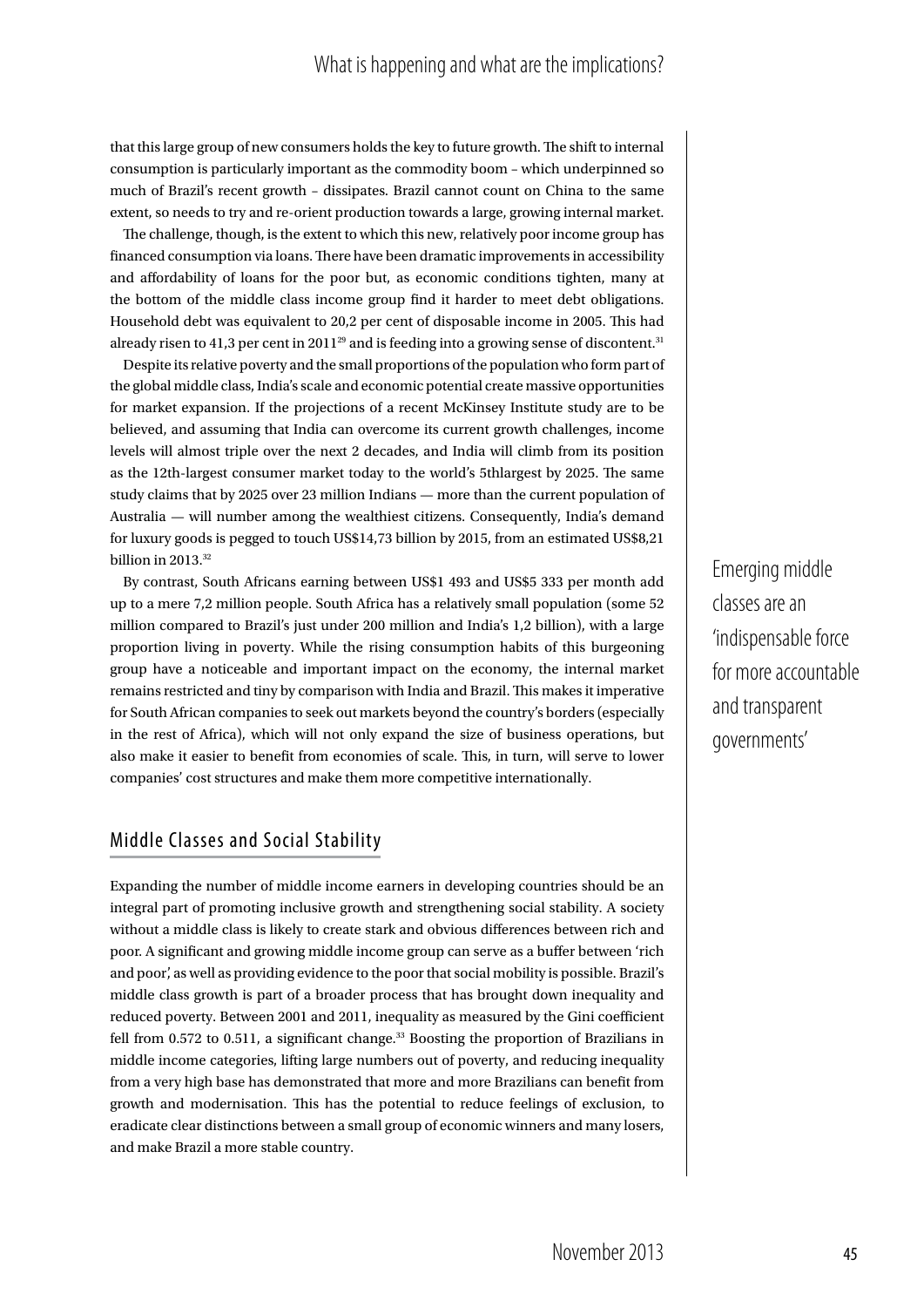In South Africa the middle class is growing (between 2005 and 2010 by just under 4 per cent per annum) and becoming more racially balanced. More than 50 per cent of the middle class is black, although whites are still over represented in comparison to the small proportion they make up of the population. This is a considerable achievement but it is not enough. The major challenge is that inequality and poverty remain too high. Poverty has been reduced, but in 2011 nearly 38 per cent of the population lived below a poverty line of US\$172 per person, per month. As Visagie has pointed out, people in the middle class professions tend to be amongst the top income earners. Those in the middle of the income distribution are actually quite poor (earning at best R1 140 per person per month). The global middle class constitutes a small elite, and there is an insufficient buffer between them and the poor, which includes many in the so-called middle class. This presents a challenge for social stability.

### Middle Classes and Democracy

Middle classes are frequently associated with demands for more representative governments, greater rule of law and expanding freedoms. As a recent observer said of African middle classes: 'They are your enlightened voters, they will support policies, and not just vote in terms of an emotional affiliation. They are the drivers of democracy'. Higher incomes enable people to move beyond survival and have time to get involved in protests or movements for better services. A rising middle class will therefore get more involved in political and social life. How governments manage this in democracies will be an important aspect of consolidation and stability.

However, we must be careful about assuming that all middle classes will automatically demand democratic reforms in the same way. To make sense of the ways in which middle classes impact on democracy it is important to understand how they relate to the state. Do they rely on it for employment, economic support or services and law enforcement? Or have they become more selfreliant, relying predominantly on private provision of security, health, and education? The middle classes most likely to impact positively on the state are those based in the private sector with the independence and motivation to demand better public services and less corruption. Middle classes that have given up on the state or depend wholly on the redistribution of state resources are unlikely to wage effective battles for democracy, growth, and value for money in state expenditure.

Nevertheless, in all three countries there are signs that middle classes are exerting political pressure to make the state more accountable and efficient. In Brazil, protests in June 2013 were, at least initially, dominated by middle class Brazilians demanding better public services and less corruption.<sup>34</sup> In India, middle classes have become increasingly mobilised in relation especially to corruption and sexual violence.<sup>35</sup> In South Africa, while middle class politics is still muted, the 2014 elections could deliver interesting new trends as increasing numbers of black middle class voters seek alternatives to the ruling ANC.

Middle classes in developing countries are difficult to pin down. They have a variety of dimensions and care must be taken before we read off economic and political outcomes merely from the income levels that people have achieved in a particular society. It is also not absolutely clear how best to promote the expansion of middle classes, although certain generalisations can be drawn. Despite these complexities, promoting middle class growth should be an important goal for emerging democracies.

A significant and growing middle income group can serve as a buffer between 'rich and poor', as well as providing evidence to the poor that social mobility is possible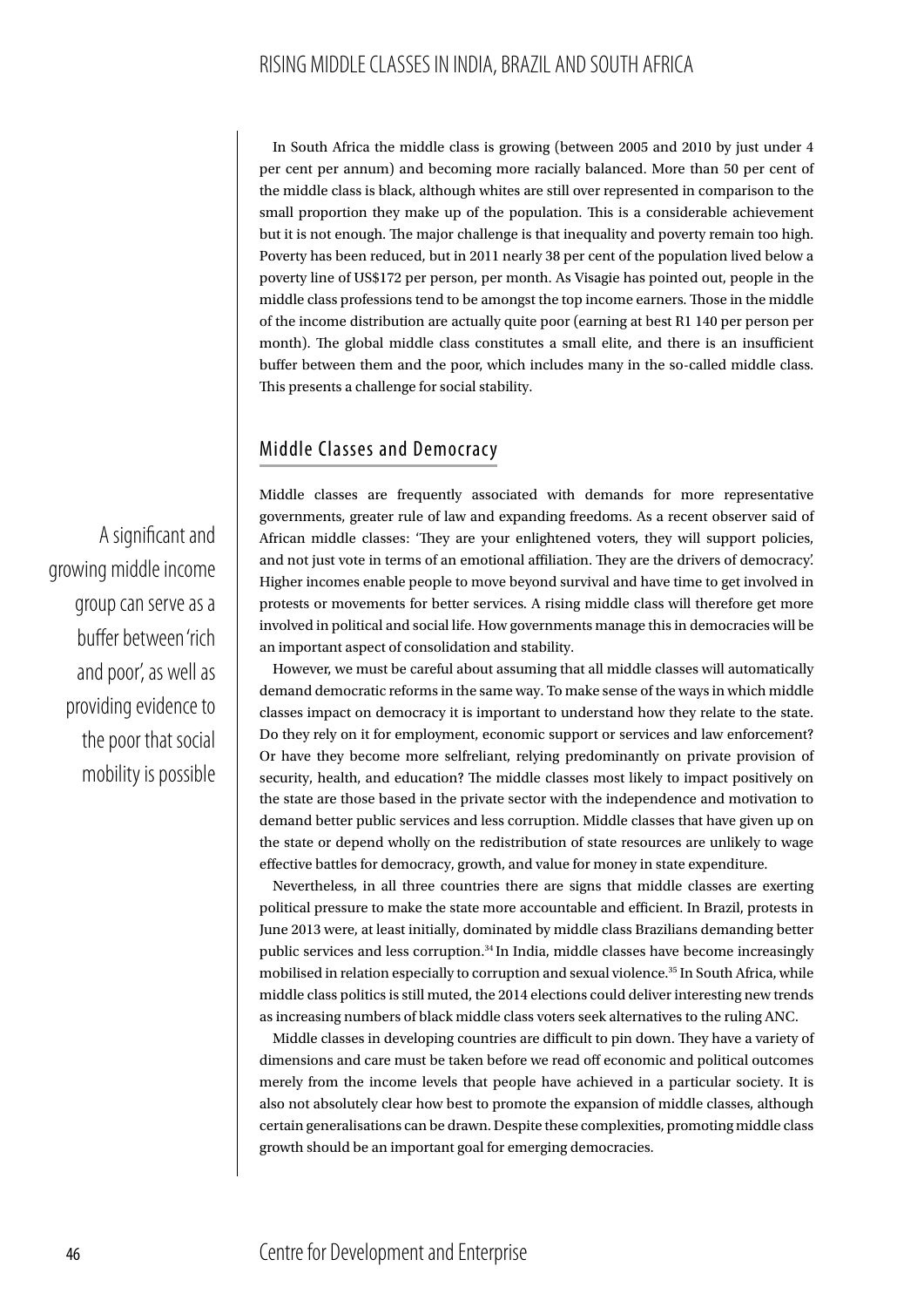### Concluding remarks

Middle class growth is an important policy objective that may lead to a series of interlinked benefits: reduction of poverty, a more inclusive and stable society, and growing pressure on the state to be more efficient and accountable. For this growth to produce maximum benefits, it must emerge out of a dynamic development process in which opportunities are expanding and accessible to those who find themselves outside the middle class.

The accessibility of economic opportunities which lead to expansion of the middle classes depends on a number of critical elements.

Firstly, economic growth must be a priority for governments. A high growth strategy is the only effective way to meet the challenges that developing countries confront. By substantially and consistently increasing the size of their economies, developing countries build up the resources they can invest in services, infrastructure, and education, while also expanding the range and quality of available economic opportunities. Redistribution of income tends not to form the basis of middle class growth as it is not sustainable; has only limited benefits unless accompanied by the expansion of economic opportunities; and makes beneficiaries reliant on the state. It should be noted, though, that the nature of economic growth matters. State-dominated growth or growth that creates few jobs is far less effective than growth that promotes the rapid creation of formal jobs and is based on private entrepreneurship.

Secondly, it is vital to remove barriers to the expansion of opportunities for people stuck in poverty. For example, laws preventing the expansion of relatively low wage, unskilled jobs are inappropriate for countries that have large numbers of unskilled people in unemployment or outside the job market. The nature of economic growth is therefore an important issue. In these three developing countries, and many others, absorbing more and more people into the formal economy is vital. In addition, it is important to encourage people to move out of rural areas and into effectively managed cities.

Thirdly, it is important for the state to ensure the supply of essential services, healthcare, and quality education to the poor. How this is done is important. Good quality services are essential to strengthen the capabilities of poor people and so enhance their ability to pull themselves out of poverty and into the middle class.

In laying the groundwork for effective, ongoing middle class growth, all three countries need to find ways of re-stimulating the growth of their economies in the current difficult global environment. To do this, governments need to implement reforms that will open up sectors of the economy to new sources of entrepreneurship and innovation.

The fight against poverty, achieving inclusive growth, the reduction of inequality, and building a society with a stable middle will all emerge from pursuing one goal: growing the middle class. Prioritising this shifts how countries think about promoting development. Rather than just measuring poverty and then finding ways to increase incomes above a poverty line, the more dynamic focus on assessing progress towards middle class status requires a detailed understanding of what holds people back in their attempts to Middle classes that have given up on the state or depend wholly on the redistribution of state resources are unlikely to wage effective battles for democracy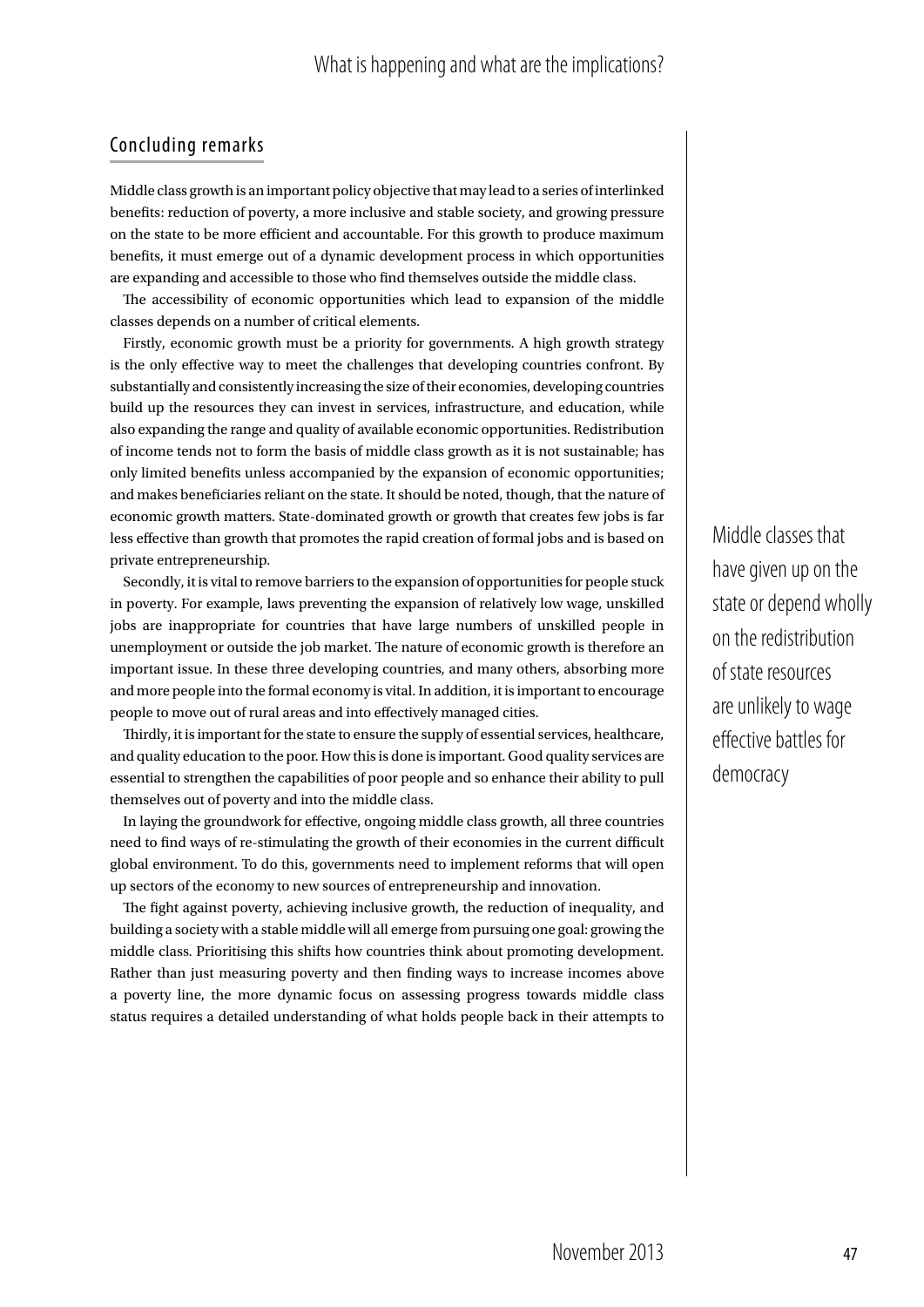progress. Once these barriers are identified, remedies need to be put in place to create an environment in which people are able and willing to pursue the economic opportunities available. In addition, development policy should focus on ensuring that the economy generates opportunities accessible to those who find themselves in poverty. At the same time, additional interventions should ensure that everyone has access to the education and health services that they need to make them, and their children, more productive and entrepreneurial individuals, allowing them to progress into the middle class and up the income ladder.

# ENDNOTES

- 1. "Burgeoning Bourgeoisie", The Economist, 12 February 2009, available online at: http://www.economist.com/node/13063298
- 2. "Beyond Wisteria Lane", The Economist,12 February 2009, available online at: http://www.economist. com/node/13063290
- 3. H. Kharas, (2010). The Emerging Middle Class in Developing Countries. Working Paper 285, OECD Development Center, Paris. For example, the African Development Bank estimated that in 2010 about 34 per cent of Africa's population – or nearly 350 million people – were middle class. It classed people with a daily consumption of between US\$2 and US\$20 at purchasing power parity using 2005 US\$, as middle class. African Development Bank Market Brief, The Middle of the Pyramid: Dynamics of the Middle Class in Africa, 20 April 2011, available online at http://www.afdb.org/ fileadmin/uploads/afdb/Documents/Publications/The%20 Middle%20of%20the%20Pyramid\_ The%20Middle%20of%20the%20Pyramid.pdf ; See also Nancy Birdsall, The (Indispensable) Middle Class in Developing Countries; or, The Rich and the Rest, Not the Poor and the Rest, Working Paper 207, the Center for Global Development, March 2010, available online at: http://www.cgdev.org/ files/1423994\_file\_Birdsall\_Indispensable\_Middle\_FINAL.pdf . In a sense she tries to combine the two definitions by excluding all those who are in the top 5 per cent of income earners, which leads her to conclude that there is no middle class in India. She has since revised this position. See Christian Meyer, Nancy Birdsall, New Estimates of India's Middle Class Technical Note, Center for Global Development, November 2012
- 4. Secretariat for Social Communication, Brazil's middle class in numbers, available online at: http:// www.brasil.gov.br/para/press/press-releases/august-1 brazilsmiddle-class-in-numbers/br\_ model1?set\_language=en
- 5. This calculation was done using the exchange rate on 25 January 2013.
- 6. 'Tick, tock: The Senate debates a small measure to help disarm an economic time bomb', The Economist, March 24th 2012. Available online at: http://www. economist.com/node/21551093
- 7. Indian analysts have typically used a very loose definition of the informal or, as they often put it, the 'unorganised' sector. A typical definition is the one employed by the Indian National Commission on Labour (1966-69) which defined the 'unorganised sector workforce' as –'those workers who have not been able to organize themselves in pursuit of their common interest due to certain constraints like casual nature of

# 48 Centre for Development and Enterprise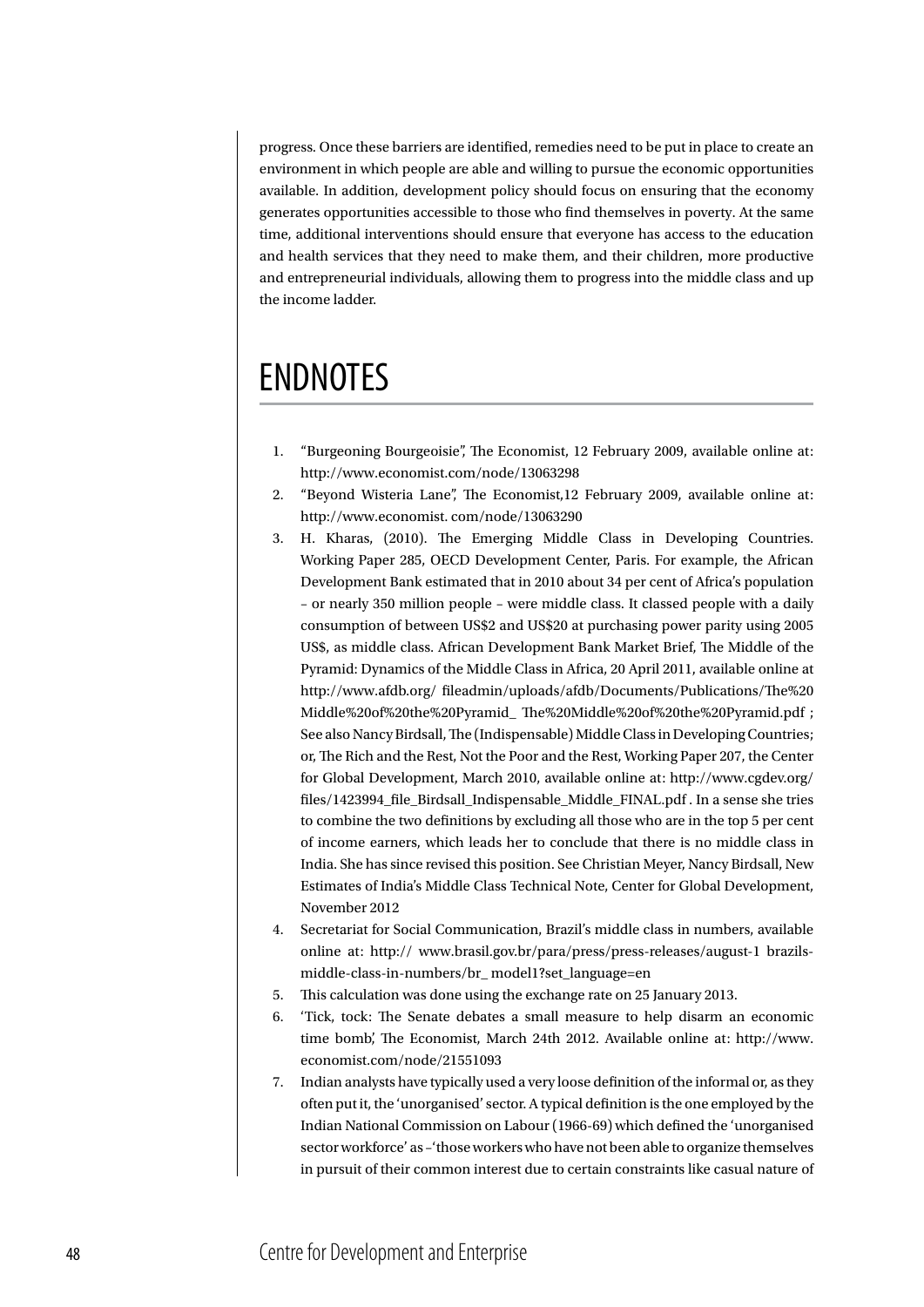employment, ignorance and illiteracy, small and scattered size of establishments'. The problem with applying a definition based on whether companies are registered or not is that in India, "there is no unique form of registration which can be used for such identification though there are several voluntary and mandatory registration systems for specific segments of industrial units" See, AK Naik, Informal Sector and Informal Workers in India, Paper Prepared for the Special IARIW-SAIM Conference on "Measuring the Informal Economy in Developing Countries" Kathmandu, Nepal, September 23-26, 2009

- 8. India launches children's right to education, BBC, 1 April 2010, available online at: http://news.bbc. co.uk/2/hi/8598167.stm 61
- 9. Professor C Simkins, The consequences of the Rise of the South African Middle Class, Paper prepared for the Centre for Development and Enterprise, September 2012
- 10. Professor C Simkins, The consequences of the Rise of the South African Middle Class, Paper prepared for the Centre for Development and Enterprise, September 2012
- 11. Professor C Simkins, The consequences of the Rise of the South African Middle Class, Paper prepared for the Centre for Development and Enterprise, September 2012
- 12. J Kew, South Africa's Black Middle Class Doubles, Study Shows, Bloomberg, 29 April 2013, available online at: http://www.bloomberg.com/news/2013-04-29/ south-africa-s-black-middleclass- doubles-studay-shows.html
- 13. Exchange rates used as at 16 May 2013.
- 14. L Steyn, The black belt economy kicks in, Mail & Guardian, 3 May 2013, available online at: http:// mg.co.za/article/2013-05-03-00-the-black-belt-economy-kicks-in
- 15. A Shevel, Black Diamonds Outshine Whites, Business Day, 28 April 2013, available online at: http:// www.bdlive.co.za/national/2013/04/28/ black-diamonds-outshine-whites
- 16. L Steyn, The black belt economy kicks in, Mail & Guardian, 3 May 2013, available online at: http://mg.co.za/article/2013-05-03-00-the-black-belt-economy-kicks-in
- 17. Black middle class packs a punch, Fin24, 28 April 2013, available online at: http:// www.fin24.com/Economy/Black-middle-class-packs-a-punch-20130428
- 18. J Visagie, Who are the Middle Class in South Africa? Does it matter for policy? Econ3x3, May 2013, available online at: http://www.econ3x3.org/sites/default/ files/articles/Visagie%202013%20 Middle%20class%20FINAL\_0.pdf
- 19. For its own good, argues the government, forcing it to consider options for development it might otherwise ignore.
- 20. World Bank/SALDRU (1995) 'Key Indicators of Poverty in South Africa' (SALDRU, University of Cape Town).
- 21. Statistics South Africa (n.d., 2012) 'South African Household Living Conditions Survey 2008-2009: Subjective Poverty Report' (StatsSA, Pretoria).
- 22. Some of this argument, and one of these charts, were published in Everatt D. (2011): 'Class formation and rising inequality in South Africa: What does this mean for future voting patterns?' in Mbeki M. (ed.) Advocates of Change: How to Overcome Africa's Challenges (MacMillan, Johannesburg)
- 23. Resolution: 1942 ANC Conference, in T Karis 1977, Hope and Challenge, California, p.199.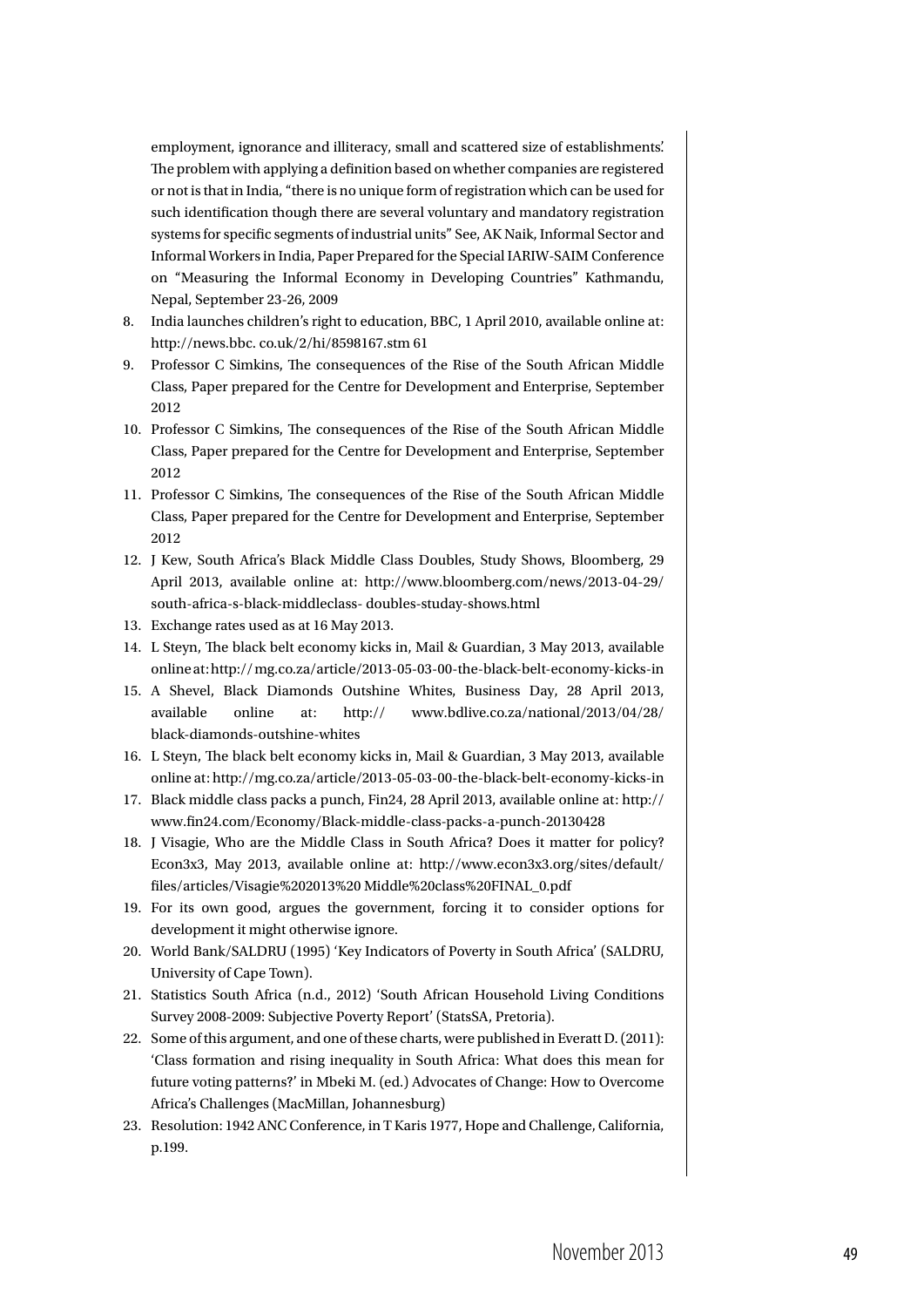- 24. COSATU's 'Lula Moment' message to the ANC, City Press, 17 November 2012, Available online at: http://www.citypress.co.za/news/ cosatus-lula-moment-message-to-anc-20121117/
- 25. Sonalde B. Desai, Amaresh Dubey, Brij Lal Joshi, Mitali Sen, Abusaleh Sharif, Reeve Vanneman, Human Development in India: Challenges for a Society in Transition. Oxford University Press, 2010. This was calculated using a 2005 exchange rate of 44 rupees to one US dollar. 62
- 26. India is one of the few countries where poor people are more likely to vote than those in the middle class. G Price, India's Middle Class Dilemma, Chatham House, February 2013, available online at http://www.chathamhouse.org/publications/ twt/archive/view/189213
- 27. This exchange rate was calculated at a rate of ZAR8 to US1 and was not at purchasing power parity.
- 28. Birdsall, N. (2010). The (Indispensable) Middle Class: Or, Why it's the Rich and the Rest, not the Poor and the Rest. Working Paper 207, Center for Global Development, Washington DC.
- 29. Arvind Subramanian, Introductory Note to Christian Meyer, Nancy Birdsall, New Estimates of India's Middle Class Technical Note, Center for Global Development, November 2012
- 30. Prof A Castelar Pinheiro, What has driven economic growth in Brazil over the past decade?, Paper commissioned by CDE, 2012
- 31. C Garman and C Young, Brazil's protests are not just about the economy, Reuters, June 21, 2013, available online at http://blogs.reuters.com/great-debate/2013/06/21/ brazils-protests-are-notjust-about-the-economy/
- 32. McKinsey Global Institute, The 'bird of gold': The rise of India's consumer market', May 2007, available online at: http://www.mckinsey.com/insights/asia-pacific/ the\_bird\_of\_gold
- 33. http://www.ibge.gov.br/home/estatistica/populacao/trabalhoerendimento/ pnad2001/ sintese2001.pdf; ftp://ftp.ibge.gov.br/Trabalho\_e\_Rendimento Pesquisa\_Nacional\_por\_Amostra\_ de\_Domicilios\_anual/2011/tabelas\_pdf/ sintese\_ind\_7\_2\_9.pdf
- 34. S Hargreaves, Rising middle class fuels Brazil's protests, CNNMoney, 25 June 2013, available online at: http://money.cnn.com/2013/06/25/news/economy/brazilprotests/index.html
- 35. R Jagannathan, The Urban Middle Class is now a Huge Political Force, First Post India, 31 December 2012, available online at: http://www.firstpost.com/india/theurban-middle-class-is-now-a-hugepolitical-force-573805.html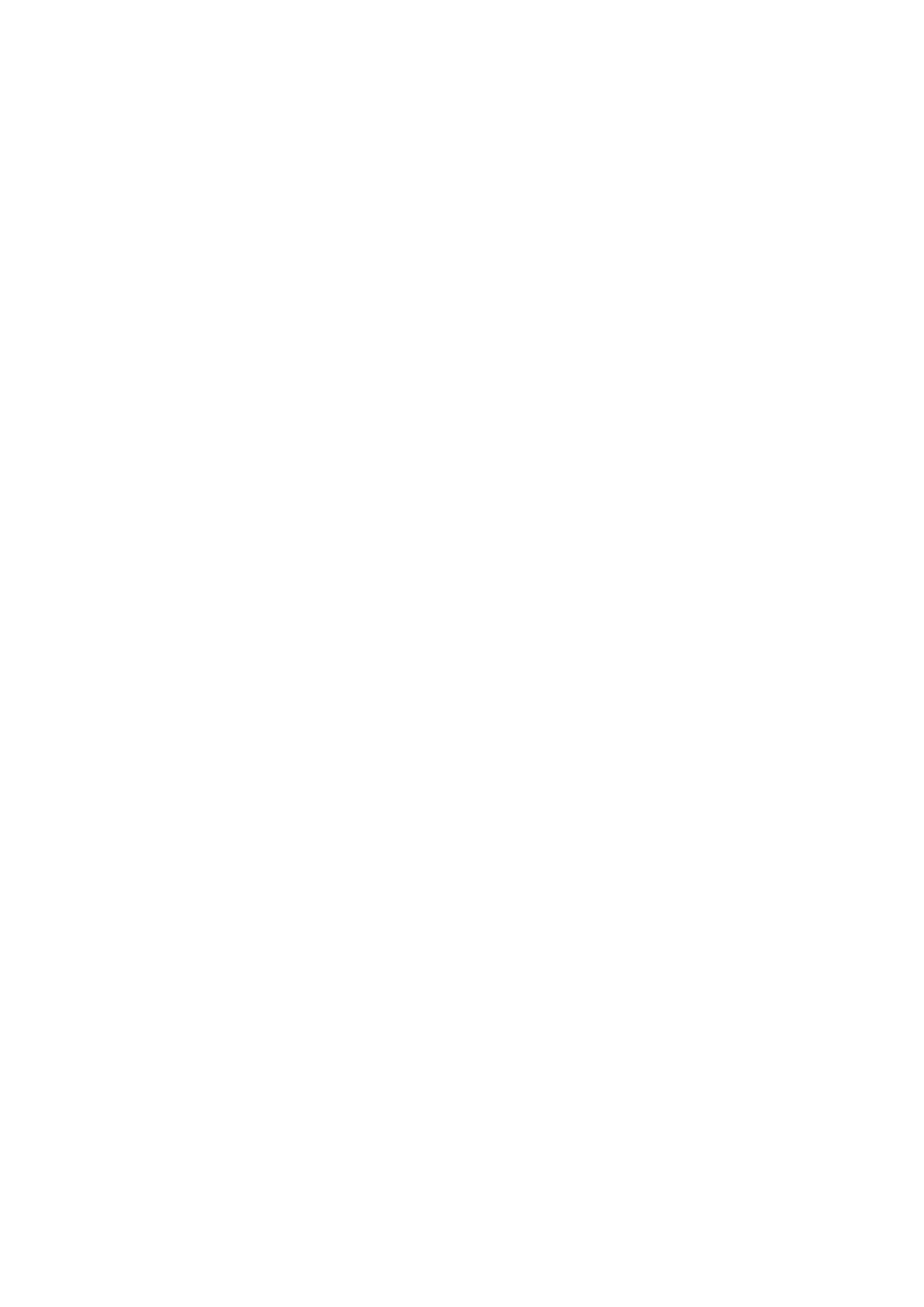# Previous publications in this series

**Rethinking South Africa's labour market:** Lessons from Brazil, India and Malaysia(*June 2013*) **Marikana and the future of South Africa's labour market** (*March 2013*) **Reflecting on Brazil's Success:** How durable? What lessons for South Africa? (*September 2012*) **Special Economic Zones:** Lessons for South Africa from international evidence and local experience (*June 2012*) **Schooling reform is possible:** Lessons for South Africa from international experience (*September 2011*) **Jobs for young people:** Is a wage subsidy a good idea? (*August 2011*) **A nation's health in crisis:** International experience and public-private collaboration (*November 2010*) **Poverty and inequality:** Facts, trends, and hard choices (*August 2010*) **Water:** A looming crisis? (*April 2010*) **South Africa's Public Service:** Learning from success (*November 2009*) **Managing migration in South Africa's national interest:** Lessons from international experience (*October 2009*) **Accelerating growth in tough times** (*March 2009*) **South Africa's electricity crisis:** How did we get here? And how do we put things right? (*July 2008*) **Farmers' voices:** Practical perspectives on land reform and agricultural development (*February 2008*) **Going for growth:** Are AsgiSA and JIPSA bold enough? (*March 2007*) **Local government in South Africa:** Priorities for action (*September 2003*) **Why is South Africa failing to get the growth and jobs that it needs?**(*March 2001*) **Local government reform:** What's happening and who is in charge? (*November 2000*) **The future of South African universities:** What role for business? Part Two (*September 2000*) **The 1996 Census:** Key findings, problem areas, issues (*August 1999*) **The future of South African universities:** What role for business? Part One (*July 1998*) **Getting into gear:** The assumptions and implications of the macro-economic strategy (*April 1997*)